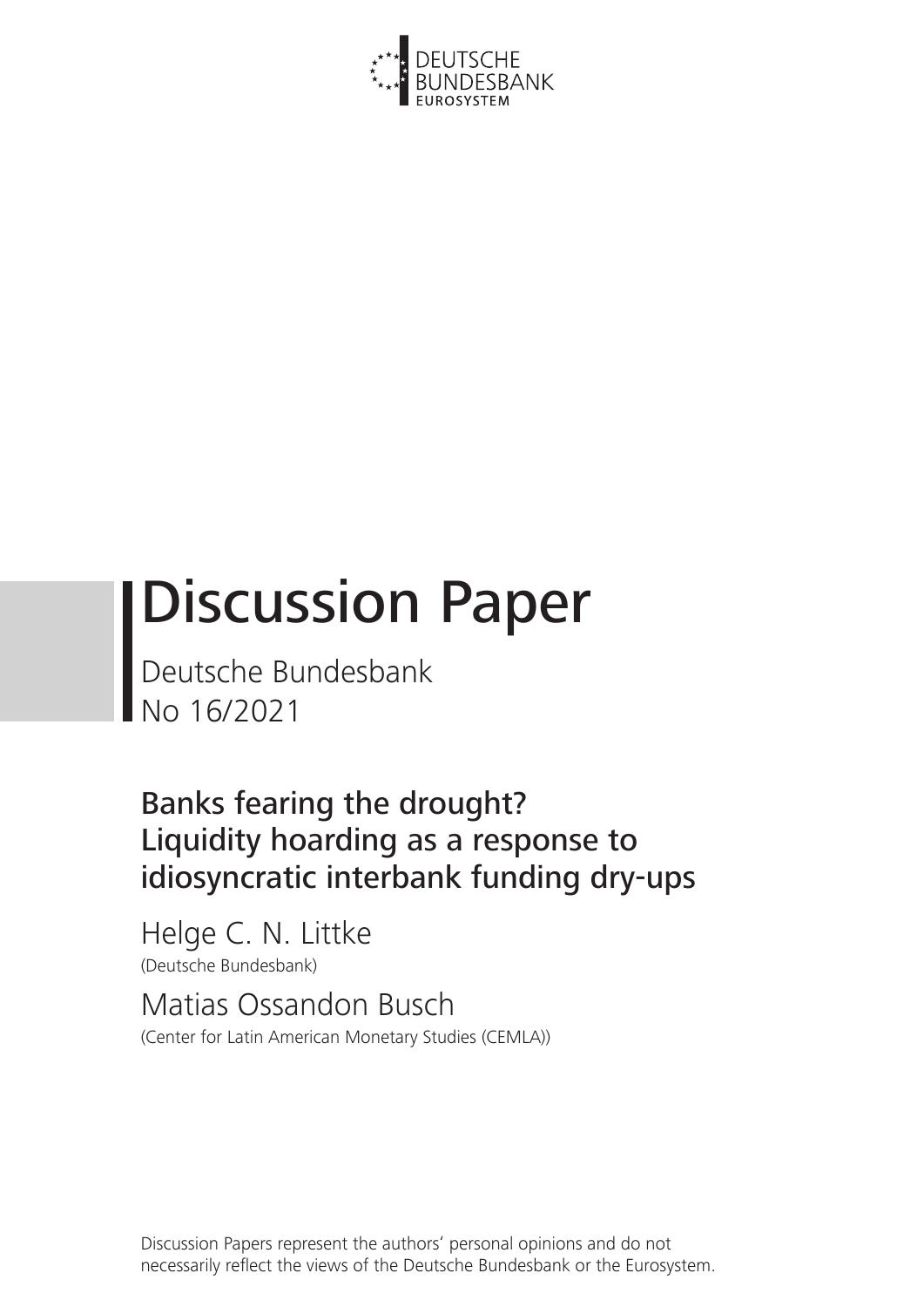#### **Editorial Board:** Daniel Foos

Stephan Jank Thomas Kick Malte Knüppel Vivien Lewis Christoph Memmel Panagiota Tzamourani

Deutsche Bundesbank, Wilhelm-Epstein-Straße 14, 60431 Frankfurt am Main, Postfach 10 06 02, 60006 Frankfurt am Main

Tel +49 69 9566-0

Please address all orders in writing to: Deutsche Bundesbank, Press and Public Relations Division, at the above address or via fax +49 69 9566-3077

Internet http://www.bundesbank.de

Reproduction permitted only if source is stated.

ISBN 978–3–95729–824–9 (Internetversion)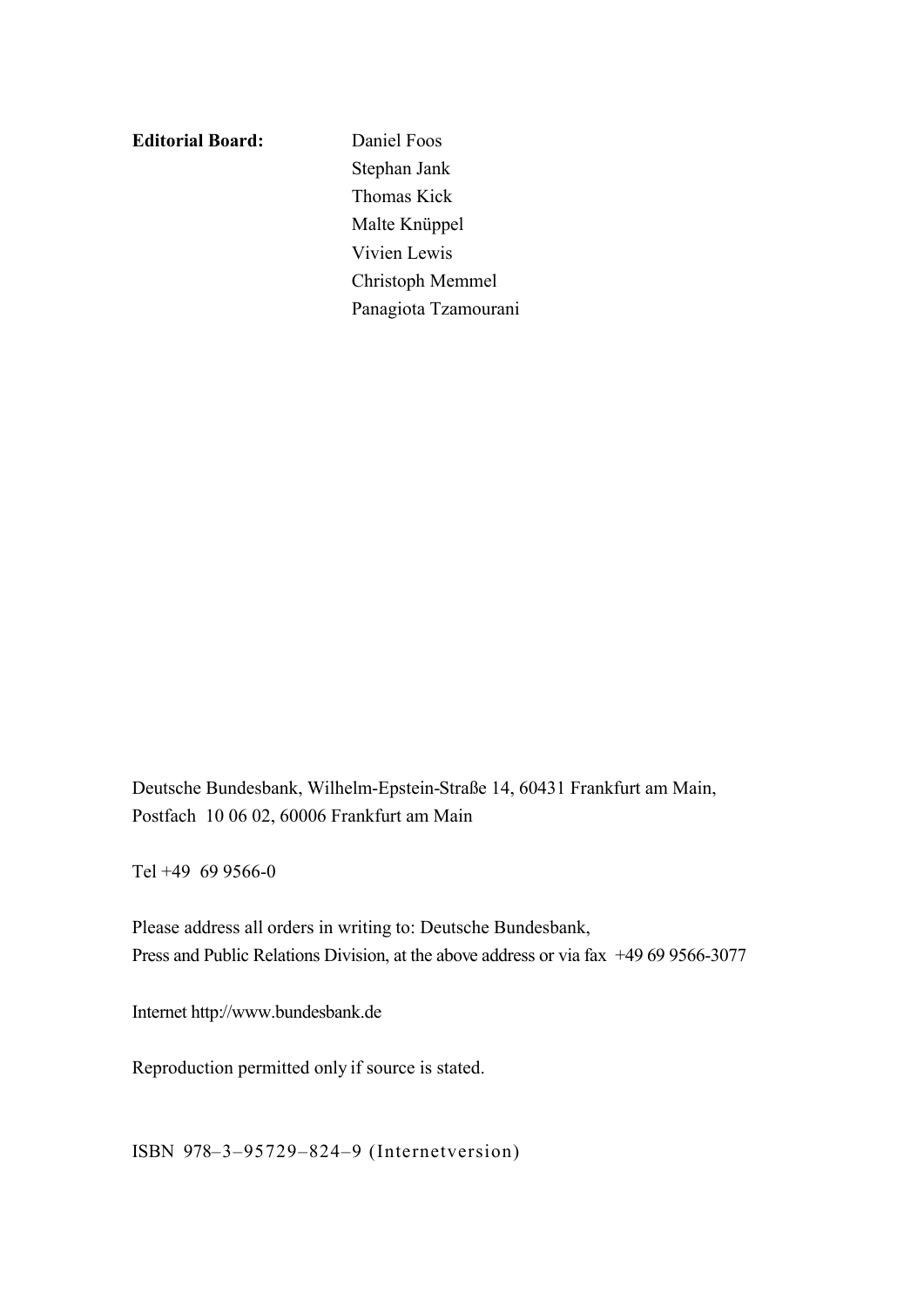# Non-technical summary

#### Research Question

Previous research has shown that banks increase their liquid assets in the case of a marketwide freeze of funding markets. This study analyses this phenomenon, which is called liquidity hoarding, in the case of bank-specific shocks. Furthermore, the role of banks' internal capital markets channeling these shocks to the regional economies via bank branches is investigated. Finally, the paper sheds light on the effect of emergency liquidity provided by the central bank in altering the liquidity hoarding effect. Data on Brazilian banks and their regional branches are employed for this study.

#### Contribution

While previous research mainly focused on market-wide liquidity crises at the interbank market, this paper deviates by analyzing liquidity hoarding as a bank-specific phenomenon when the aggregate market remains fully functioning. This approach enables us to identify the underlying motivation why banks increase their liquid assets. The paper further highlights how banks' internal capital markets channel these shocks to the local economy with potential negative effects to the real economy. Additionally, the study examines whether the activation of central bank liquidity facilities alters preferences for holding liquid assets.

#### Results

The empirical study shows that bank-specific shocks at the interbank market can result in increased demand for liquidity and lower lending activity at affected regional branches. Given the bank-specific nature of these shocks, it is shown that liquidity hoarding is due to precautionary bank behavior to avoid liquidity shortages. Further, the paper finds evidence that emergency liquidity does not alter banks' preference to hold liquid assets.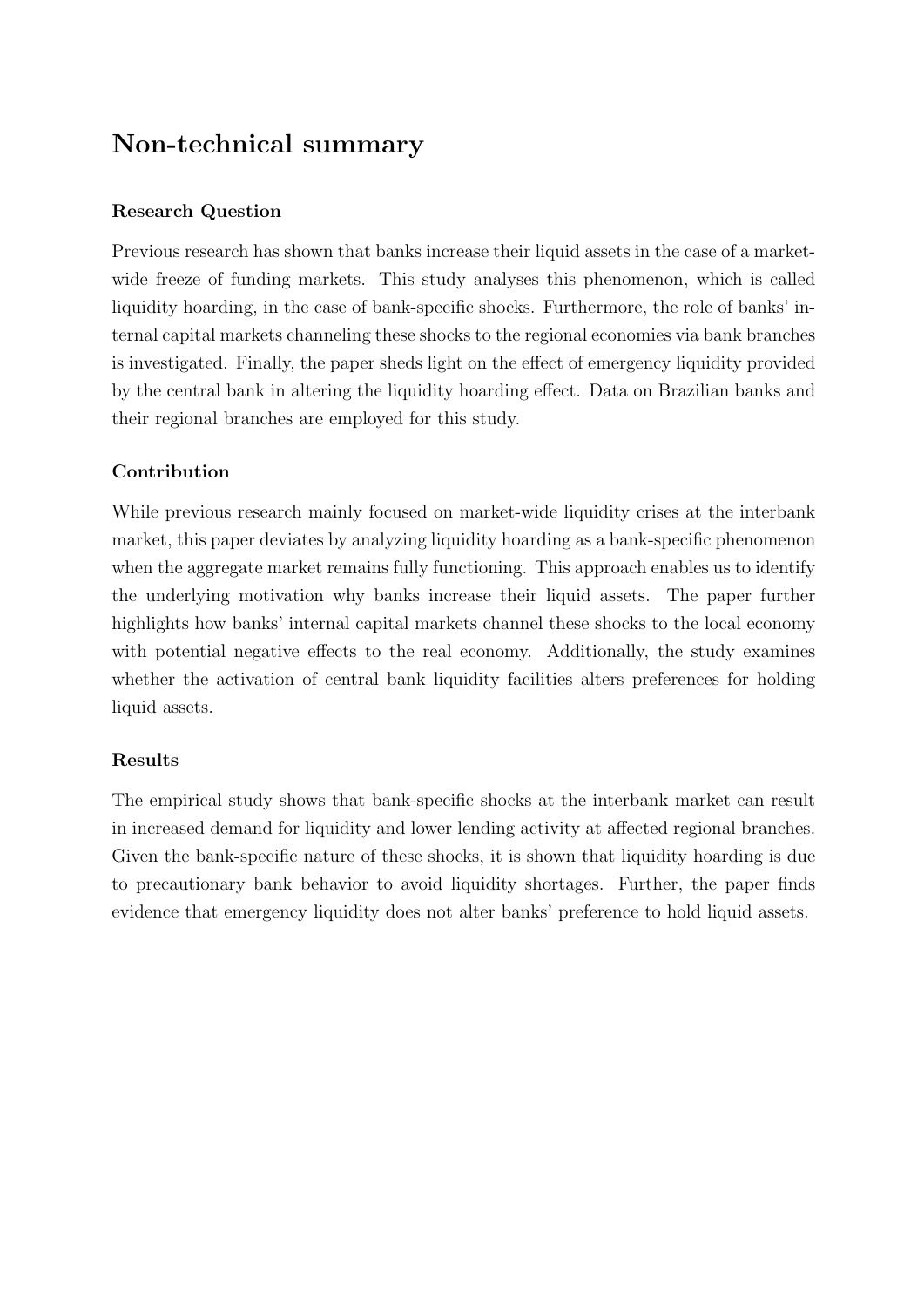# Nichttechnische Zusammenfassung

#### Fragestellung

Eine Reihe von empirischen Untersuchungen haben gezeigt, dass Banken beim Zusammenbrechen von Refinanzierungsmärkten eine erhöhte Bereitschaft haben, mehr liquide Mittel anzuhäufen. Dieses Phänomen wird in der Literatur auch als "liquidity hoarding" bezeichnet. Das vorliegende Papier untersucht, inwieweit dieses Verhalten auch im Kontext von bankspezifischen Finanzierungsschocks entstehen kann. Zudem wird analysiert, wie diese bankspezifischen Finanzierungsschocks über interne Kapitalmärkte auf die Filialebene durchschlagen können und ob von der Zentralbank bereitgestellte Notfallliquidität "liquidity hoarding" beeinflussen kann. Die Analyse stützt sich auf brasilianische Geschäftsbanken und deren lokale Filialen.

#### Beitrag

Während in der bisherigen Forschung der Fokus auf marktweite Liquiditätskrisen des Interbankenmarktes gelegt wurde, betrachtet das vorliegende Papier "liquidity hoarding" als ein bankspezifisches Problem, bei dem der betrachtete Interbankenmarkt insgesamt funktionsfähig bleibt. Dieser Ansatz ermöglicht es die dem "liquidity hoarding" zugrunde liegende Motivation genauer zu verstehen. Darüber hinaus zeigt das Papier, dass diese bankspezifischen Schocks über interne Kapitalmärkte auf die lokale regionale Ebene durchschlagen können, mit potentiell negativen Effekten für die lokale Realwirtschaft. Zudem wird analysiert, ob von der Zentralbank bereitgestellte Notfallliquidität die erhöhte Präferenz für liquide Mittel beeinflussen kann.

#### Ergebnisse

Die empirische Untersuchung zeigt, dass bankspezifische Interbankenschocks ursächlich für eine erhöhte Liquiditätspräferenz und eine geringere Kreditvergabe bei den betroffenen lokalen Bankfilialen sein k¨onnen. Aufgrund der bankspezifischen Natur dieser Schocks kann gezeigt werden, dass "liquidity hoarding" als eine Folge von vorsorgeorientiertem Verhalten von Banken zur Vermeidung von Liquiditätsengpässen zu verstehen ist. Zudem zeigt sich, das durch Zentralbanken bereitgestellte Notfallliquidität nicht geeignet ist, um die erhöhte Präferenz von Banken, liquide Mittel zu halten, zu verändern.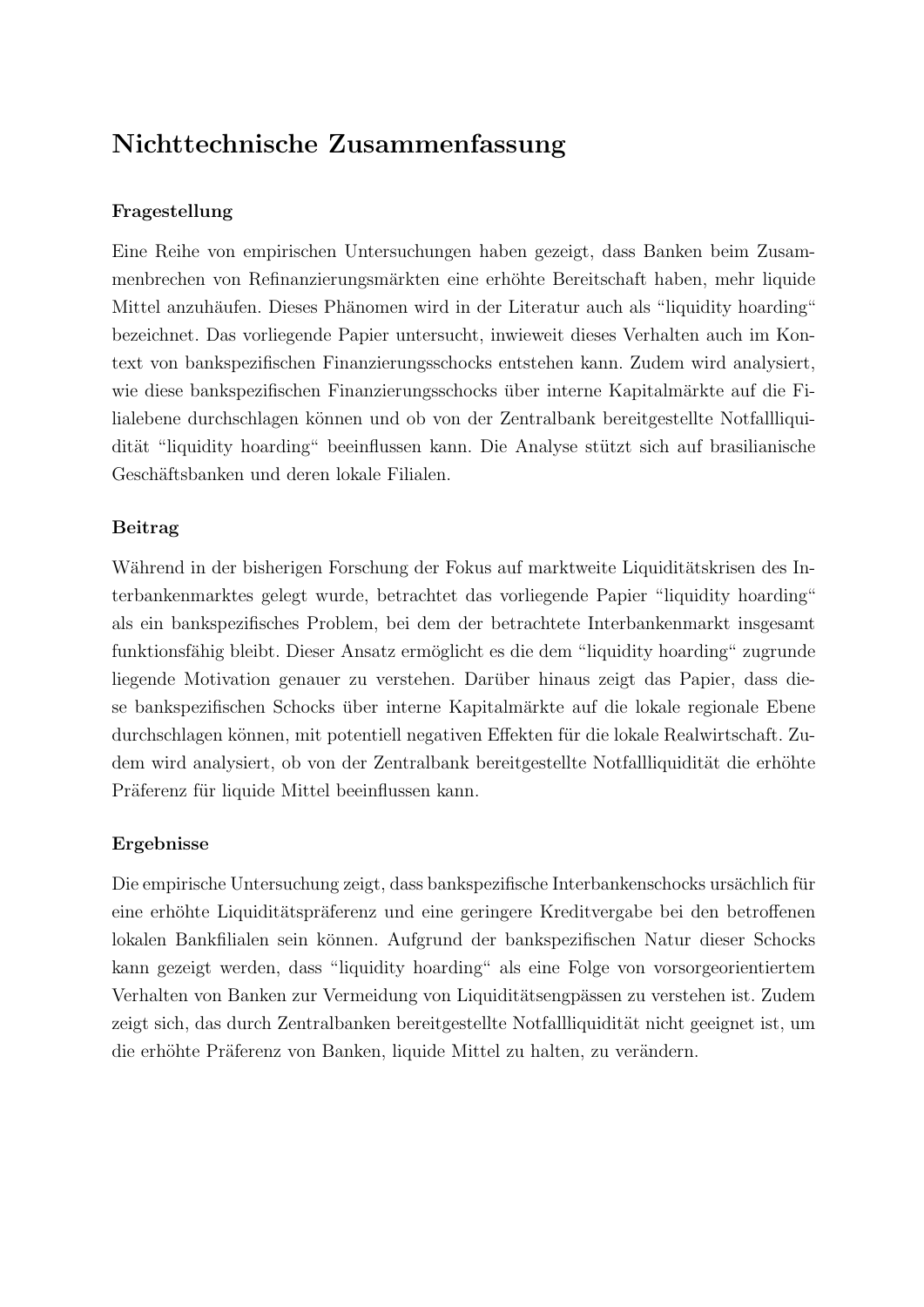Deutsche Bundesbank Discussion Paper No 16/2021

# Banks Fearing the Drought? Liquidity Hoarding as a Response to Idiosyncratic Interbank Funding Dry-Ups<sup>∗</sup>

Helge C. N. Littke Deutsche Bundesbank

Matias Ossandon Busch Center for Latin American Monetary Studies (CEMLA)

#### Abstract

We investigate whether idiosyncratic interbank funding shocks affecting a bank headquarters can trigger a liquidity hoarding reaction by their regional branches. Shock-affected branches of Brazilian banks increase liquid assets and cut lending in the shocks' aftermath compared to non-affected branches within the same municipality, even in absence of a market-wide freeze. These effects increase in branches' reliance on internal funding and vary depending on banks' access to central bank emergency liquidity. Our findings suggest that the geographical fragmentation of branches' funding limits their ability to offset idiosyncratic funding shocks.

Keywords: Interbank funding; Internal capital markets; Financial market structure; Liquidity risk; Central bank interventions

JEL classification: G01; G11; G21.

<sup>∗</sup>Contact addresses: Deutsche Bundesbank, Wilhelm-Epstein-Strasse 14, 60431 Frankfurt, Germany. Phone: +49695668938. E-Mail: helge.littke@bundesbank.de or Center for Latin American Monetary Studies (CEMLA), Durango 54, Colonia Roma Norte, 06700 Ciudad de México, México. Phone: +52 5550616660. E-Mail: mossandon@cemla.org. We are grateful for feedback received from participants at the 2017 Midwest Finance Association Annual Conference, 2017 Royal Economic Society Annual Conference, the IFABS 2017 Oxford Conference, the 2017 IBEFA Summer Meeting, and at research seminars at the Central Bank of Chile, the Deutsche Bundesbank, and the Halle Institute for Economic Research. In particular we thank Claudia M. Buch, Thorsten Beck, Michael Koetter, Jose Berrospide, Lei Ye, Manuel Buchholz, Felix Noth and Lena Tonzer for valuable comments. Karen Schmidt provided excellent research assistance. We also want to thank Carola Müller and two anonymous referees for valuable feedback. Previous versions of this paper circulated under the title "Banks Closing their Water Gates? Liquidity Adjustments to Interbank Shocks and the Role of Central Bank Interventions". The views expressed in this paper are solely those of the authors and should not be taken to represent those of the Deutsche Bundesbank, CEMLA, or the Halle Instititute for Economic Research (IWH). All errors are solely of our own responsibility. Online Appendix [here.](https://ossandon-busch.weebly.com/research.html)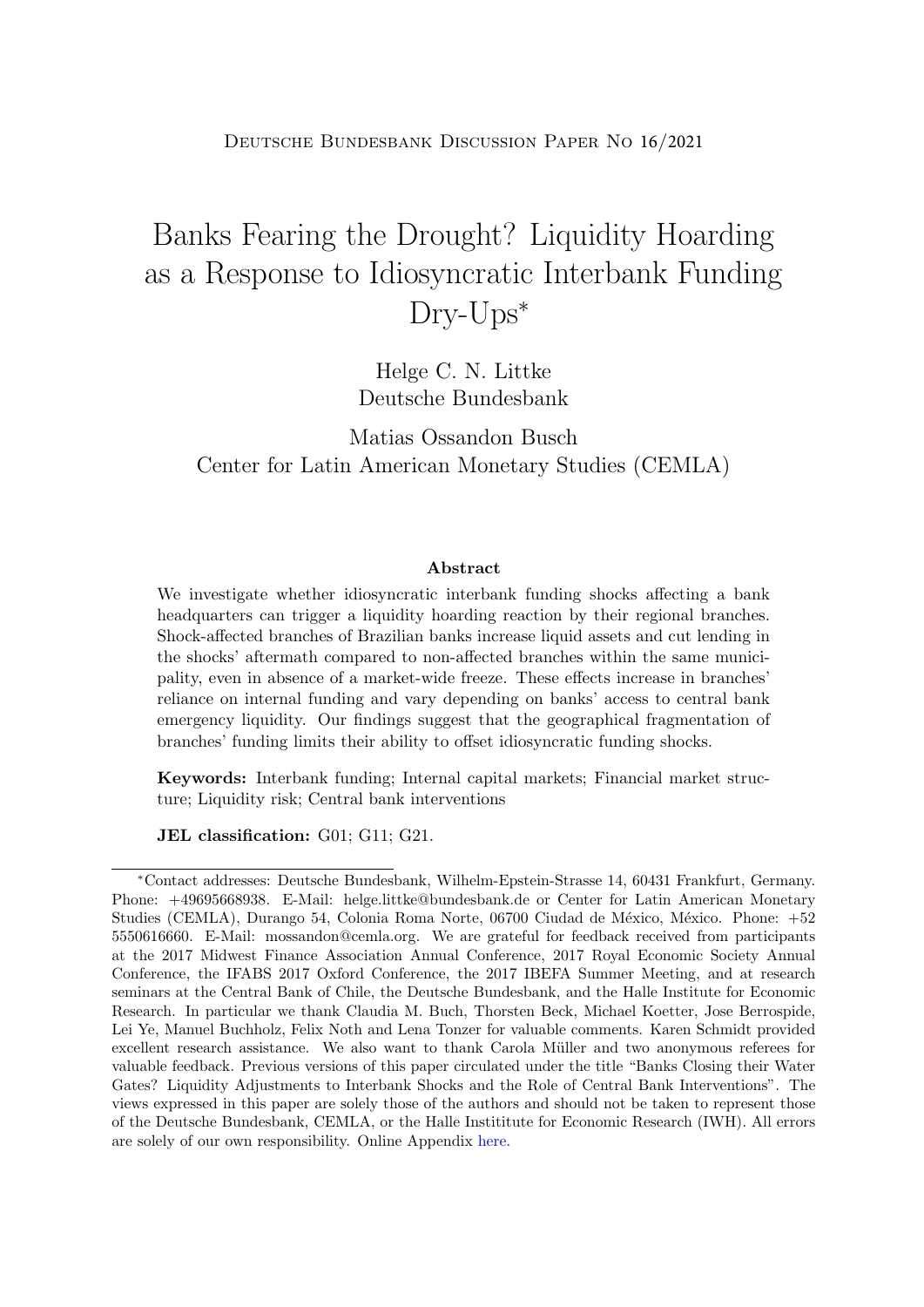# 1 Introduction

The functionality of the banking sector and thus banks' primary objective to transform current liabilities, such as consumer deposits, into long-term illiquid assets critically depends upon the availability of liquid assets once sudden restrictions on access to funding occur (see, e.g., [Diamond and Dybving,](#page-37-0) [1983\)](#page-37-0). In modern banking, in which various forms of loan commitments have become an essential part of banks' business models (see, e.g., [Avery and Berger,](#page-35-0) [1991\)](#page-35-0), disruptions in banks' funding sources can amplify potential liquidity and maturity mismatches. Thus, in order to avoid such adverse scenarios, liquidity hoarding — a drastic increase in liquid assets — is likely to occur as a reaction to periods of financial distress (see, e.g., [Gale and Yorulmazer,](#page-37-1) [2013\)](#page-37-1).

As banks' liquidity management during recent crises became central in explaining the spread of liquidity risk, most empirical studies have analyzed the occurrence of liquidity hoarding in the context of market-wide disruptions in interbank funding (see, e.g., [Freixas,](#page-37-2) [Martin, and Skeie,](#page-37-2) [2011,](#page-37-2) [Acharya and Skeie,](#page-35-1) [2011,](#page-35-1) [Acharya and Merrouche,](#page-35-2) [2013](#page-35-2) and [Heider, Hoerova, and Holthausen,](#page-37-3)  $2015$  $2015$  $2015$ .<sup>1</sup> The macro-finance narrative in this literature has emphasized how aggregate interbank market dysfunctionality can lead banks to hoard liquid assets, creating a doom loop of scarce available liquidity, funding constraints and reductions in credit to the real economy. However, an important and still unexplored aspect of the liquidity hoarding phenomenon is whether it can also emerge in the context of bank-specific funding constraints, with interbank markets remaining liquid and wellfunctioning in the aggregate. This question is important, considering the documented capacity of idiosyncratic bank shocks to affect the real economy (see, e.g., [Gabaix,](#page-37-4) [2011](#page-37-4) or [Amiti and Weinstein,](#page-35-3) [2018\)](#page-35-3).

This paper fills this gap in the literature by providing first evidence on the link between interbank funding shocks and liquidity hoarding in the absence of a market-wide liquidity dry-up. Moreover, we examine whether these idiosyncratic shocks prompt banks to subsequently cut lending, exploring the link between liquidity hoarding and its potential real economic consequences. While we track bank-specific funding shocks in a market segment in which only bank headquarters participate, we analyze liquidity and lending reactions to these shocks at the level of regional bank branches. We therefore investigate this question in a context in which internal capital markets and market-to-market spillovers  $$ from interbank markets to branches' funding markets — provide a mechanism to explain liquidity hoarding.

Exploiting this setting, the paper contributes to expand the understanding of how bank-specific events can trigger real-economic consequences via disruptions in credit supply. We highlight how idiosyncratic shocks at a headquarters level are transmitted downstream in a bank's corporate organization, leading branches to accumulate liquid assets, negatively affecting credit supply. Despite the bank-specific nature of the shocks, the fact that some branches represent major market players at a sub-national level opens the scope for aggregate consequences for the economy.

How can the bank-branch structure in our data help us to understand the consequences

<sup>1</sup>Theoretical literature on liquidity hoarding has discussed different, however, interrelated sources of liquidity risk. Explanations for the occurrence of liquidity hoarding are, for example, banks' fear of market exclusion [\(Allen and Gale,](#page-35-4) [2004a\)](#page-35-4), prevailing Knighting uncertainty in an entire market segment [\(Caballero and Krishnamurthy,](#page-36-0) [2008\)](#page-36-0) or the increase in counterparty risk [\(Acharya and Skeie,](#page-35-1) [2011\)](#page-35-1).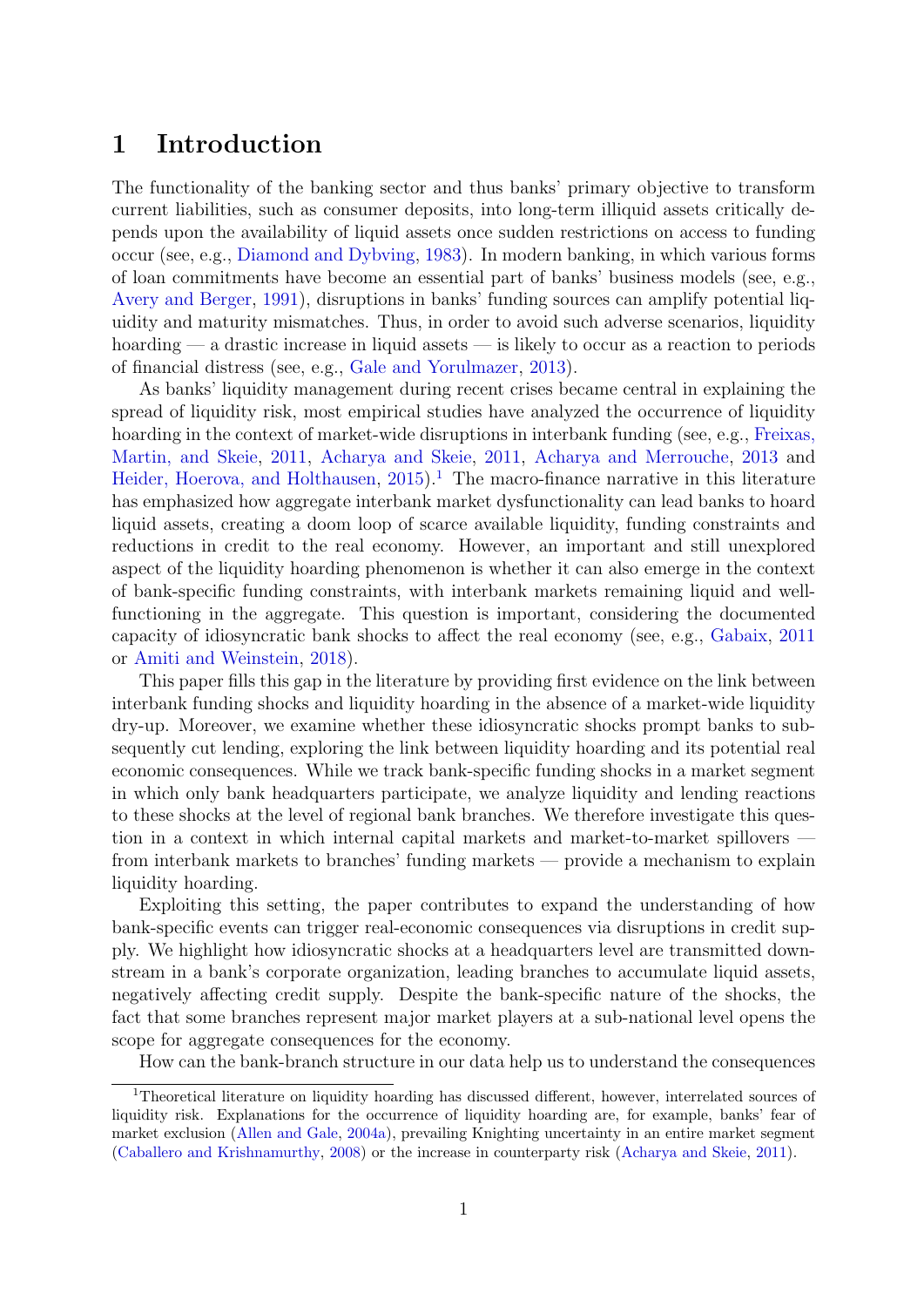of bank-specific interbank funding shocks? In principle, one could argue that a more suitable framework could be to trace the bilateral links within an interbank network and to link changes in these networks with banks' management of consolidated liquid assets and lending growth. We argue that, in contrast to that setting, the data structure underlying our analysis is more suitable to identify the mechanisms and financial incentives behind a liquidity hoarding reaction. In this regard, three arguments support the choice of our empirical approach.

First, by separating the organizational level of the banking conglomerate at which funding shocks occur from the level at which liquidity and lending adjustments are analyzed, we reduce concerns of reverse causality in which, for example, weak credit market conditions lead banks to reduce their interbank market exposure. Moreover, the geographical structure of the bank branch level data allows us to saturate a difference-in-difference model, in which banks affected and not affected by a funding shock are compared over an event timeline, with municipality-date fixed effects. In a similar vein to Cortés and [Strahan](#page-36-1) [\(2017\)](#page-36-1) or [Dursun-de Neef](#page-37-5) [\(2019\)](#page-37-5), this approach controls for regional shocks, such as common demand conditions, allowing us to focus on the supply-side interpretation of our results.

Second, our setting allows us to investigate the spillovers of shocks in parent banks' interbank funding markets on branches' funding markets. This type of market-to-market spillover is interesting, as it provides a framework to unveil the liquidity risk channels involved in branches' incentives to hoard liquid assets. We depart from the notion that branches are restricted to raise deposits — their main funding source — only within their geographical business areas. This 'geographical fragmentation' of deposit markets makes internal capital markets the main mechanism connecting liquidity-short and surplus regions. We show that the fragmentation of deposit markets leave branches exposed to shocks affecting their headquarters. In line with this argument, bank-specific shocks trigger a precautionary liquidity hoarding reaction by branches more exposed to internal capital markets, with subsequent negative effects on credit. By linking branches' reaction to liquidity risk exposure, our approach contributes to disentangle the precautionary from the speculative motive of liquidity hoarding (see, e.g., [Gale and Yorulmazer,](#page-37-1) [2013\)](#page-37-1).

Finally, focusing the analysis on a within-municipality estimation is important to derive policy lessons from our empirical exercise. Since regional branch markets are relatively concentrated and branches' presence establishes borrower–lender relationships, the corresponding adjustment of a local branch to an idiosyncratic shock affecting its headquarters could have more pronounced consequences for the local economy. Our analysis therefore contributes to a better understanding of the mechanisms explaining the transmission of financial shocks to the real economy.

Consistent with the liquidity hoarding hypothesis, we find compelling evidence that regional branches from banks affected by idiosyncratic interbank funding shocks increase their liquid asset holdings and cut lending compared to branches from non-affected banks in the same municipality. We interpret this asset reallocation from illiquid to liquid assets as reflecting branches' preference to hoard liquid assets when funding risks increase. To shed light this interpretation we use detailed data on branches' internal funding exposure and inspect whether the results change depending on branches' ex-ante reliance on internal funds. We find that both the liquidity and credit growth effects increase when branches fund a larger share of their assets with internal funding. Interestingly, this finding emerges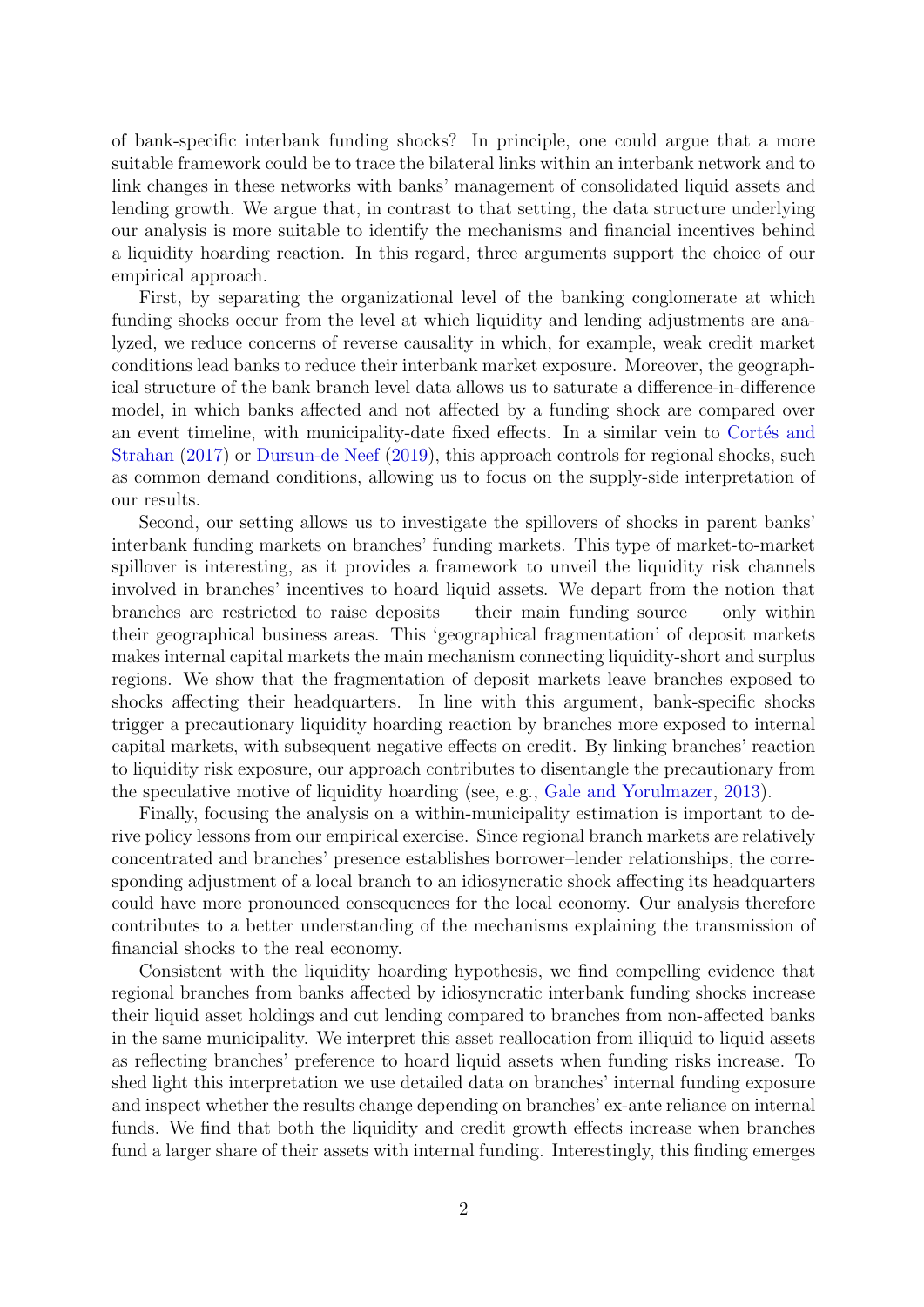only when relevant branches — i.e. larger branches and branches that contribute to a bank's profit the most  $\sim$  are excluded from the sample. This latter result suggests that headquarters shield relevant branches by reallocating internal funds, as discussed by [Cremers, Huang, and Sautner](#page-36-2) [\(2011\)](#page-36-2).

These findings survive an extensive list of sensitivity analyses, including different definitions of the empirical model and the interbank funding shocks, as well as tests addressing concerns that our shock-affected versus non-affected categorization may reflect other ex-ante weaknesses in banks' balance sheets.[2](#page--1-0)

To provide insights into the capacity of central banks to intervene in these scenarios, we further analyze information on banks' individual access to emergency liquidity facilities activated by the Brazilian Central Bank (BCB) during the period of analysis. We find that the documented liquidity hoarding reaction is incremental in banks' access to emergency liquidity facilities, whereas the reduction in credit by affected branches is moderated when the access to liquidity facilities is large. Importantly, we find that the benchmark results remain in place when excluding banks with the largest access to BCB funding. Therefore, the findings do not emerge from branches being flooded by BCB funding per se. Rather, this factor exacerbates the underlying precautionary motive explaining the results.

Our paper can be placed within a body of literature that empirically investigate liquidity hoarding as a phenomenon that occurs during times of financial distress. To the best of our knowledge, this study is the first to analyze the phenomenon of liquidity hoarding as a reaction to bank-specific funding shocks with market-to-market spillovers due to branches' reliance on internal capital markets. Beyond our focus on a different market mechanism explaining liquidity hoarding, we are not aware of previous studies linking this phenomenon to the features of financial markets in emerging countries. Previous literature has found evidence for the occurrence of liquidity hoarding as a reaction of U.S. banks to the global financial crisis (see, e.g., [Cornett, McNutt, Strahan, and Hasan,](#page-36-3) [2011](#page-36-3) or [Berrospide,](#page-35-5) [2013\)](#page-35-5). Other contributions have also shown that the functionality of interbank markets and banking networks is related to the occurrence of liquidity hoarding in the context of market-wide disruptions using European data (see, e.g., [Gabrieli and](#page-37-6) [Georg,](#page-37-6) [2015,](#page-37-6) [Acharya and Merrouche,](#page-35-2) [2013,](#page-35-2) or [Fourel, Heam, Salakhova, and Tavolaro,](#page-37-7) [2013\)](#page-37-7).

Our different bank-branch setting shifts the focus towards liquidity risk transmission via internal capital markets as a mechanism explaining liquidity hoarding. This aspect is particularly relevant for emerging countries like Brazil, in which limited financial development leads to a strong dependence on deposit-based funding. Since regional deposit markets are geographically fragmented and can mainly be connected via internal capital markets, liquidity hoarding emerges as a response to limitations that prevent the free allocation of deposits across regions. We are not aware of previous studies unveiling this mechanism as a driver of financial contagion.

<sup>2</sup>Liquidity hoarding may also emerge due to a bank's decision to anticipate a deposit run following an interbank shock, directing its branches to hoard cash. However, this alternative interpretation is unlikely in our setting. First, branches' informational advantage in assessing credit risk makes them central in banks' decision making (see, e.g., [Liberti and Mian](#page-38-0) [2009](#page-38-0) and Cortés and Strahan [2017\)](#page-36-1). Second, we can test whether within a given bank, some branches hoard more liquidity depending on their exposure to internal liquidity risk. These tests show that liquidity hoarding is driven by branches with higher internal funding reliance and a low deposit base, which is in line with the notion that branches represent a rather decentralized decision making structure.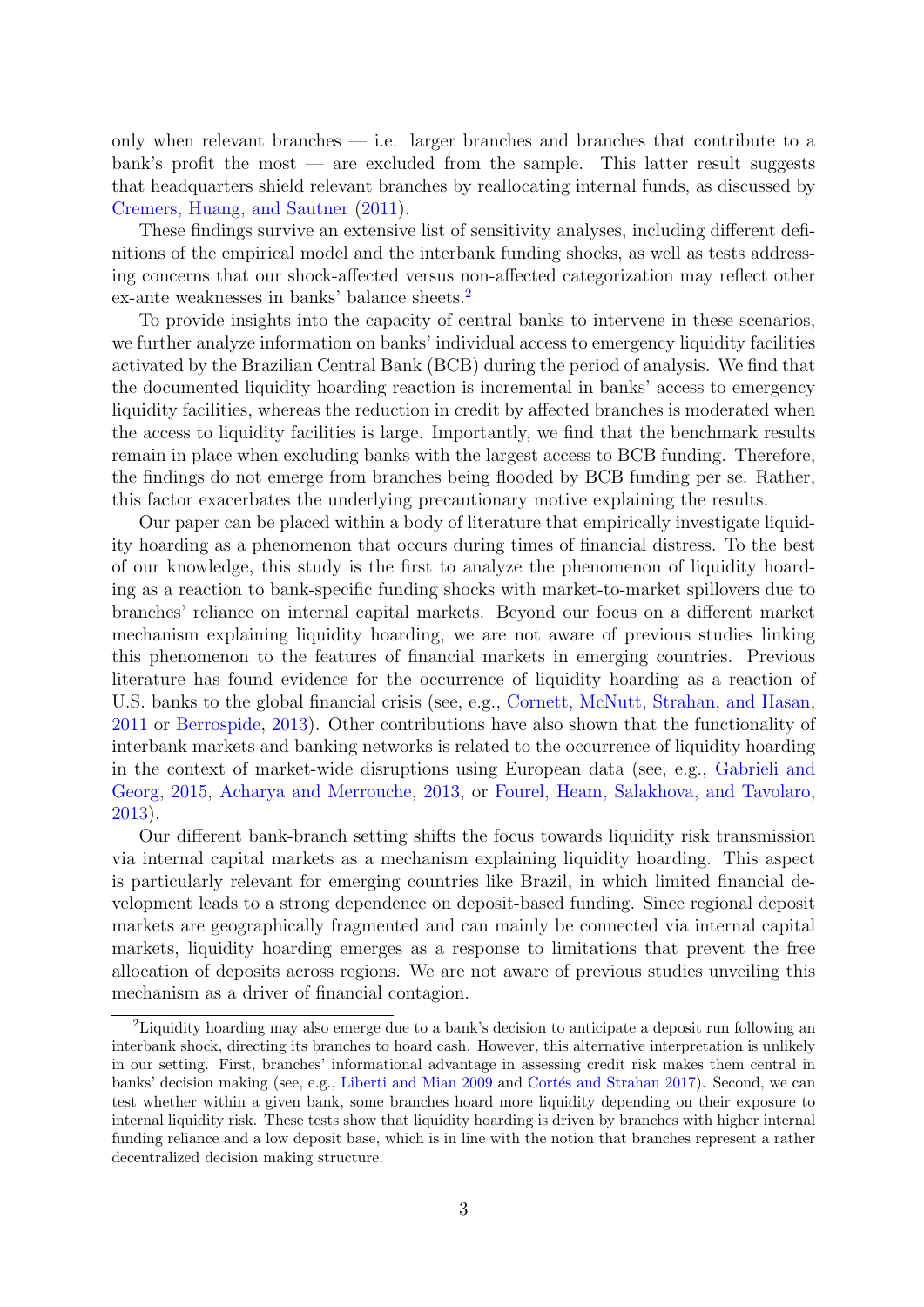Our paper also connects with a broader body of literature that analyzes the lending channel of interbank market shocks. While these studies have primarily examined the lending channel of interbank funding shocks from a cross-border perspective and focused solely on aggregated interbank market disruptions, we provide evidence that idiosyncratic interbank funding shocks can propagate via internal capital markets to regional banking markets within countries. Closer to our study are papers linking liquidity dry-ups in interbank markets with reduction in bank credit (see, e.g., Iyer, Peydró, da Roche-Lopes, [and Schoar,](#page-38-1) [2014\)](#page-38-1). From a cross-border perspective, [De Haas and van Lelyveld](#page-36-4) [\(2014\)](#page-36-4) and [Allen, Hryckiewicz, Kowalewski, and Turmer-Alkanm](#page-35-6) [\(2014\)](#page-35-6) find that internal capital markets are relevant in explaining cross-country financial contagion via foreign banks. Additional contributions to the topic of cross-border contagion via interbank markets with effects on lending are from [Aiyar](#page-35-7) [\(2012\)](#page-35-7), [Ongena, Peydro, and van Horen](#page-38-2) [\(2015\)](#page-38-2) and [Buch](#page-35-8) [and Goldberg](#page-35-8) [\(2015\)](#page-35-8). Most related to our approach is a paper by Pérignon, Thesmar, and [Vuillemey](#page-38-3) [\(2018\)](#page-38-3), who depart from the study of aggregate interbank market dry-ups and describe the occurrence of idiosyncratic shocks in the European market of certificates of deposits. Our findings contribute to unveil the mechanisms through which dry-ups, such as the ones described by Pérignon et al.  $(2018)$ , can affect the real economy by changing the preference for liquid assets when market frictions preventing the reallocation of liquidity across regions exist.

As we track the interbank market shock through internal capital markets from headquarters to branches, we further contribute to recent literature that focuses on the role of internal capital markets in propagating shocks to the regional economy (see, e.g., [Gilje,](#page-37-8) [Loutskina, and Strahan,](#page-37-8) [2016,](#page-37-8) Cortés and Strahan, [2017,](#page-36-1) [Dursun-de Neef,](#page-37-5) [2019,](#page-37-5) or [Levine,](#page-38-4) [Lin, Wang, and Xie,](#page-38-4) [2018\)](#page-38-4). [Bustos, Caprettini, and Ponticelli](#page-35-9) [\(2016\)](#page-35-9) relies on the same bank-branch data for Brazil to show how liquidity booms originated in soy-producing regions are transmitted to other economic sectors via bank-branch connections. We exploit this empirical setting with a different purpose, unraveling the role of internal capital markets in shaping a portfolio reallocation towards liquid assets by branches affected by a sudden disruption in their available funding.

Finally, our paper also touches upon a strand in the literature that evaluates the effects of unconventional monetary policy interventions. In particular, [Chodorow-Reich](#page-36-5) [\(2014\)](#page-36-5) as well as [Di Maggio, Kermani, Keys, Piskorski, Ramcharan, Seru, and Yao](#page-37-9) [\(2017\)](#page-37-9) find that emergency liquidity assistance in the U.S. mitigated the impact of the financial crisis on both households and banks. Numerous other contributions in this field have also investigated the intervention of the European Central Bank (ECB) from a macro perspective (see, e.g., Andrade, Cahn, Fraisse, and Mésonnier, [2019,](#page-35-10) García-Posada and Marchetti, [2016,](#page-37-10) [Heider, Garcia-de Andoain, Hoerova, and Manganelli,](#page-37-11) [2016,](#page-37-11) [Casiraghi, Gaiotti, Ro](#page-36-6)[dano, and Secchi,](#page-36-6) [2018,](#page-36-6) or [Crosginani, Faria-e Castro, and Fonseca,](#page-36-7) [2020\)](#page-36-7). In contrast, [Carpinelli and Crosignani](#page-36-8) [\(2021\)](#page-36-8) study the effectiveness of ECB liquidity interventions on bank loan supply to Italian firms following a wholesale funding dry-up. While the credit effect of these interventions has been well established for developed countries, we provide evidence from an emerging country suggesting that corporate political considerations can limit the effectiveness of central banks' actions if incentives exists to use the proceeds from liquidity injections to build up liquid assets.

The remainder of the paper is organized as follows: Section [2](#page-9-0) discusses the theoretical motivation, the data set employed and our empirical methodology. Section 3 presents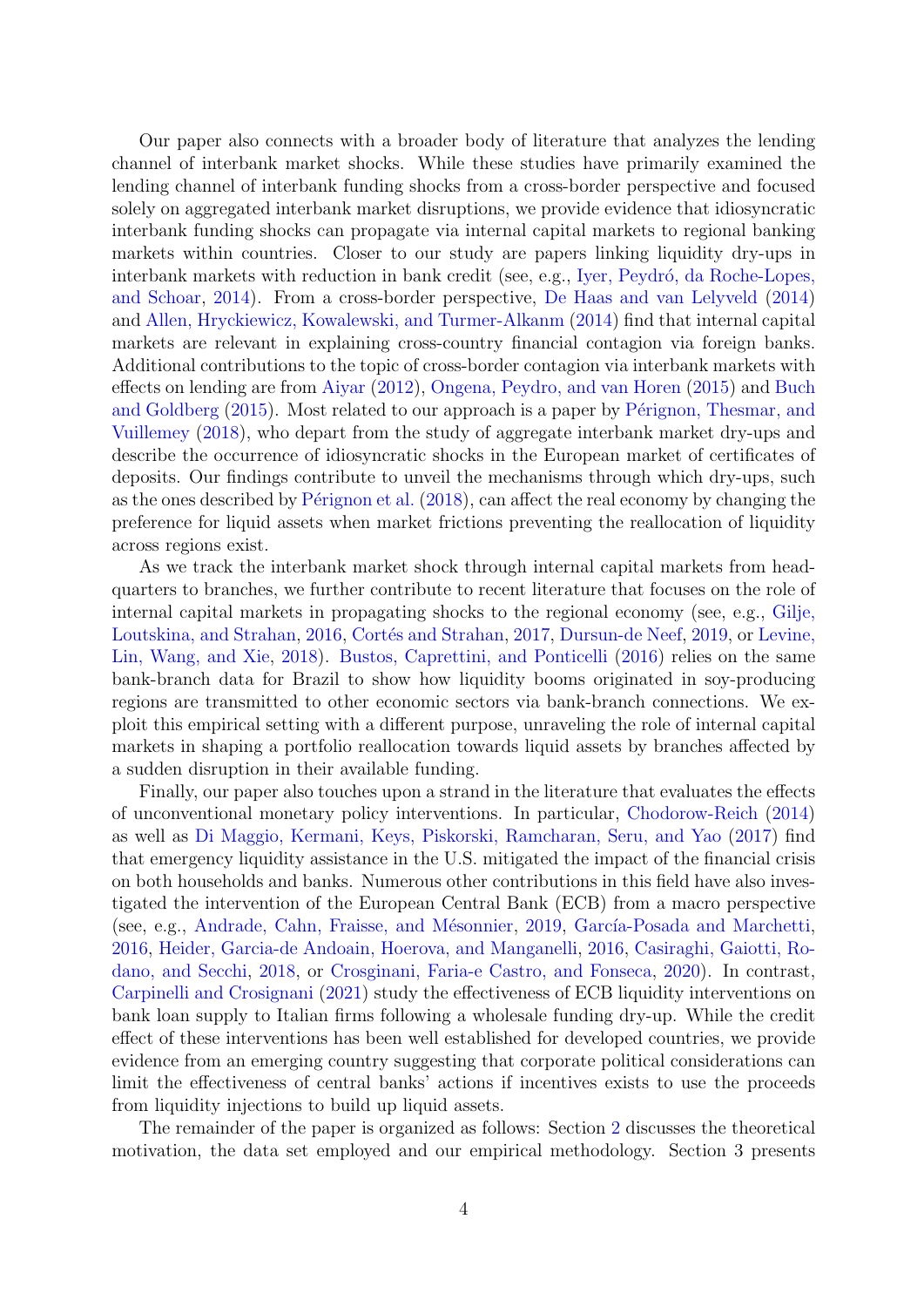the benchmark results and the analysis of how these results vary depending on dynamics in internal capital markets. This section also summarizes a set of additional robustness tests. In Section 4, we discuss policy implications derived from banks' access to central bank liquidity facilities. Finally, Section 5 concludes.

# <span id="page-9-0"></span>2 Methodology and data

#### 2.1 Theoretical motivation

We start by defining two distinct financial markets that interact in explaining the transmission of a parent-bank funding shock to liquidity and lending decisions by its municipal branches. First, parent banks participate in a country level interbank market, obtaining loans from their counterparties and providing their own funding in an over-the-counter fashion. The second market represents branches' market for funding, which rely on two main funding sources: local retail deposits and internal capital markets. These two sources represent 74 percent of total assets for the average branch in our sample.

Based on this setting, we conjecture that bank-specific shocks at the parent-bank level can lead branches to increase their liquid assets and to cut lending. This reaction would occur against the backdrop of increasing expectations of a branch-level funding market freeze, as branches may expect to experience increasing liquidity and rollover risk. Therefore, liquidity hoarding would emerge in our setting as a reaction to liquidity risk exposure in the form of branches' reliance on internal capital markets that become constrained when the main component of a banking conglomerate – namely, its headquarters bank – experiences a significant funding shock.

Why should we expect to observe consequences of sudden bank-specific disruptions in interbank markets in the first place? In principle, under the assumption that interbank market frictions do not exist, these markets should ensure an efficient allocation of liquidity across all market institutions [\(Allen and Gale,](#page-35-4) [2004a\)](#page-35-4). In our setting, this argument means that parent banks of branches with the opportunity to finance a positive net present value project should be able to use the interbank market to tap the necessary liquidity, providing it via internal capital markets to the respective branches. The theoretical literature on interbank markets shows, however, that frictions in the form of informational asymmetries may restrict banks' capacity to access interbank funding, even if positive NPV projects exist (see, e.g., [Gale and Yorulmazer,](#page-37-1) [2013\)](#page-37-1). For instance, as counterparty risk becomes difficult to assess banks are less inclined to provide interbank loans. Hence, in this scenario, the interbank market itself becomes a channel that propagates liquidity risks across (and potentially within) banking conglomerates [\(Freixas et al.,](#page-37-2) [2011\)](#page-37-2).

Building on this idea, our approach features distinct market frictions both at the parent bank and at the branch level that could explain an increase in branches' liquid assets when parent banks become funding constrained. Regarding parent banks, we argue that 2008 and 2009 –– the years around the global financial crisis during which we identify events of bank-specific interbank funding shocks –– represent a time window with high financial market uncertainty in which interbank lenders were likely to be more sensitive to informational asymmetries [\(Allen and Gale,](#page-35-11) [2004b\)](#page-35-11), exposing banks to the risk of sudden disruptions in the availability of interbank funding. We therefore take the likelihood of interbank funding shocks as a given and implement an algorithm explained below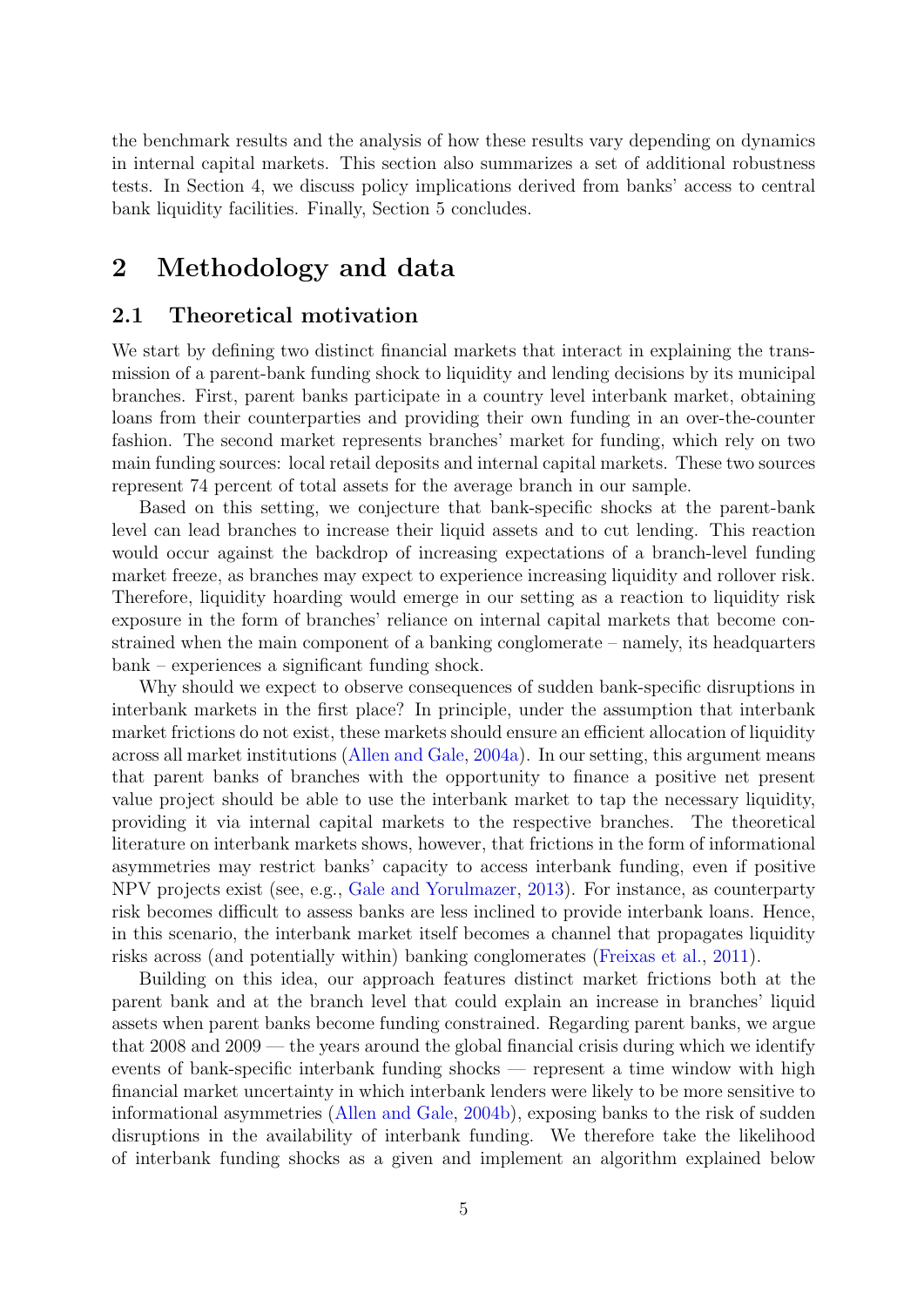to identify the months in which such events occur, distinguishing between affected and unaffected banks.

With respect to branches, we argue that they face a liability-side friction, since they fund their operations in geographically fragmented deposit markets. Branches can neither raise retail deposits in other regions nor can they directly access the country-level interbank market because of their organizational subordination. This phenomenon leads to a problem of funding market incompleteness, in which jurisdictional and organizational barriers prevent a free allocation of liquidity across branches and regions, as it has been shown for the U.S. by [Gilje et al.](#page-37-8) [\(2016\)](#page-37-8). Such allocation barriers can lead financial market institutions to hold high levels of liquid assets, i.e., they can lead banks to engage in liquidity hoarding (see, e.g., [Allen and Gale,](#page-35-4) [2004a\)](#page-35-4).

Finally, it should be noted that from the perspective of an individual bank there are two competing, though not mutually exclusive, rationales to increase liquid asset holdings. On the one side, banks fearing market exclusion may increase liquid assets in a precautionary fashion. On the other side, banks may accumulate liquidity if they speculate that other affected banks will be forced to sell their assets at fire sale prices [\(Gale and Yorulmazer,](#page-37-1) [2013\)](#page-37-1). As we show below, our approach can distinguish this latter speculative motive from the precautionary motive, leading to more precise estimations.

#### 2.2 Identification and empirical model

To analyze the effect of bank-specific interbank funding shocks that occur at the headquarters level of a banking conglomerate on lending and liquidity adjustments at the local bank branch level, we employ the following identification strategy.

First, as bank headquarters experience funding shocks at different points in time, we implement an event-timeline to compare branches of affected vs. non-affected banks around the period where shocks occur. While only affected banks do experience a dry spell in interbank funding, we assign to non-affected banks a "pseudo" shock set at the time where they are the closest to face an actual interbank funding shock. With this setting we compare banks over an event-timeline starting at at  $\tau = -24$  and ending at  $\tau = 24$ , where  $\tau = 0$  indicates the month at which a shock occurs. We explain these definitions in detail in Section [2.4.](#page-14-0)

Second, by separating headquarters from branches we reduce concerns of reverse causality. For example, it would be possible that a bank's reduction in interbank funding is driven by its decision to cut back on lending during times of economic decline. However, when controlling for regional macroeconomic factors by including municipality-date fixed effects, the focus on branches reduces this concern. We exploit the fact that each individual branch represents a marginal share of their respective banking conglomerates, making it unlikely that local conditions in individual regions could affect interbank borrowing decisions.

Third and finally, by exploiting the geographical variation in our data set we can we control for all time-varying factors within a given municipality, including credit demand. For this purpose, we follow previous contributions by applying a within-municipality estimation (see, e.g., [Gilje et al.,](#page-37-8) [2016](#page-37-8) or Cortés and Strahan, [2017,](#page-36-1) [Dursun-de Neef,](#page-37-5) [2019\)](#page-37-5).[3](#page--1-0)

<sup>3</sup>Originally, the idea of using a within-borrower estimation by including borrower-time fixed effects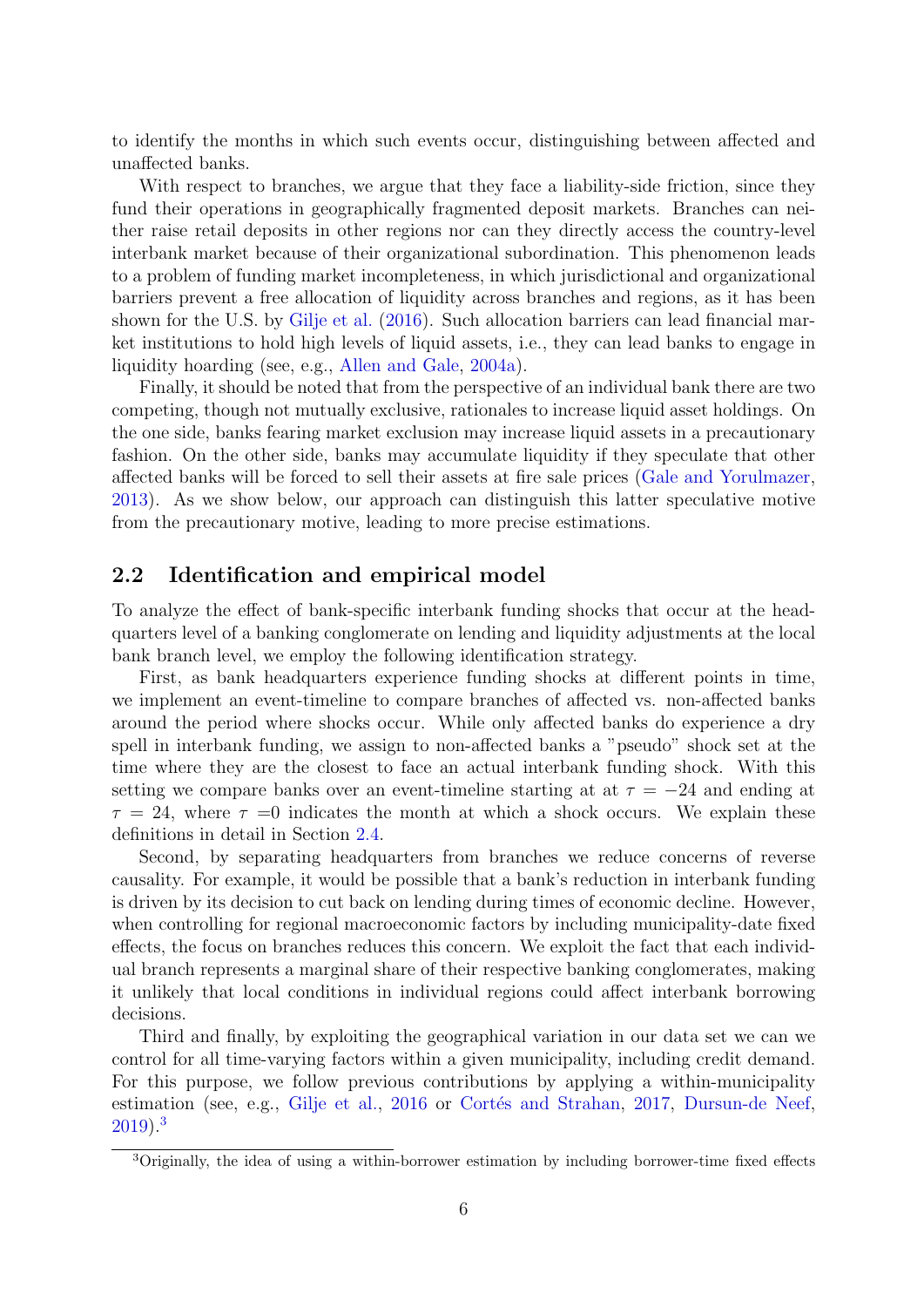In contrast to this procedure, the optimal choice to control for credit demand would be to use credit register data at the borrower level, as suggested by the empirical literature (see, e.g., [Iyer et al.,](#page-38-1) [2014,](#page-38-5) Jiménez, Ongena, Peydró, and Saurina, 2014, or [Ioannidou,](#page-38-6) Ongena, and Peydró, [2015\)](#page-38-6). However, this type of data does not allow for tracing adjustments at the branch level, as it does not report the balance sheets of the branches. Observing branches' balance sheets over time is central to our research question, as it allows us both to improve our identification of a bank-level hoarding reaction and to investigate the drivers of this phenomenon. This latter advantage means that we can explore whether liquidity risk factors, such as branches' geographically fragmented funding markets and organizational subordination provide an explanation for liquidity hoarding.

To identify the effect of idiosyncratic interbank funding shocks on liquid asset growth, we estimate Eq. [1:](#page-11-0)

<span id="page-11-0"></span>
$$
\Delta Liquidity_{i,m,\tau} = \alpha_0 + \beta_1 \left[ Affected_i \times Shock_{\tau} \right] + \beta' Bank_{i,m,\tau}
$$
  
+  $\mu_{m,t} + \gamma_{i,m} + \delta_t + \varepsilon_{i,m,\tau}$  (1)

The panel is structured at the branch-time level, with branches being labeled with subscripts i, m to reflect that they belong to bank i and operate in municipality m. The dependent variable is the monthly (month-on-month) change in log liquid assets of bank branch *i* located in municipality m at event-time  $\tau$ , which can represent different actual months t for each bank. Standard errors in this benchmark model are clustered at the headquarters and month level to achieve efficient estimates.<sup>[4](#page--1-0)</sup> Furthermore, we saturate our model by including branch, as well as municipality-date fixed effects based on the underlying actual month  $t$  ( $\gamma_{i,m}$  and  $\mu_{m,t}$ , respectively).

Within this specification the interaction  $[Affected_i \times Shock_{\tau}]$  provides the main variable of interest, whose corresponding parameter  $\beta_1$  represents the difference between affected and non-affected branches in the average change in liquidity growth between the pre- and post shock periods. Therefore,  $\beta_1$  takes the form of a difference-in-differences estimator. While the first term of the interaction,  $Affected_i$ , is a time-invariant dummy variable that equals 1 for all branches belonging to an affected headquarters and 0 otherwise, the second term,  $Shock_{\tau}$ , is a dummy variable that equals 1 for the period  $\tau \geq 0$ and 0 for  $\tau < 0$ . By construction, all branches i, m that belong to bank i are affected or not in the same way by interbank funding shocks.

To control for headquarters- and branch-specific characteristics, we include various control variables at the headquarters and branch level which are captured by  $Bank_{i,m,\tau}$ . For the headquarters level, these variables include the size of the bank (captured by the log of total assets), the capital-to-asset ratio, the liquid-to-total-asset ratio, the nonperforming loans to total assets ratio (capturing bank's loan portfolio risk) and a ratio of administrative costs to income as a proxy for banks' managerial quality. Similarly, at the branch level, we control for branch size (log of total assets), for internal liquidity exposure (measured by the internal funding to total assets ratio), and for the deposit

has been established in previous literature by [Khwaja and Mian](#page-38-7) [\(2008\)](#page-38-7) and [Schnabl](#page-38-8) [\(2012\)](#page-38-8) and was then extended to the regional setting.

<sup>&</sup>lt;sup>4</sup>In the robustness section, we show that our results will remain unaltered when clustering the standard errors at different levels.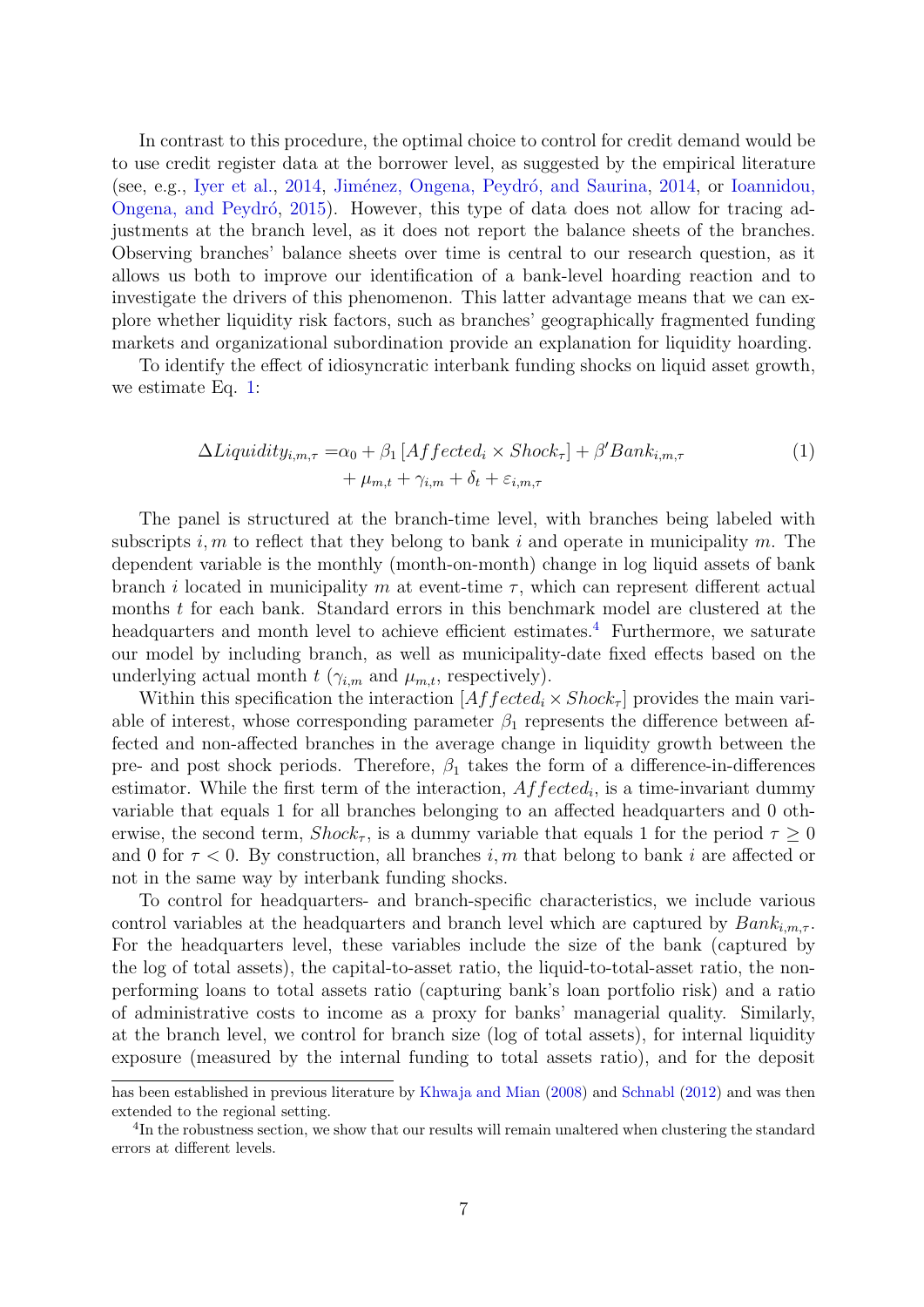to total assets ratio. We additionally control for branches' income-to-asset ratio.[5](#page--1-0) As our dependent variable is defined as a growth rate and all control variables are based on balance sheet items, we use one-month lagged controls to mitigate multicollinearity concerns.

Since an increase in liquid assets is likely to be accompanied by an asset reallocation effect as outlined above, we conjecture that affected branches may have to cut their lending activity to satisfy their liquidity preferences. To test this hypothesis, we substitute the liquid asset growth rate with the lending growth rate as the main dependent variable in Eq. [1](#page-11-0) to estimate Eq. [2:](#page-12-0)

<span id="page-12-0"></span>
$$
\Delta Credit_{i,m,\tau} = \alpha_0 + \beta_2 \left[ Affected_i \times Shock_{\tau} \right] + \beta' Bank_{i,m,\tau} + \mu_{m,t} + \gamma_i + \delta_t + \varepsilon_{i,m,\tau}
$$
\n(2)

Specifically, the dependent variable of Eq.  $2$  is the monthly change in month-on-month log change in outstanding commercial credit at the branch level.<sup>[6](#page--1-0)</sup> Evaluating Eqs. [\(1\)](#page-11-0) and [\(2\)](#page-12-0) over the same event-timeline enables us to track the asset reallocation effect between liquidity and credit as a response to the idiosyncratic funding shock. Assuming that liquidity hoarding occurs and crowds out commercial credit, we expect  $\beta_1 > 0$  and  $\beta_2$  < 0 on average.

#### 2.3 Data and sampling procedure

#### 2.3.1 Data description

We combine granular data on balance sheet and income information from banks' headquarters and their corresponding individual bank branches for the entire universe of the Brazilian banking system.<sup>[7](#page--1-0)</sup> Another dimension of granularity is that this information is available on a monthly basis.[8](#page--1-0) To link both datasets, we manually construct an identifier to connect each branch to its corresponding headquarters. Furthermore, the branch data set also includes information on the municipality in which each branch operates. The data used for the analysis is reported in millions of Brazilian Reais (in what follows BRL). This data source has been used to investigate the regional reallocation of credit and the functioning of internal capital markets in Brazil (see, e.g., [Coleman and Feler,](#page-36-9) [2015,](#page-36-9) [Noth and](#page-38-9) [Ossandon Busch,](#page-38-9) [2017](#page-38-9) and [Coleman, Correa, Feler, and Goldrosen,](#page-36-10) [2017\)](#page-36-10).

Both data sets are based on regulatory information from the BCB. The first data set is based on call reports of the BCB and contains unconsolidated data and separate information for each bank's headquarters. The second data set, which contains the

<sup>&</sup>lt;sup>5</sup>The variables' description can be found in Table [A.1](#page-39-0) in the Appendix.

 $6$ Note that Eq. [2](#page-12-0) follows [Cornett et al.](#page-36-3) [\(2011\)](#page-36-3). Focusing on commercial credit further underpins the use of municipality-date fixed effects to control for credit demand. In fact, an underlying assumption of this approach is that demand shocks are relatively homogeneously distributed across banks within a municipality at a given point in time. To the extent that branches' can differ in terms of the credit segments in which they provide lending, observing credit in a particular segment makes a violation of this assumption rather unlikely.

<sup>7</sup>This is ensured by the fact that both datasets contain information on all banks that have a banking license in Brazil. Hence, our dataset is also not restricted to any size limit as any institution is recorded.

<sup>8</sup>Our data set starts in 2005m1 and ends in 2012m1. However, data from both sources is updated regularly by the BCB.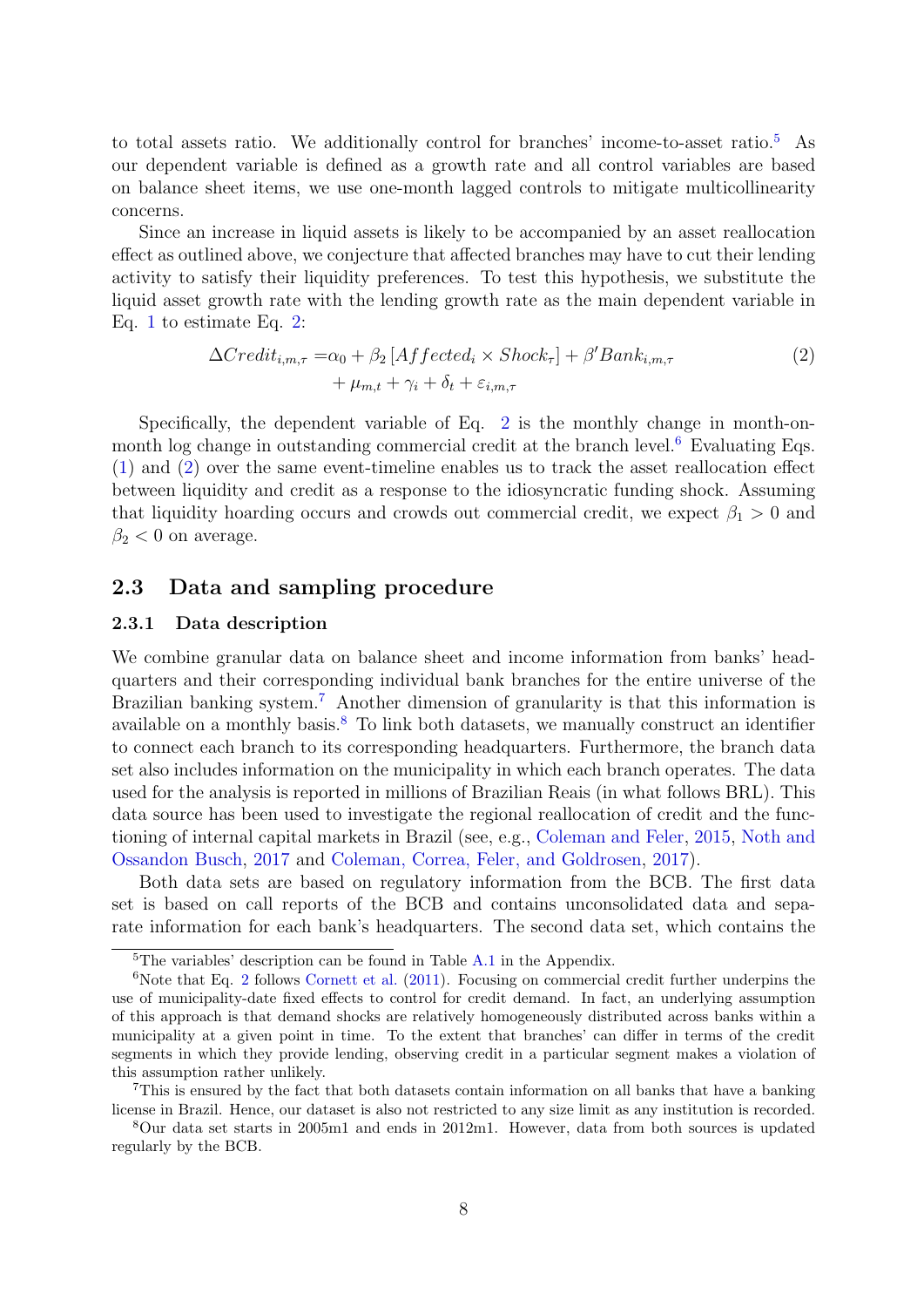branch-municipality information, is also based on regulatory data from the BCB and is denominated the ESTBAN database. By focusing on retail banking, our sample is less representative of financial centers and major cities, as investment banks are predominantly located there. Apart from this property, bank branch penetration is widely spread across Brazilian municipalities such that our sample accounts on average for approximately 80 percent of total bank assets in 26 out of 27 federal states.[9](#page--1-0)

Focusing on Brazil as a major emerging market has additional advantages for our analysis. First, the Brazilian banking sector represents one of the largest banking markets among emerging economies. At the beginning of our sample in January 2005, 127 institutions with a local banking license existed, with aggregated credit accounting for 26 percent of the country's GDP. Second, the geographic size and diversity of the country helps us to add a large heterogeneity to the empirical model, allowing us to investigate how branches' features explain the cross-regional transmission of interbank funding shocks. Finally, a crucial feature of Brazil is that heightened information sensitivity in Brazilian interbank markets was not driven by local factors such as regional housing bubbles but rather by the increase in uncertainty originating in the U.S. mortgage crisis that led to the global financial crisis. Hence, from the Brazilian perspective, the crisis that hit Brazil in 2008 can be understood as an external shock.[10](#page--1-0)

#### 2.3.2 Sampling procedure

Our identification strategy further requires the following sampling procedure. First, we only focus on banks that do not close during the sample period. Thereby, we ensure comparability across banks as changes in interbank funding may reflect ex-ante conditions responsible for the bank being closed, merged or acquired. By excluding M&As from our sample, we eliminate concerns that changes in interbank funding are driven by changes in the organizational structure which would be reflected in the new funding structure of the respective bank.

Second, we also exclude all banks that are not continuously active in the interbank market segment that we focus on. This restriction is needed in order to properly apply the [Cavallo, Powell, Pedemonte, and Tavella](#page-36-11) [\(2015\)](#page-36-11) algorithm used to identify the occurrence of interbank shocks (see below). This restriction also reflects that changes in interbank funding by banks that are not frequently active in this market are likely to be demand-driven. This is, however, relatively unlikely for banks that historically have been continuously using this funding source. Third, since this procedure also excludes complete dry-ups, we can argue that the estimations are driven by the precautionary motive of banks and are not due to the actual event of market exclusion. This second procedure reduces our sample to 51 out of 120 banks, which on average still account for 79 percent of the lending volume of the investigated interbank market segment.

Finally, in line with our within-municipality estimation approach, we only use those municipalities for our analysis that contain at least one affected and at least one non-

<sup>&</sup>lt;sup>9</sup>Sao Paulo with 67 percent is here the outlier. This is expected as Sao Paulo is the country's biggest financial center.

<sup>10</sup>Even though this statement holds at the country level, it may be the case that individual banks could have been ex-ante more exposed to risks associated with the transmission of the global financial crisis to emerging countries, such as foreign funding reliance. We empirically address these concerns in Section [3.3.](#page-24-0)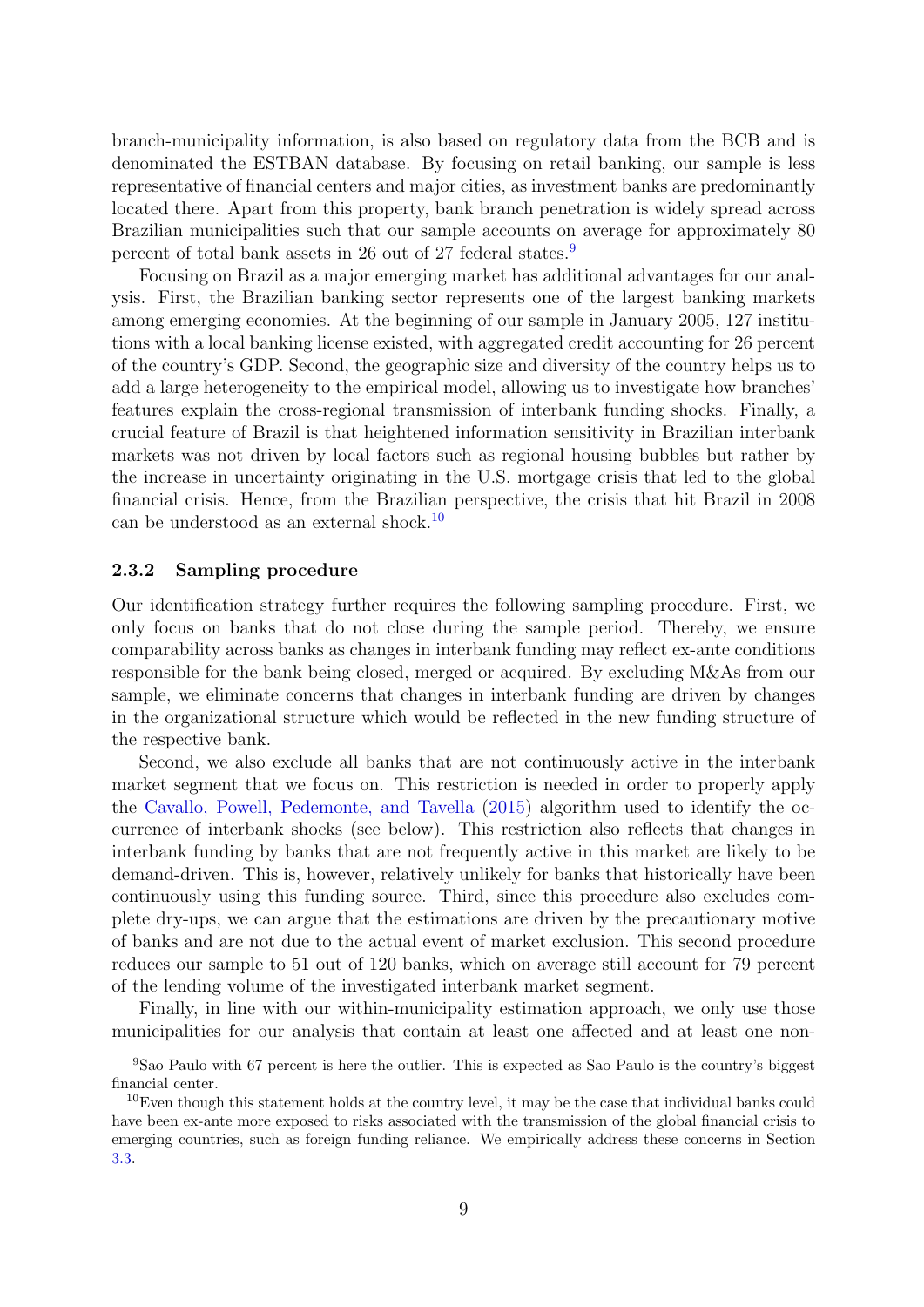affected branch. This final adjustment ensures the consistency of our estimates and allows us to implement our preferred fixed-effects structure. Ultimately, our final sample contains 4514 bank branches that are active in 1628 municipalities. At the headquarters level, our final sample consists of 46 banks that account on average for 52 percent of total assets and 92 percent of credit outstanding for Brazil's entire banking system.

The branches in the sample vary according to the size of their balance sheets from an average of 2.84 US Dollar mill. of assets in the lowest decile to an average of 3,300 US Dollar mill. of assets in the highest decile. Overall, an average branch has total assets that amount to about 345 US Dollar mill.<sup>[11](#page--1-0)</sup> An average branch is located 679 km away from its headquarters, whereas 22 percent of branches are located at a distance larger than 1000 km from its headquarers. These numbers — calculated using municipalities' geographical centroids as a reference — help to visualize the geographical spread of branches in the sample. Table A.2 in the Online Appendix provides further details on the distribution of bank ownership in the sample: out of a total of 46 banks, 31 are domestic banks and 16 correspond to foreign-owned banks. At the branch level, these numbers translate into 696 out of 4514 branches being foreign owned.

The within-municipality data coverage is high, as the final sample covers an average of 77 percent of total branch assets in the 1628 municipalities considered after excluding banks in the sampling procedure described above. It should be noted that municipalities in the sample vary also according to their degree of urbanization. Using the urban hierarchy definitions published by the Brazilian Institute of Geography and Statistics, we find that 52 percent of the municipalities in the sample correspond to relatively highly urbanized areas, whereas the rest of the sample corresponds to semi-urban municipalities. The relatively large representation of urban municipalities is in line with the notion that bank branches operate mostly in the regional and sub-regional capitals. As a reference, highly urbanized municipalities reported in the sample period an average population of 155,581 inhabitants, whereas other municipalities reported an average population of 32,241 inhabitants.[12](#page--1-0)

#### <span id="page-14-0"></span>2.4 Pinning down interbank funding shocks

To pin down bank-specific funding shocks we need both a suitable real context and a specific methodological approach. Interestingly, similar to the European context (see Pérignon et al., [2018\)](#page-38-3), we find that the unsecured local Brazilian interbank market did not experience a complete dry-up during the period from 2007 to 2009. This particular market segment represents local and unsecured interbank lending operations with a maturity of more than 90 days. $13$ 

 $11$ These numbers are calculated using an exchange rate of 2.1 US Dollar per Reais as a reference, which is the average exchange rate in the sample period. At the consolidated bank level, the top-5 banks in terms of assets held an average of 83,900 US Dollar mill. of assets in the sample period. Conversely, the smallest 5 banks held on average 187 US Dollar mill. of assets. The average bank reported 13,917 US Dollar mill. of assets on average.

<sup>&</sup>lt;sup>12</sup>Highly urbanized municipalities correspond to national and regional metropolises, regional capitals, sub-regional urban centers, and smaller zone centers, following the local definitions.

<sup>&</sup>lt;sup>13</sup>A more detailed description of this particular market segment can be found in Section A.2 in the Online Appendix.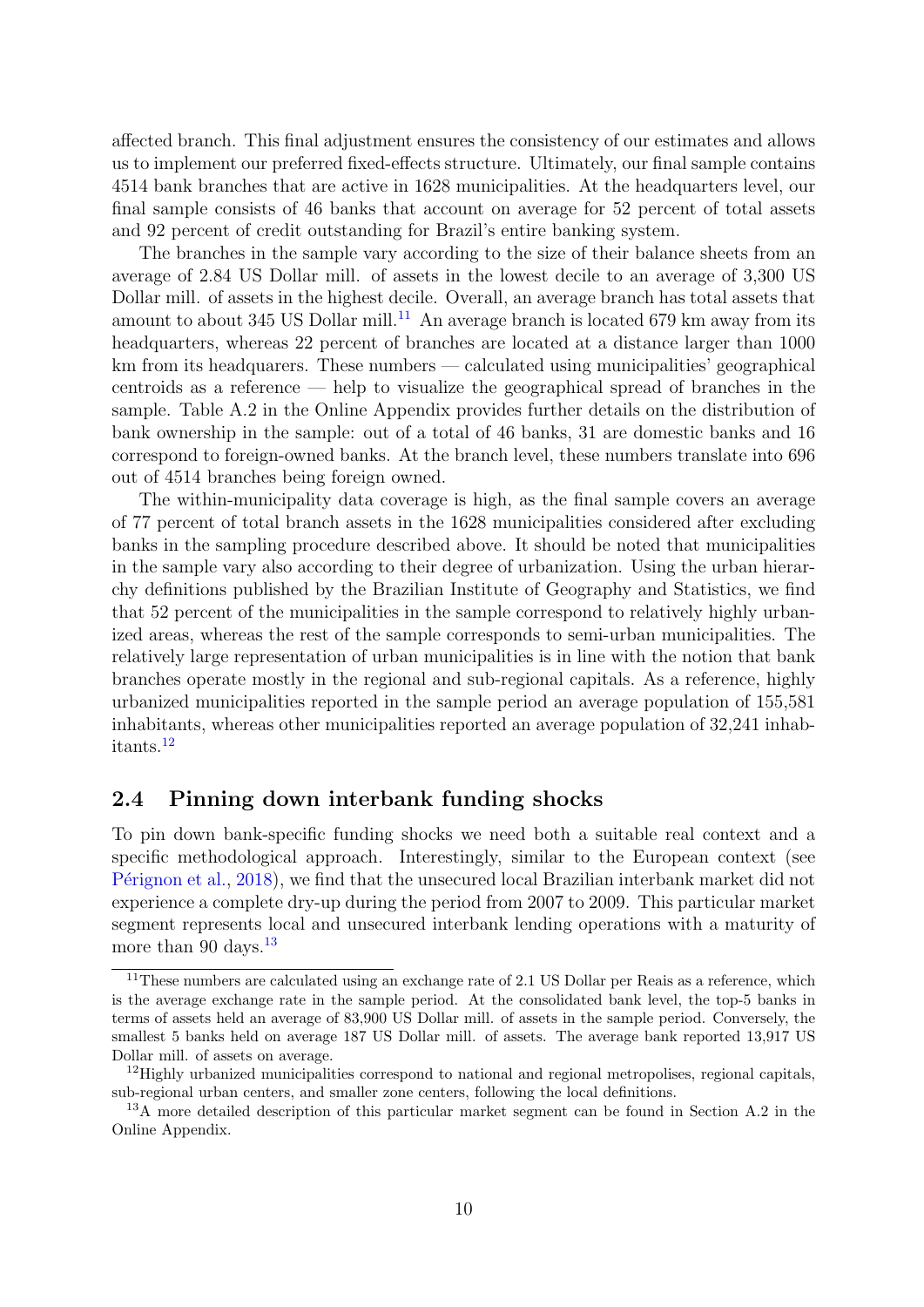Figure [1](#page-16-0) displays the dynamics of this segment of the interbank market.<sup>[14](#page--1-0)</sup> The solid line in the upper panel depicting the log of aggregated balances remains fairly stable over the crisis period. Even during this period of stress in global financial markets, the Brazilian interbank market remained liquid and well-functioning in the aggregate. The dashed line in the bottom panel shows, however, that the volatility of flows in this market increased during the financial crisis with a peak in the middle of 2009. This finding indicates that even though the market did not suffer from an aggregate disruption, uncertainty about counterparty risk may have restricted the access of certain banks to this market. Henceforth we refer to the segment of interest in the interbank market as interbank borrowing.[15](#page--1-0)

We exploit these dynamics of interbank borrowing to apply an algorithm to identify and pin-down the moment in time when a bank is hit by an idiosyncratic interbank funding shock. The shocks we identify are similar to a partial dry-up of a bank-specific funding source. We rely on a time series approach in the spirit of [Cavallo et al.](#page-36-11) [\(2015\)](#page-36-11) that was originally used to identify sudden stops in capital flows. Our adjusted approach can be described in the following way.

First, based on the previously discussed theoretical considerations and descriptive evidence, we define the period from January 2008 to December 2009 as the period in which we would expect the algorithm to detect potential idiosyncratic shocks. Second, we calculate the bank-specific funding growth rate in this market segment  $\Delta IB_{i\tau}$  by subtracting the average growth rate of all other banks in this market from bank i's own interbank funding growth rate. In a robustness test, we also calculate these idiosyncratic growth rates  $\Delta IB_{i\tau}$  using a multifactor residual model (see, e.g., [Pesaran,](#page-38-10) [2006](#page-38-10) or [Buch,](#page-35-12) [Doepke, and Stahn,](#page-35-12) [2009\)](#page-35-12). Third, similar to [Cavallo et al.](#page-36-11) [\(2015\)](#page-36-11) the condition specified in Eq. [3](#page-15-0) is applied to identify whether and at which point in time a bank experienced a sudden disruption in interbank funding.

<span id="page-15-0"></span>
$$
\Delta \widetilde{IB}_{i\tau} \le \frac{\sum_{\tau=-12}^{12} \widetilde{IB}_{i\tau}}{12} - 2\sigma_{i\tau}
$$
\n(3)

According to this condition, a bank is classified as being affected by an interbank funding shock if its idiosyncratic growth rate  $\Delta IB_{i\tau}$  falls below the second standard deviation of its 12-month historical mean in the period from January 2008 to December 2009. If this condition is met, the start (end) of the shock is set at the month when  $\Delta IB_{i\tau}$  plunges below (exceeds) the first standard deviation of its historical mean. Based upon this procedure, we find that 18 out of 46 banks are classified as being affected, while the remaining 28 banks will be used as the control group. These 18 'affected' banks own

<sup>&</sup>lt;sup>14</sup>Figure A.1 in the Online Appendix displays the relative importance of this market segment over time.

<sup>&</sup>lt;sup>15</sup>The balance sheet data provided by the BCB distinguishes between different categories of interbank funding. These categories include interbank deposits, interbank borrowing, foreign interbank funding, liabilities from derivatives and interbank relations. Interbank deposits represent the largest category in the sample (aprox. 50 percent). Interbank borrowing, the variable used for our analysis, represents another 25 percent of total interbank liabilities on average. Interbank relations — a category that includes smaller positions such as debts payable and obligations with correspondents — together with foreign interbank funding and derivative positions account for the remaining share of total interbank funding. On average, banks in the sample finance 14 percent of their total assets with interbank borrowing. Section A.2 in the Online Appendix provides further details on the composition of Brazilian banks' interbank funding.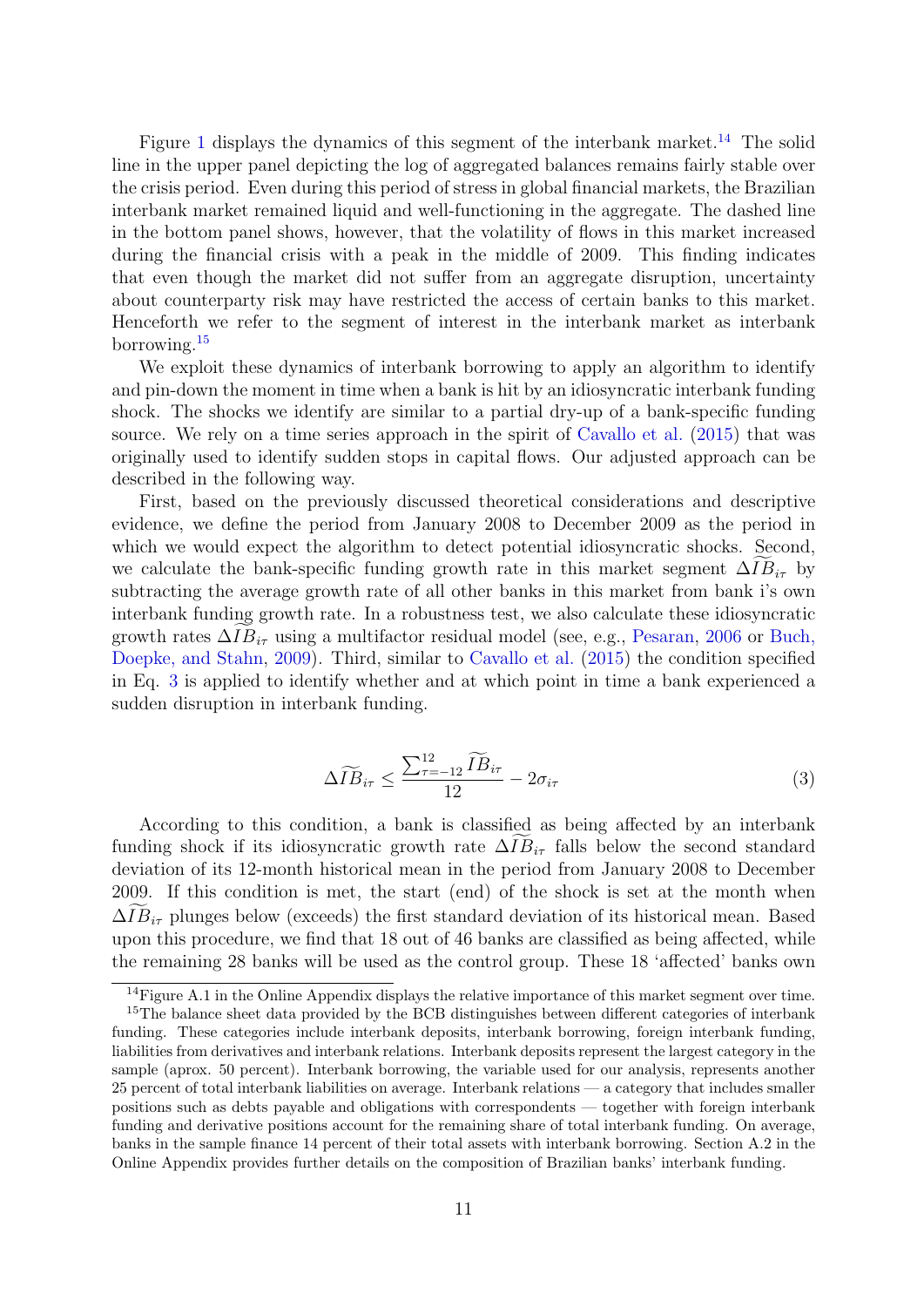<span id="page-16-0"></span>

Figure 1: Interbank borrowing volume and volatility

NOTES: This figure depicts the evolution of the log amounts outstanding (in millions of BRL) of aggregate interbank borrowing over time. The dashed line in the bottom panel displays the underlying volatility of these volumes. This volatility is calculated as the standard deviation of monthly changes in flows over the past 12 months on a rolling window. The vertical red line marks as a reference the month at which Lehman Brothers collapsed (September 2008).

2,365 branches, as opposed to the 2,149 branches belonging to non-affected banks. To analyze the effect of these shocks on liquid assets growth, we assign a pseudo-shock to the non-affected banks at the particular month at which the distance between  $\Delta IB_{i\tau}$  and the threshold is minimized.<sup>[16](#page--1-0)</sup>

Departing from the notion that we do not observe an aggregate freeze or major liquidity drop in the Brazilian interbank market under investigation, we define idiosyncratic interbank market shocks as events in which a drastic reduction in a bank's available interbank funding occurs despite the absence of an aggregate liquidity freeze. While this definition follows closely the one by P $\acute{e}$ rignon et al. [\(2018\)](#page-38-3), our empirical approach to pin down shocks differs from this latter study. While they define 'interbank runs' as periods in which a bank loses 50% or more of its certificates of deposits' funding over a 50-days period, we shift the focus to large deviations in banks' secular trends in interbank funding growth. This approach allows us to mitigate concerns about 'false positives' arising from irregular trends in banks' funding that could be wrongly attributed to supply-driven shocks. As in Pérignon et al.  $(2018)$ , the shocks we document imply that the loss of funding by a few banks should not be necessarily associated with a market that becomes dysfunctional in the aggregate, even in the period of the global financial crisis.

<sup>&</sup>lt;sup>16</sup>In the Online Appendix (Section A.2) we discuss this procedure in greater detail. The shocks we identify are also well distributed within the period from January 2008 to December 2009 (see Figure A.2). Tables A.1 and A.2 in the Online Appendix report further descriptive statistics on the affected banks.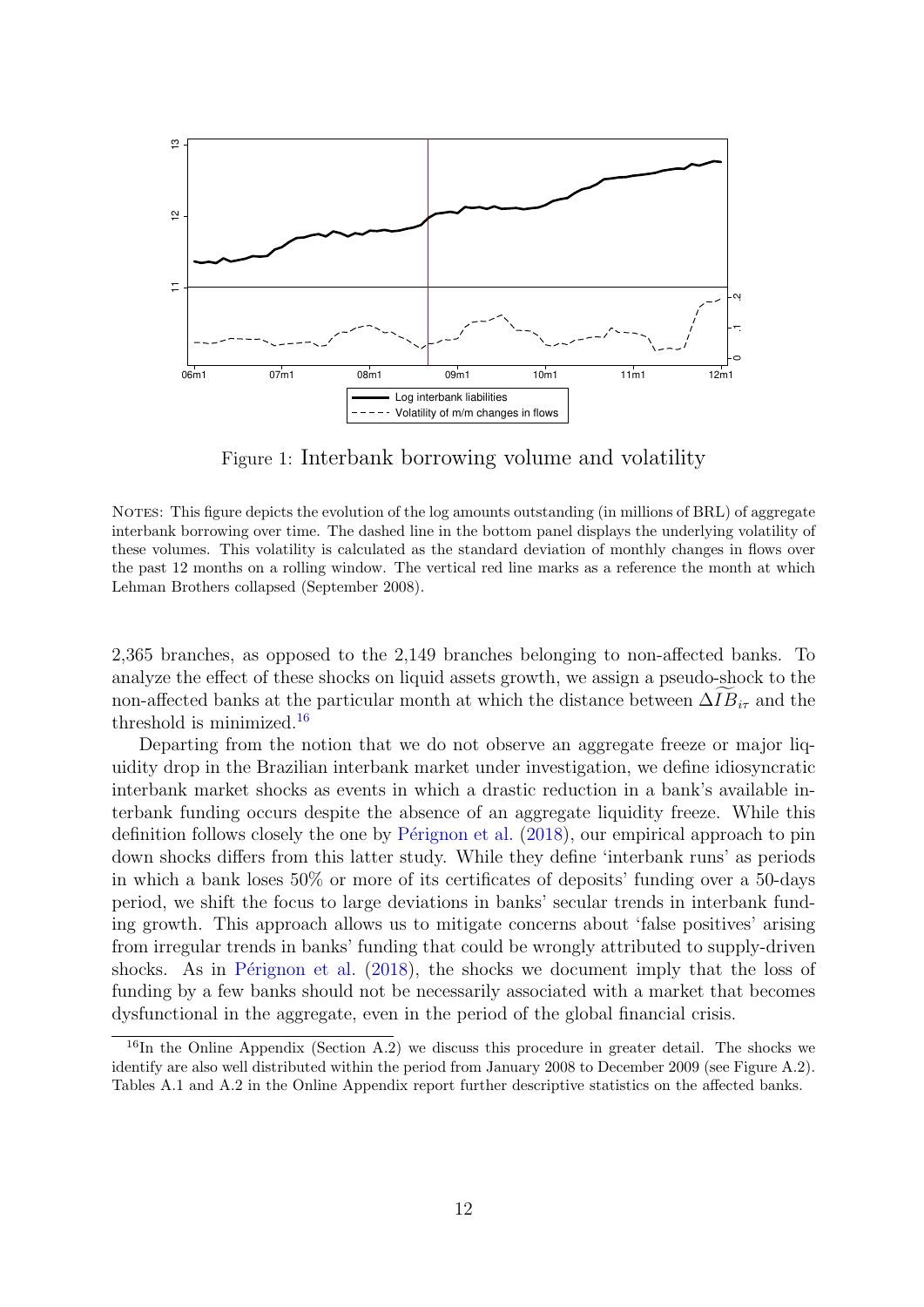#### 2.5 Descriptive statistics and identification assumptions

The main descriptive statistics are reported in Table [1.](#page-18-0) where the first four columns display the mean, the standard deviation, the minimum and the maximum value of all variables for the entire sample period, the next columns report the mean of the affected and non-affected groups and the difference in means of both groups in the pre-shock period. In the last columns, we also report whether this difference is statistically significant by employing the test of normalized differences of [Imbens and Wooldridge](#page-37-12) [\(2009\)](#page-37-12) (col. VII) and a simple t-test of differences in means (col. VIII). The test of normalized differences assesses the overlap between bank groups without the sample size affecting the analysis.

We find that shock-affected branches had on average a larger internal funding ratio and a lower deposit to total asset ratio. At the headquarters level, affected banks were on average more liquid and held a larger share of non-performing loans in their portfolio. As shocks in our setting occur at the headquarters level, the results concerning structural differences between headquarters are more important for our analysis. In this regard, we find rather mixed results. While a higher liquidity ratio for the affected group points to the fact that affected banks had stronger fundamentals, the higher non-performing loan to total loans ratio indicates the opposite. To reduce the concern that these exante differences drive our results, we implement robustness tests in which these bank features compete against the shock-affected dummy in driving the difference-in-differences estimation.<sup>[17](#page--1-0)</sup>

Apart from these explanatory variables, Table [1](#page-18-0) additionally reports whether we find evidence of a violation of the parallel trend assumption in the pre-shock period — i.e., when the group-specific dependent variables are not on a parallel trajectory before the shock occurs. We first test whether growth rates are at a similar level. The final column of the first two rows shows that there is no statistically significant difference in the average liquidity and credit growth rates between each group. The third and fourth rows of the last column provide a further test for the violation of the parallel trend assumption, focusing on the first difference of the dependent variables in the pre-shock period. Again, we do not find any statistically significant difference between affected and not-affected branches.

The parallel trend of banks' credit and liquidity growth can be visually verified in Figure A.3 in the Online Appendix. This Figure depicts the average liquidity and lending growth rates of affected and non-affected branches over the event-timeline. However, this visual representation is based on averages per banks and can still hide bank-specific factors leading to violations of the parallel trend assumption. We therefore implement a further test in which we regress the growth rates of liquidity and credit on the  $Affected_i$ dummy from Eqs. [1](#page-11-0) and [2.](#page-12-0) This regression is performed only in the pre-shock period and is saturated with municipality-date fixed effects. The results, reported in Table A.7 in the Online Appendix, show no statistically significant relationship between  $A f f ected_i$ and the liquidity or credit growth rates. Importantly, this results holds both for the full pre-shock period as well for narrower definitions of the pre-shock period.

Even though Table [1](#page-18-0) suggests that the occurrence of interbank shocks is not strongly

<sup>&</sup>lt;sup>17</sup>The t-statistic tests of differences in means show some diverging results. While they confirm the similarity of the pre-shock trends in credit and liquidity growth, they also show that affected headquarters can be seen as larger, more capitalized, and more liquid banks. These differences emerge due to the fact that t-statistics weight the individual subsamples by their size (see a detailed discussion in [Imbens,](#page-37-13) [2015\)](#page-37-13).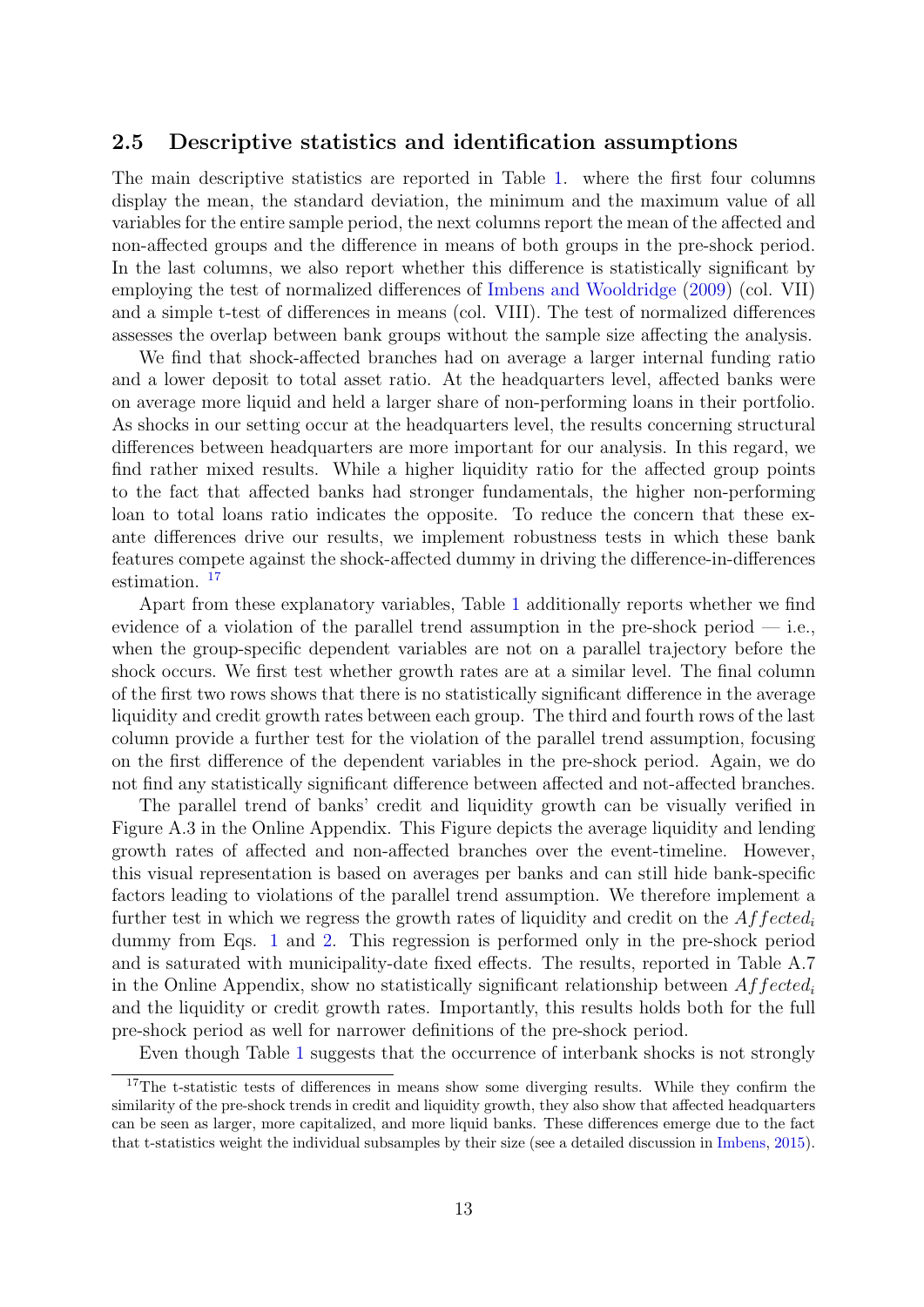<span id="page-18-0"></span>

|                                |          |              |          |               |                | Affected: |           |          |
|--------------------------------|----------|--------------|----------|---------------|----------------|-----------|-----------|----------|
|                                | Mean     | S.d.         | Min.     | Max.          | $\mathbf{Yes}$ | $\bf No$  | Diff.     | T-stat.  |
|                                | I        | $\mathbf{I}$ | Ш        | $\mathbf{IV}$ | V              | VI        | VII       | VIII     |
| Dep. variables:                |          |              |          |               |                |           |           |          |
| $\Delta$ Log liquidity         | $-0.023$ | 0.701        | $-1.971$ | 2.055         | $-0.105$       | $-0.129$  | $-0.024$  | $-0.590$ |
| $\Delta$ Log credit            | 0.010    | 0.940        | $-2.761$ | 2.869         | 0.055          | $-0.284$  | $-0.339$  | 0.860    |
| Dif. $\Delta$ Log liquidity    | $-0.026$ | 1.376        | $-3.625$ | 3.831         | $-0.101$       | $-0.135$  | $-0.035$  | $-0.581$ |
| Dif. $\Delta$ Log credit       | 0.007    | 1.844        | $-4.996$ | 5.361         | 0.056          | $-0.290$  | $-0.346$  | 0.872    |
| Headquarters:                  |          |              |          |               |                |           |           |          |
| Bank size                      | 12.195   | 1.173        | 8.763    | 13.369        | 12.260         | 11.859    | $-0.401$  | 1.790    |
| Capital $\frac{1}{2}$ assets   | 0.074    | 0.040        | 0.036    | 0.253         | 0.075          | 0.073     | $-0.002$  | $-5.955$ |
| NPL / Credit                   | 0.171    | 0.074        | 0.038    | 0.287         | 0.203          | 0.126     | $-0.077*$ | 0.686    |
| Adm. Cost $\frac{1}{2}$ assets | 0.004    | 0.002        | 0.001    | 0.011         | 0.004          | 0.004     | 0.000     | 0.342    |
| Liquidity $\frac{1}{2}$ assets | 0.012    | 0.005        | 0.002    | 0.022         | 0.014          | 0.010     | $-0.004*$ | $-2.314$ |
| <b>Branches:</b>               |          |              |          |               |                |           |           |          |
| Branch size                    | 3.534    | 1.355        | 1.073    | 8.746         | 3.528          | 3.308     | $-0.220$  | $-0.220$ |
| Deposits $\frac{\ }{2}$ assets | 0.750    | 0.266        | 0.058    | 0.998         | 0.691          | 0.812     | $0.121*$  | 0.534    |
| Income $\frac{1}{2}$ assets    | 0.020    | 0.011        | 0.005    | 0.056         | 0.020          | 0.021     | 0.002     | $-1.852$ |
| Internal funding               | 0.173    | 0.262        | 0.000    | 0.874         | 0.233          | 0.108     | $-0.125*$ | $-1.776$ |
| Assets                         |          |              |          |               |                |           |           |          |

Table 1: SUMMARY STATISTICS

NOTES: This table reports the summary statistics for the working sample. Cols. I to IV report the mean, the standard deviation (S.d.), the minimum, and the maximum value for each variable for the entire sample period. Cols. V and VI report the mean for the group of affected and non-affected branches separately in the pre-shock period. Col. VII reports the difference in means between affected and non-affected banks. Employing the normalized difference in means method of [Imbens and Wooldridge](#page-37-12) [\(2009\)](#page-37-12), \* denotes whether the respective difference is statistically significant. This test does not find any statistically significant difference in means for the first difference of our dependent variables in the pre-shock period (see third and fourth row). Hence, we do not detect any violation of the parallel trend assumption. Col. VIII reports a test of difference in means in the form of a t-statistic.

related, ex-ante, to bank characteristics, we performed additional tests to check the presence of systematic sorting. First, we run linear probability regressions estimating the occurrence of an interbank market shock as explained by banks' characteristics. For this purpose we collapse the panel at the bank level taking averages across branches in the preshock period. We then run regressions of the shock-dummy on bank and branch controls. These regressions show that bank or branch characteristics are largely unrelated with the occurrence of interbank shocks, neither for individual variables, nor for a model in which we include all variables simultaneously (see Table A.3 in the Online Appendix).<sup>[18](#page--1-0)</sup>

In a second exercise, we explore interbank interest rates to check whether interbank shocks can be attributed to changes in banks' own demand for funds. Specifically, we test

<sup>&</sup>lt;sup>18</sup>If anything, Table A.3 shows some weak evidence of a negative relationship between the ratio of banks' administrative costs to assets and the affected categorization. This relationship vanishes, however, when all control variables enter the model simultaneously.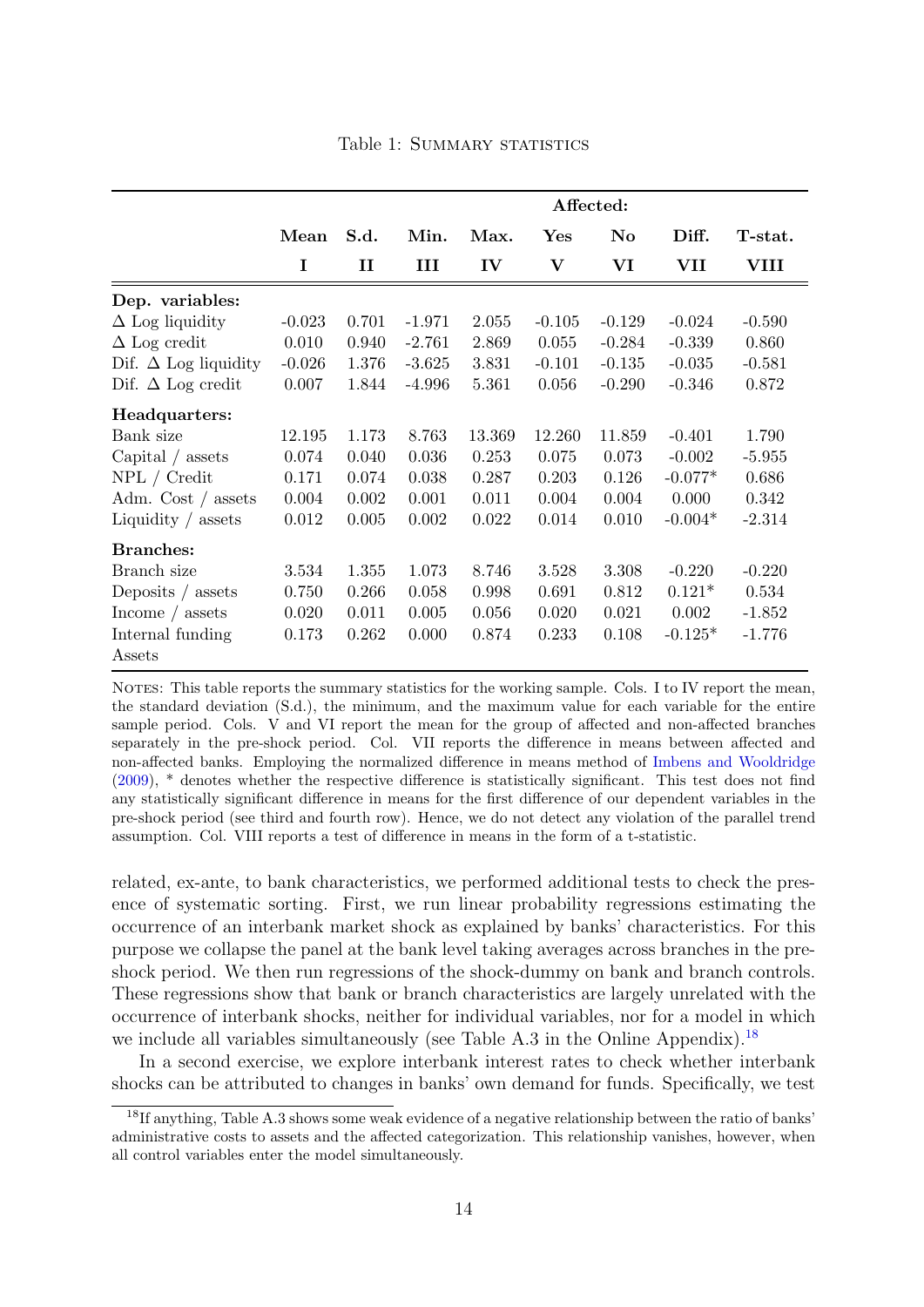whether the interest rates of interbank borrowing change in the 12-month run-up to the shock. As bank-specific interest rates in the interbank market are not publicly available, we take the amount of interest paid relative to the loan amount outstanding in the interbank market for each individual bank per month. We find that this interest rate proxy increases for affected relative to non-affected banks only one month in advance of shocks, suggesting that funding shocks are not driven by changing bank funding preferences. This test is reported and discussed in greater detail in Table A.4 in the Online Appendix.

Third, we show in Section [3.3](#page-24-0) that our analysis can be replicated by excluding, for instance, banks that experienced the largest average drops in credit during the shock period. These banks could have cut interbank funding demand as a consequence of facing a large reduction in credit demand. Also, the analysis can be performed by excluding interbank 'market makers', that is, banks that are net lenders in the interbank market and that could have cut interbank funding following a drop in credit demand. The main results remain, however, unaltered when these groups of banks are excluded.

Finally, it should be noted that our estimation is performed using a sample of banks that never fully halted their funding activities in the interbank market. Moreover, the interbank market we focus on remained liquid and active in the aggregate. These arguments and preliminary tests support the notion that the shocks we identify are supply-driven and cannot be related to a systematic sorting according to banks' fragilities or credit demand-side conditions. Therefore, the interbank shocks we identify can be seen as reflecting supply-driven dry-ups in interbank funding to individual banks at different points in time.

### 3 Results

#### 3.1 Benchmark results

Table [2](#page-20-0) reports the benchmark results for the estimation Eqs. [1](#page-11-0) and [2](#page-12-0) in cols. I to III and IV to VI, respectively. Cols. I and IV use neither control variables nor fixed effects, whereas cols. II and V include headquarters and branch controls as well as branch and date fixed effects. Finally, cols. III and VI report the results for our preferred specification, i.e., we include control variables for both levels of the organizational structure of banks and saturate our model with municipality-date fixed effects.

Across all specifications, we find compelling evidence for both the liquidity hoarding and the asset-reallocation effect on lending of idiosyncratic interbank funding shocks. For our preferred specifications (i.e., III and VI), the difference-in-differences parameter is statistically significant at the 5-percent level at least. This idiosyncratic interbank funding shock increases liquidity by 13 percentage points (henceforth: p.p.) on average, i.e., affected branches report on average a 13 p.p. higher liquidity growth rate than nonaffected branches in the post-shock period compared to the pre-shock period. As this effect captures 18.6 percent of the within variation of the liquidity growth rate (70 p.p.), this effect is sizeable from the perspective of its economic significance. Furthermore, the idiosyncratic interbank funding shock decreases the credit growth rate by approximately 27.3 p.p. on average (i.e., the difference-in-differences effect). This effect accounts for 29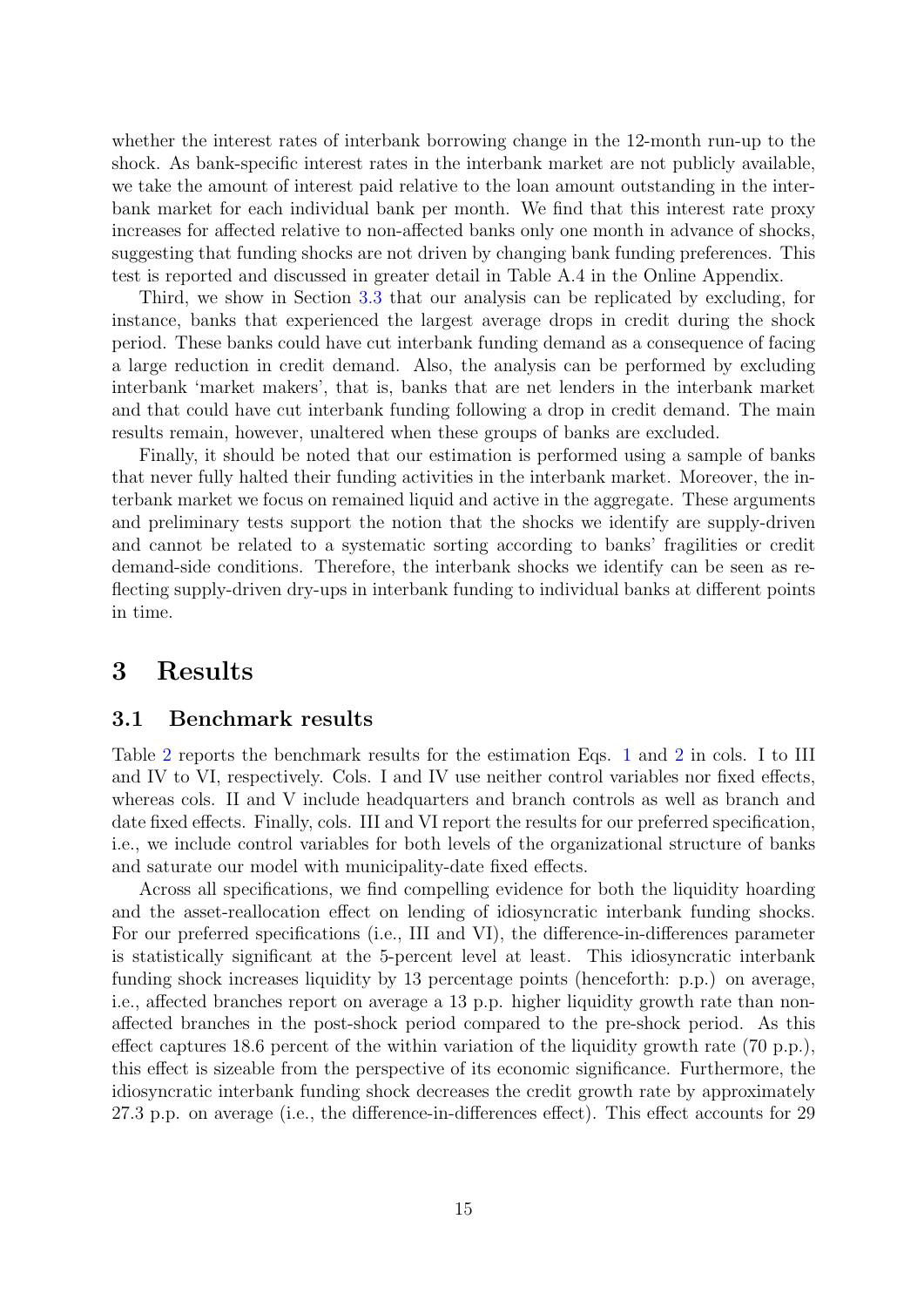<span id="page-20-0"></span>

| Dep. var:               |            | $\Delta$ Log Liquidity |             |             | $\Delta$ Log Credit  |             |  |
|-------------------------|------------|------------------------|-------------|-------------|----------------------|-------------|--|
|                         | I          | П                      | III         | IV          | V                    | VI          |  |
|                         | $0.116***$ | $0.144*$               | $0.130**$   | $-0.291***$ |                      | $-0.273**$  |  |
| Affected X Shock        | (0.006)    | (0.076)                | (0.059)     | (0.008)     | $-0.267*$<br>(0.144) | (0.121)     |  |
| Shock                   | $0.268***$ | $-0.09$                | $-0.087$    | $0.591***$  | 0.118                | 0.106       |  |
|                         | (0.004)    | (0.058)                | (0.054)     | (0.006)     | (0.096)              | (0.09)      |  |
| Affected                | 0.001      |                        |             | $0.374***$  |                      |             |  |
|                         | (0.004)    |                        |             | (0.006)     |                      |             |  |
| Headquarters controls:  |            |                        |             |             |                      |             |  |
| Size (log total assets) |            | 0.214                  | $0.277**$   |             | 0.343                | 0.382       |  |
|                         |            | (0.181)                | (0.135)     |             | (0.369)              | (0.303)     |  |
| Capital / Assets        |            | $0.036\,$              | 0.135       |             | $-0.065$             | 0.188       |  |
|                         |            | (0.743)                | (0.532)     |             | (1.799)              | (1.402)     |  |
| NPL / Credit            |            | $0.322\,$              | 0.489       |             | $-0.949$             | $-0.652$    |  |
|                         |            | (0.537)                | (0.424)     |             | (0.922)              | (0.784)     |  |
| Adm. Cost / Income      |            | 11.042                 | 11.618      |             | 54.998               | 52.647      |  |
|                         |            | (22.19)                | (15.999)    |             | (40.937)             | (32.371)    |  |
| Liquidity / Assets      |            | $4.442*$               | $3.719*$    |             | 5.319                | 5.147       |  |
|                         |            | (2.211)                | (2.057)     |             | (4.29)               | (3.552)     |  |
| <b>Branch controls:</b> |            |                        |             |             |                      |             |  |
| Size (log total assets) |            | $0.350***$             | $0.388***$  |             | $0.554***$           | $0.558***$  |  |
|                         |            | (0.042)                | (0.044)     |             | (0.067)              | (0.072)     |  |
| Deposits / Assets       |            | $0.545***$             | $0.682***$  |             | $-0.109$             | $-0.325$    |  |
|                         |            | (0.196)                | (0.219)     |             | (0.451)              | (0.405)     |  |
| Income / Assets         |            | $7.958***$             | $9.188***$  |             | $6.463***$           | 7.968***    |  |
|                         |            | (1.655)                | (1.47)      |             | (2.045)              | (2.038)     |  |
| Internal funding        |            | $-0.08$                | $-0.108***$ |             | $-0.675***$          | $-0.683***$ |  |
| / Assets                |            | (0.065)                | (0.027)     |             | (0.096)              | (0.109)     |  |
| <b>Branch FE</b>        | $\rm No$   | Yes                    | Yes         | No          | Yes                  | Yes         |  |
| Time FE                 | No         | $\operatorname{Yes}$   |             | No          | Yes                  |             |  |
| Municipality x Date FE  | $\rm No$   | $\rm No$               | Yes         | No          | $\rm No$             | Yes         |  |
| Observations            | 214,063    | 214,061                | 196,667     | 214,063     | 214,061              | 196,667     |  |
| R-squared               | 0.054      | 0.121                  | 0.397       | 0.069       | 0.187                | 0.435       |  |

#### Table 2: BENCHMARK RESULTS

NOTES: This table reports the empirical results of the benchmark estimation. Columns I to III report the results when estimating liquidity growth, whereas columns IV to VI report estimations of credit growth. For growth rates, we use log changes of the respective variables. Columns I and IV contain neither control variables at the headquarters nor at the branch level nor any type of fixed effects structure. Columns II and V include headquarters and branch controls as well as branch and time fixed effects (on a monthly basis). Columns III and VI report the results for the preferred specification which includes all control variables and branch as well as municipality-date fixed effects. For all equations, we use standard errors that are clustered at the headquarters and date level and \*\*\*, \*\*, \* denote the 1, 5, and 10 percent level of statistical significance, respectively. The variables are defined in Table [A.1](#page-39-0) in the Appendix.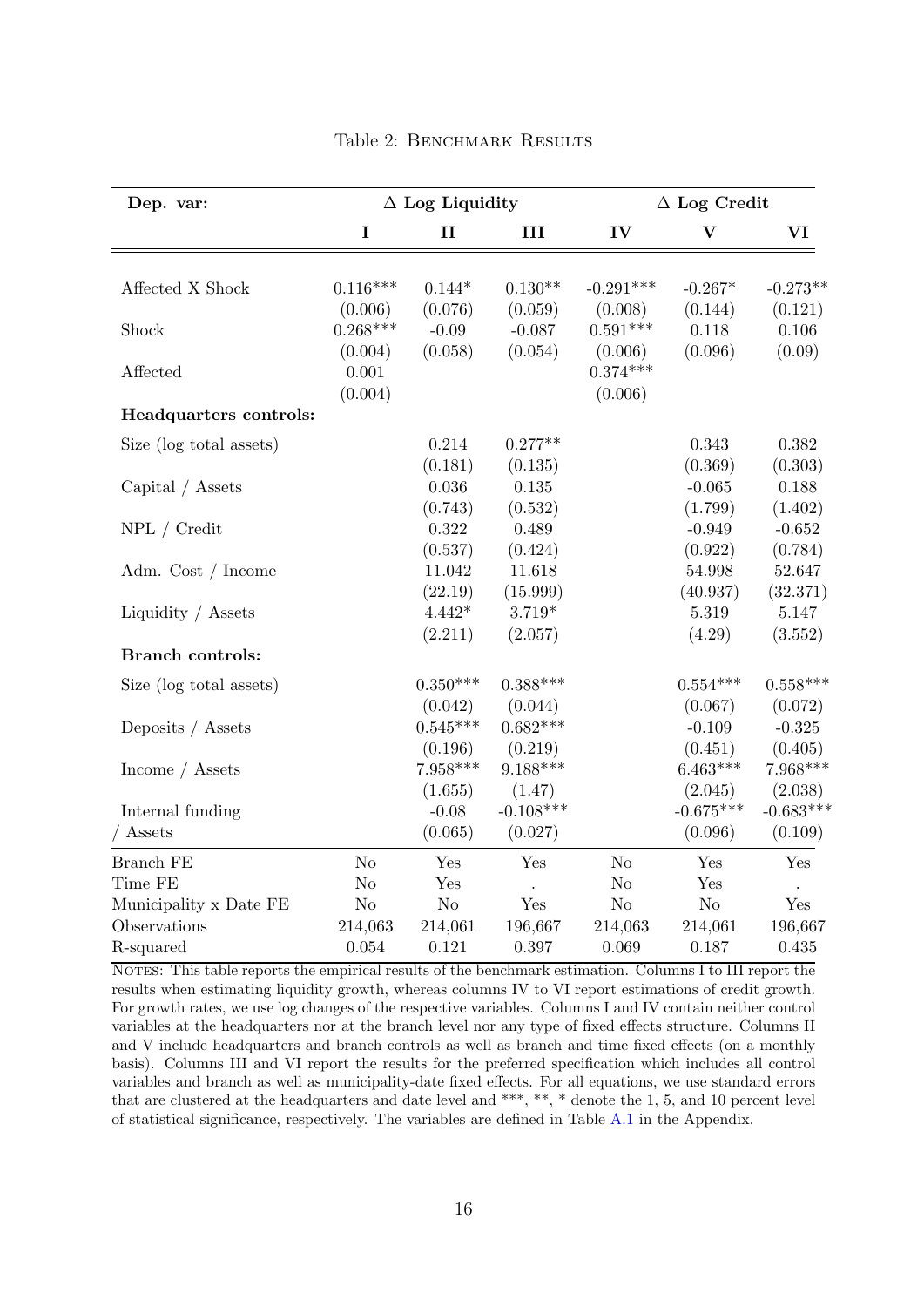percent of the within-variation of the lending growth rate  $(94 \text{ p.p.})$ .<sup>[19](#page--1-0)</sup>

An interesting question is whether the parallel effect of the interbank shock on liquidity and lending can also be associated with other adjustments in branches' balance sheets. For example, does the shock exposure lead affected branches to shrink their size, or to take on more risk to compensate for the reduced credit supply? To explore these related questions, we perform tests in which we replace the dependent variable in our benchmark model by the growth rates of total branches' assets, deposits, and internal funding. We also estimate the effect on the monthly change in branches' return on assets.

The results, reported in Table A.5 in the Online Appendix, depict some interesting dynamics: as expected, affected branches suffer a loss of internal funding, which is partially compensated by an increase in total deposits. This compensation is, however, of small economic magnitude compared to the effect on internal funding growth. The shock also leads affected branches to reduce the overall size of their balance sheet, whereas we find no statistically significant effect on branches' returns. These results are in line with the notion that liquidity risk is transmitted via internal capital markets and that the fragmented structure of regional deposit markets limit branches' capacity to offset the loss of internal funds.

#### 3.2 Dynamics in internal capital markets

The results in the previous section suggest that intra-bank linkages help to explain the spread of liquidity risk across regions when bank-specific interbank shocks occur. This interpretation builds on the assumption that regional branches face limits to substitute the loss of internal funding: while raising local deposits could mitigate the effect of the shock, branches are restricted to raise deposits only within their geographical business areas and remain therefore exposed to a fragmented structure in regional deposit markets.

With this limitation in place, we would expect the liquidity and credit effects to increase in branches' reliance on internal funding. However, headquarters are also likely to cut internal funding heterogeneously across branches in the presence of principal-agent frictions between branches and headquarters (see, e.g., [Scharfstein and Stein,](#page-38-11) [2000;](#page-38-11) [De](#page-37-14)[gryse, Matthews, and Zhao,](#page-37-14) [2018\)](#page-37-14). For example, banks may decide to support branches with a higher influence within the banking group, as well as branches that matter the most for the group's profits (see, e.g., [Cremers et al.,](#page-36-2) [2011;](#page-36-2) [Cetorelli and Goldberg,](#page-36-12) [2012\)](#page-36-12).

Given these conjectures, we next evaluate the implications of dynamics in internal capital markets for our analysis. We look explicitly at branches' dependence on internal funding and ask whether the benchmark results increase in branches' internal funding reliance. With this test we check whether frictions related to the geographically fragmented structure of deposit markets help to explain the results. Econometrically, we add to the benchmark model an interaction term between the difference-in-difference estimator and a dummy proxying for branches' internal funding exposure. We define this dummy as 1 if a branch reports in the pre-shock period an average internal to total funding ratio above the sample median. Alternatively, we also compute a 'negative' measure of internal

 $19$ In Table A.10 in the Online Appendix, we provide evidence that these benchmark results are also robust to the inclusion of the loan to asset ratio and the mortgage to asset ratio at the branch level, as well as the interbank funding to total funding ratio, a foreign currency exposure measure and the mortgage to asset ratio at the headquarters level.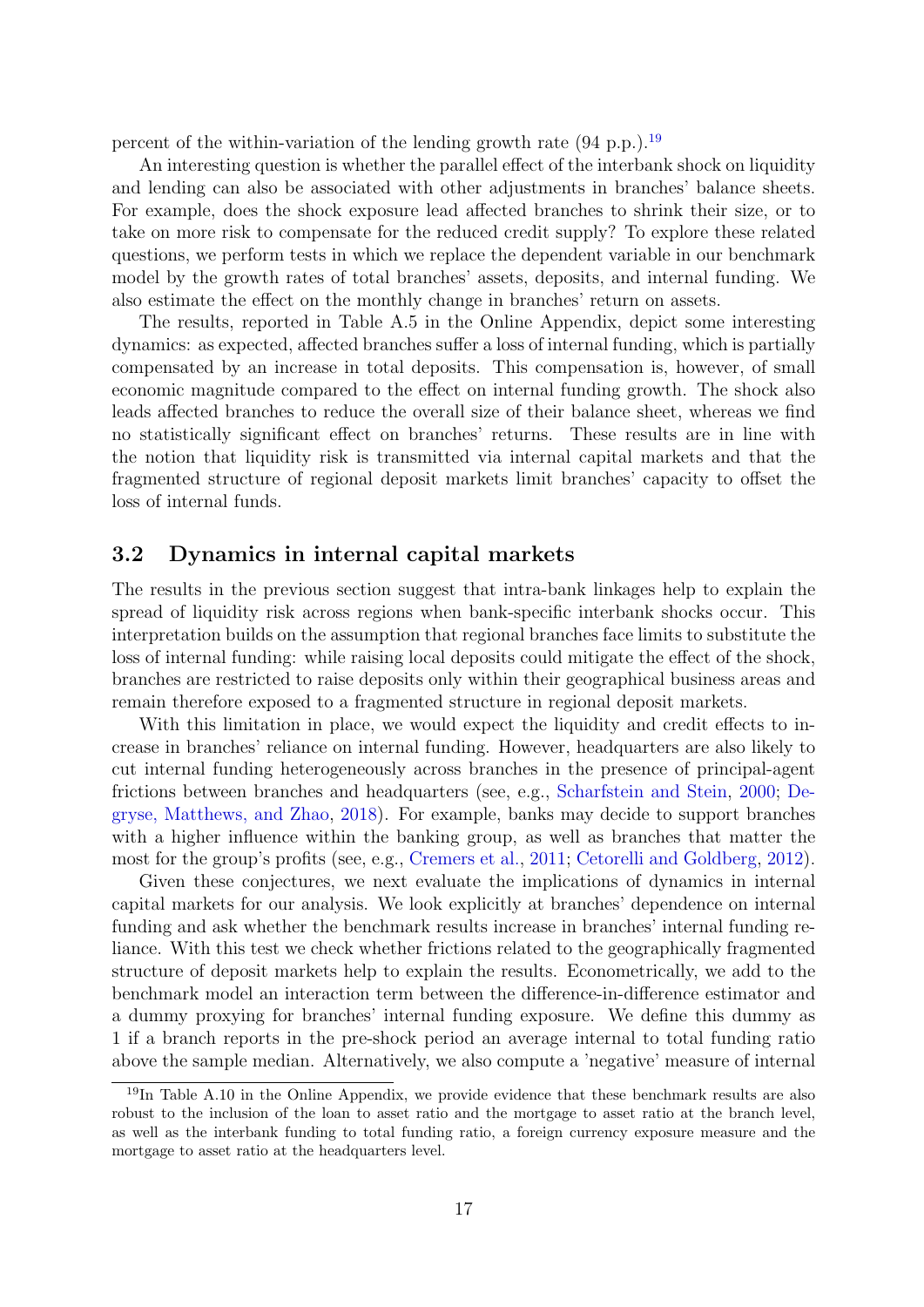<span id="page-22-0"></span>

|               |                  |                                               | Deposit ratio         |  |  |
|---------------|------------------|-----------------------------------------------|-----------------------|--|--|
| $\Delta$ Liq. | $\Delta C$ red.  | $\Delta$ Liq.                                 | $\Delta C$ red.       |  |  |
| I             | П                | Ш                                             | $\mathbf{IV}$         |  |  |
| $0.185***$    | 0.14             | $-0.211***$                                   | $-0.049$              |  |  |
| (0.063)       | (0.085)          | (0.04)                                        | (0.074)               |  |  |
|               |                  |                                               | $-0.236*$             |  |  |
|               |                  |                                               | (0.117)               |  |  |
| Yes           | Yes              | Yes                                           | Yes                   |  |  |
| Yes           | Yes              | Yes                                           | Yes                   |  |  |
| Yes           | Yes              | Yes                                           | Yes                   |  |  |
| Yes           | Yes              | Yes                                           | Yes                   |  |  |
| 196,667       | 196,667          | 196,667                                       | 196,667               |  |  |
| 0.398         | 0.431            | 0.4                                           | 0.435                 |  |  |
|               | 0.041<br>(0.068) | Internal fund. ratio<br>$-0.355**$<br>(0.138) | $0.237***$<br>(0.061) |  |  |

#### Table 3: Dynamics in internal capital markets (A)

NOTES: This table reports the results when introducing to Eq. [1](#page-11-0) and [2](#page-12-0) an interaction term between  $[Affected_i \times Shock_{\tau}]$  and variables capturing branches' reliance on internal capital markets for funding. The table considers the ratio of internal liabilities to total liabilities (cols. I and II) and the ratio of deposits to assets (cols. III and IV). These variables are computed as dummy variables  $(Frisk)$  equal to 1 for branches with an average pre-shock ratio above the sample median and 0 otherwise. The dependent variable is the log change in liquid assets (∆Liq.) in cols. I and III, and the log change in outstanding credit (∆Cred.). All control variables and the fixed effects structure are based on our preferred within-municipality specification of cols. III and VI from Table [2.](#page-20-0) Standard errors that are clustered at the headquarters and month level. \*\*\*, \*\*, \* denote the 1, 5, and 10 percent level of statistical significance, respectively.

funding reliance by generating a dummy equal to 1 if a branch reports in the pre-shock period an average deposit to total funding ratio above the sample median. Table [3](#page-22-0) reports the corresponding results.

We find that the liquidity hoarding effect is driven by branches with a higher ex-ante share of internal funding to total liabilities. Conversely, a higher reliance on local deposits mitigates the liquidity hoarding effect. Interestingly, these non-linearities only affect the liquidity growth equations, while the effect of the shock on lending remains unaltered when introducing the differentiation by branches' internal funding dependence. <sup>[20](#page--1-0)</sup>

These results raise the question of why the ratio of internal funding does not affect the benchmark estimation of credit growth. One explanation could be hidden in headquar-

 $20$ An alternative interpretation of our benchmark findings could suggest that bank headquarters direct branches to hoard liquidity in anticipation of a run by depositors following a funding withdrawal by (more informed) interbank lenders. However, the results from Table [3](#page-22-0) suggest that this alternative hypothesis is unlikely to explain the results. First, the fact that liquidity hoarding increases in branches' internal funding (col. I) implies a heterogeneous response within banks. Second, a larger deposit base reduces the liquidity hoarding reaction instead of exacerbating it (col. III).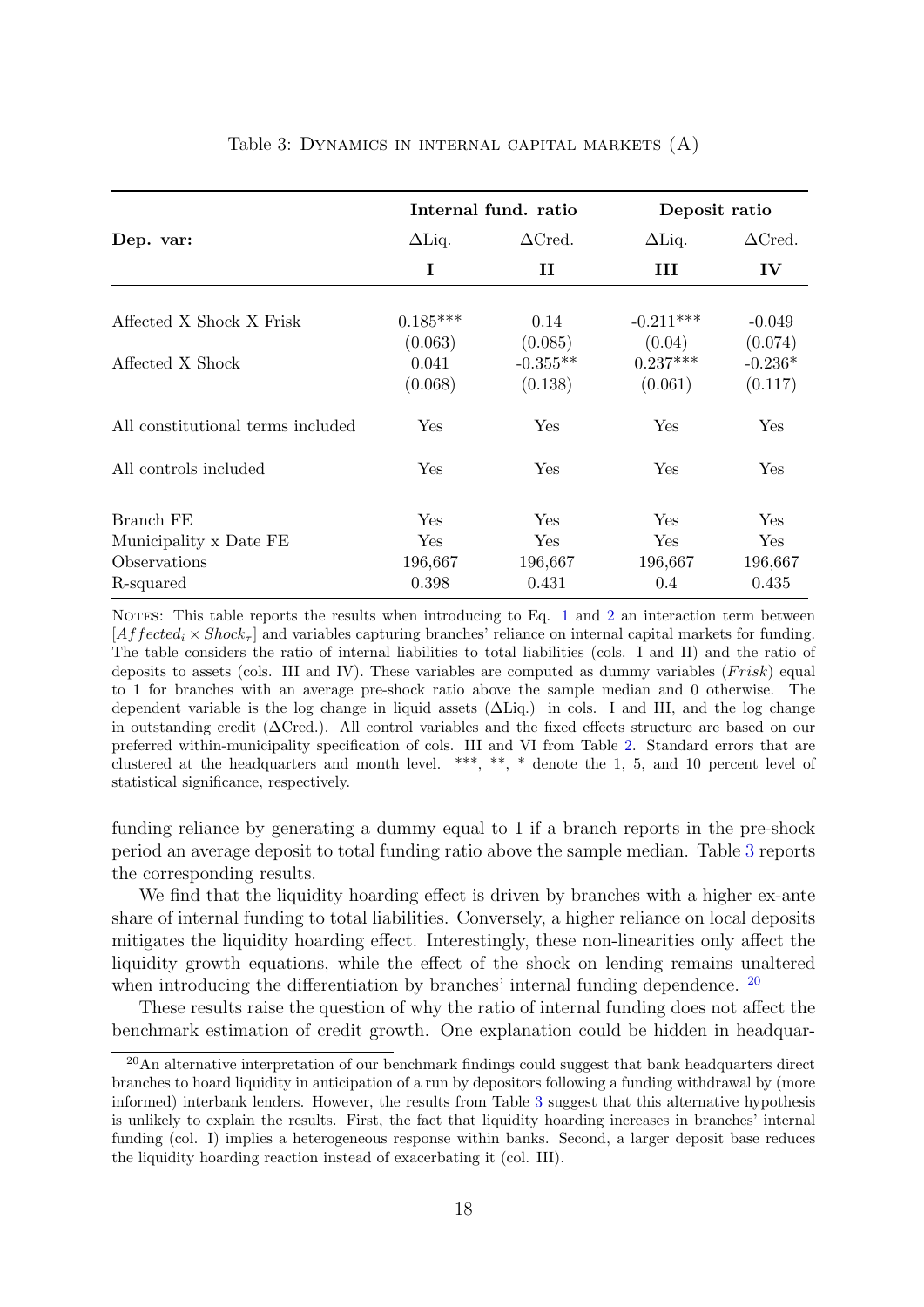<span id="page-23-0"></span>

|                                   | Bank's assets         |                       |                     | Bank's net income    |
|-----------------------------------|-----------------------|-----------------------|---------------------|----------------------|
| Dep. var:                         | $\Delta$ Liq.         | $\Delta C$ red.       | $\Delta$ Liq.       | $\Delta C$ red.      |
|                                   | I                     | П                     | Ш                   | $\mathbf{IV}$        |
| Affected X Shock X Frisk          | $0.143***$            | $-0.095**$            | $0.169***$          | $-0.080*$            |
| Affected X Shock                  | (0.035)<br>$0.116***$ | (0.044)<br>$-0.161**$ | (0.034)<br>$0.076*$ | (0.043)<br>$-0.185*$ |
|                                   | (0.034)               | (0.073)               | (0.044)             | (0.096)              |
| All constitutional terms included | Yes                   | Yes                   | Yes                 | Yes                  |
| All controls included             | Yes                   | Yes                   | Yes                 | ${\rm Yes}$          |
| Branch FE                         | Yes                   | Yes                   | Yes                 | Yes                  |
| Municipality x Date FE            | Yes                   | Yes                   | Yes                 | Yes                  |
| Obs.                              | 120,660               | 120,660               | 122,089             | 122,089              |
| R-squared                         | 0.480                 | 0.521                 | 0.471               | 0.507                |

#### Table 4: Dynamics in internal capital markets (B)

NOTES: This table reports the results of adding to Eq. [1](#page-11-0) and [2](#page-12-0) an interaction term between  $[Affected_i \times Shock_{\tau}]$  and a dummy variable equal to 1 for banks with a ratio of internal liabilities to total liabilities above the median and 0 otherwise  $(Frisk)$ . The dependent variable is the log change in liquid assets (∆Liq.) in cols. I and III, and the log change in outstanding credit (∆Cred.) in cols. II and IV. The table reports this exercise for two subsamples. In cols. I and II the estimation considers only branches which are below the 75th percentile of the distribution of the share of branches in their bank's total assets. In cols. III and IV the estimation considers only branches which are below the 75th percentile of the distribution of the share branches in their bank's net income. These two variables are measured as pre-shock averages. All control variables and the fixed effects structure are based on our preferred within-municipality specification of columns III and VI from Table [2.](#page-20-0) Standard errors that are clustered at the headquarters and month level. \*\*\*, \*\*, \* denote the 1, 5, and 10 percent level of statistical significance, respectively.

ters' heterogeneous treatment of branches according to their importance within banks. As outlined above, we shall expect — following previous literature — that more relevant branches will get a preferential access to internal funding. These branches could subsequently cut back on lending to a lesser extent. To the extent that relevant branches represent a small proportion of a bank's branches, excluding them from the exercise reported in Table [3](#page-22-0) could shed light on whether normal (non-relevant) branches cut back on lending by more when being largely exposed to internal funding.

In line with this argument, we evaluate whether the results from Table [3](#page-22-0) vary when we exclude from the sample branches that are below the 75th percentile of the within-bank distribution of branches' share in banks' assets or branches' share in banks' net income. If branches above these thresholds get a preferential access to internal funding, we shall expect that excluding them from the analysis would provide a clearer picture of how internal funding exposure affects the liquidity and credit dynamics of average branches.

The results from this exercise are reported in Table [4.](#page-23-0) For simplicity, we consider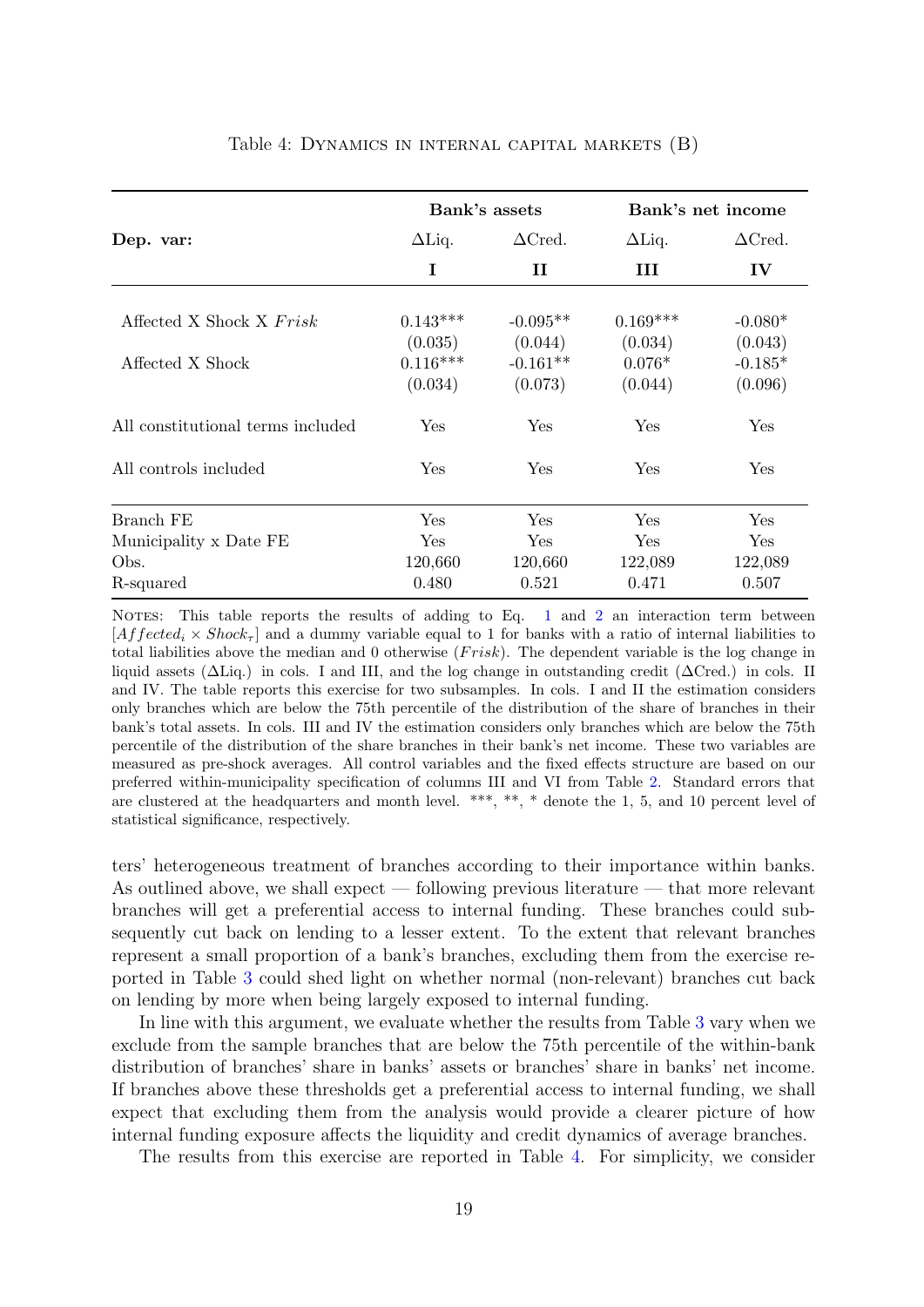only the dummy build on the ratio of internal to total funding as our proxy for branches' internal funding reliance. In columns I and II we drop branches below the 75th percentile of the within-bank distribution of branches' share in a bank's assets. In columns III and IV we drop branches below the 75th percentile of the within-bank distribution of branches' share in a bank's net income. These shares are computed as pre-shock averages. As in the previous exercise, we find that the positive effect of the shock on liquidity growth increases in branches' reliance in internal funding (cols. I and III). The main difference with the previous results emerge in columns II and IV: when relevant branches are excluded, we find that the negative effect on credit increases in branches' internal funding reliance.

These results are meaningful in terms of economic magnitudes. When large branches are excluded (cols. I and II), affected branches exposed to internal funding report an increase in liquid assets growth that is 14.3 p.p. larger than the increase reported by other affected branches. This number represents 19.5 percent of the standard deviation of liquidity growth in the sample. The negative effect on credit growth is 9.5 p.p. larger for branches exposed to internal funding (col. II), what represents 10 percent of the standard deviation of credit growth.<sup>[21](#page--1-0)</sup>

Taken together, the exercises reported in Tables [3](#page-22-0) and [4](#page-23-0) provide additional evidence that the benchmark effects are driven by the transmission of liquidity risk via internal capital markets. However, this conclusion relates to relatively small- and medium-sized branches that are arguably more exposed to fragmented deposit markets. Also, our findings depend on the exclusion of branches' that represent a large share of banks' net income. This finding connects to the notion that banks actively use internal capital markets to support entities with a larger influence and importance, as previously discussed, i.e., in [Cremers et al.](#page-36-2)  $(2011).^{22}$  $(2011).^{22}$  $(2011).^{22}$  $(2011).^{22}$ 

#### <span id="page-24-0"></span>3.3 Robustness analysis

We run a number of robustness tests aimed at exploring the validity and stability of our benchmark results. First, we test in Table [5](#page-25-0) whether we find similar results when restricting the sample period. We consider two different exercises. First, we gauge the short-term effect of the shocks by keeping only the observations between  $\tau = -12$  and  $\tau$  $= +12$ , that is, 25 months around the shock. Second, to inspect whether the results prevail in the long run we drop all observations between  $\tau = -12$  and  $\tau = +12$ , keeping the remaining 24 months in the sample. These results are reported in Table [5.](#page-25-0)

While we find that our results can be verified for these two different sample periods, we also find that the effect is larger when looking at the months between  $\tau = 13$  and  $\tau =$ 24 (cols. III and IV). Unreported t-tests suggest that the difference between the 'short' vs. 'long' effects is, however, only statistically significant when estimating credit growth.

 $21$ We further tested the sensitivity of these results by adding bank headquarters-date fixed effects. The results reported by Table [4](#page-23-0) remain quantitatively and qualitatively stable. These results are available upon request.

<sup>&</sup>lt;sup>22</sup>The fact that we find no differential effects on credit growth for branches deferentially exposed to internal capital markets in Table [3](#page-22-0) could also be attributed to policy interventions. For example, liquidity facilities implemented by the central bank could 'flood' branches' balance sheets with liquid assets that are not further transmitted to credit supply. If branches more dependent on internal funding also get larger proceeds from these interventions, then Table [3](#page-22-0) could reflect a disconnection between the liquidity and credit growth results. We therefore carefully address this concern in Section [4.](#page-31-0)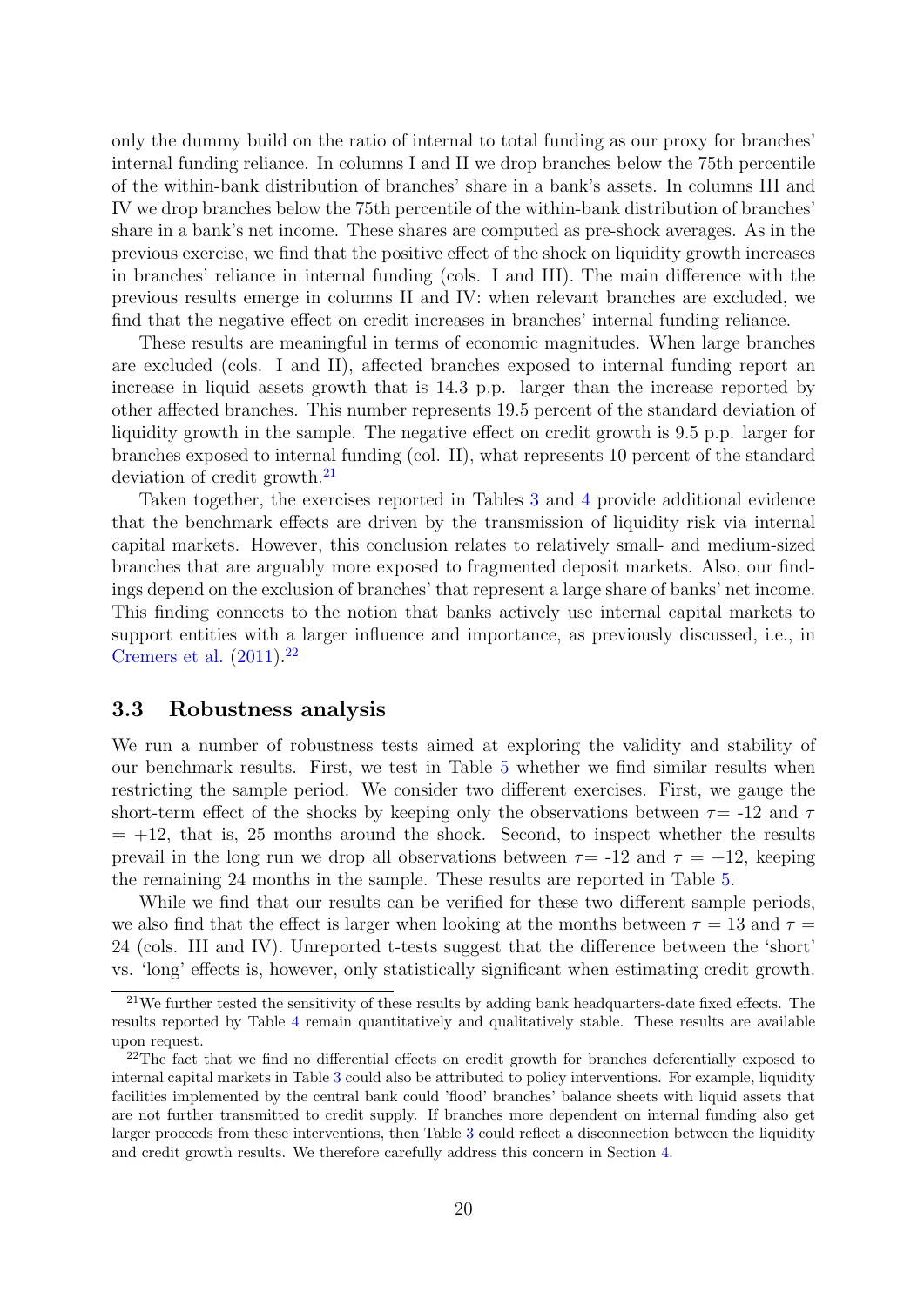<span id="page-25-0"></span>

| Specification:         |               | Short-term impact               | Long-term impact                |                 |  |
|------------------------|---------------|---------------------------------|---------------------------------|-----------------|--|
|                        |               | [only $\tau$ -12 to $\tau$ +12] | [drop $\tau$ -12 to $\tau$ +12] |                 |  |
| Dep. var:              | $\Delta$ Liq. | $\Delta C$ red.                 | $\Delta$ Liq.                   | $\Delta C$ red. |  |
|                        | I             | $\mathbf H$                     | Ш                               | $\mathbf{IV}$   |  |
|                        |               |                                 |                                 |                 |  |
| Affected X Shock       | $0.069*$      | $-0.078**$                      | $0.189**$                       | $-0.401***$     |  |
|                        | (0.038)       | (0.039)                         | (0.091)                         | (0.100)         |  |
| Controls included      | Yes           | Yes                             | Yes                             | Yes             |  |
| Branch FE              | Yes           | Yes                             | Yes                             | Yes             |  |
| Municipality x Date FE | Yes           | <b>Yes</b>                      | <b>Yes</b>                      | <b>Yes</b>      |  |
| Observations           | 97,922        | 97,922                          | 90,133                          | 90,133          |  |
| R-squared              | 0.400         | 0.431                           | 0.465                           | 0.504           |  |

#### Table 5: Robustness — short vs. long-term impact

NOTES: This table reports robustness tests in which we either restrict the sample to the 24 months around the shock (see cols. I and II) or exclude the 24 months around the shock (cols. III and IV). While the first specification gauges the short-term impact of shocks, the second evaluates whether shocks are also relevant on a longer horizon. All control variables and the fixed effects structure are based on our preferred within-municipality specification of cols. III and VI from Table [2.](#page-20-0) Standard errors that are clustered at the headquarters and month level. \*\*\*, \*\*, \* denote the 1, 5, and 10 percent level of statistical significance, respectively.

The larger coefficient on col. IV could be related to an overall reduction in the balance sheet size by certain affected branches. This is a plausible explanation given the fact that we find that shocks lead to a reduction in affected branches' total assets (see Table A.5 in the Online Appendix). In line with this argument, we find that the estimation on col. IV becomes statistically insignificant when excluding branches that reported a large drop in total assets in the shock period. This extension is reported in Table A.11 in the Online Appendix.

In an additional test, we employ a dynamic parameter approach in which we evaluate the difference-in-differences effect at a monthly frequency for each point in time. Figure A.5 in the Online Appendix depicts the corresponding results. It shows a positive 'on impact' effect of the shock on liquidity growth, whereas the negative effect for credit growth emerges around three months after the shock. This lagged effect on credit supports our interpretation of the credit adjustment being driven by an asset reallocation reaction.

In Table [6,](#page-26-0) we provide two additional robustness tests. First, we find that our results are also robust when we collapse the timeline to two observations per branch, that is, one for the pre-shock and one for the post-shock period. As difference-in-differences estimators are potentially suffering from serial correlation of the error terms (see [Bertrand, Duflo,](#page-35-13) [and Mullainathan,](#page-35-13) [2004\)](#page-35-13), we transform our data to two cross-sections — one for the pre- and one for the post-shock period. For this approach, we compute the average of each variable for the pre- and post-shock periods per bank branch. Cols. I and II of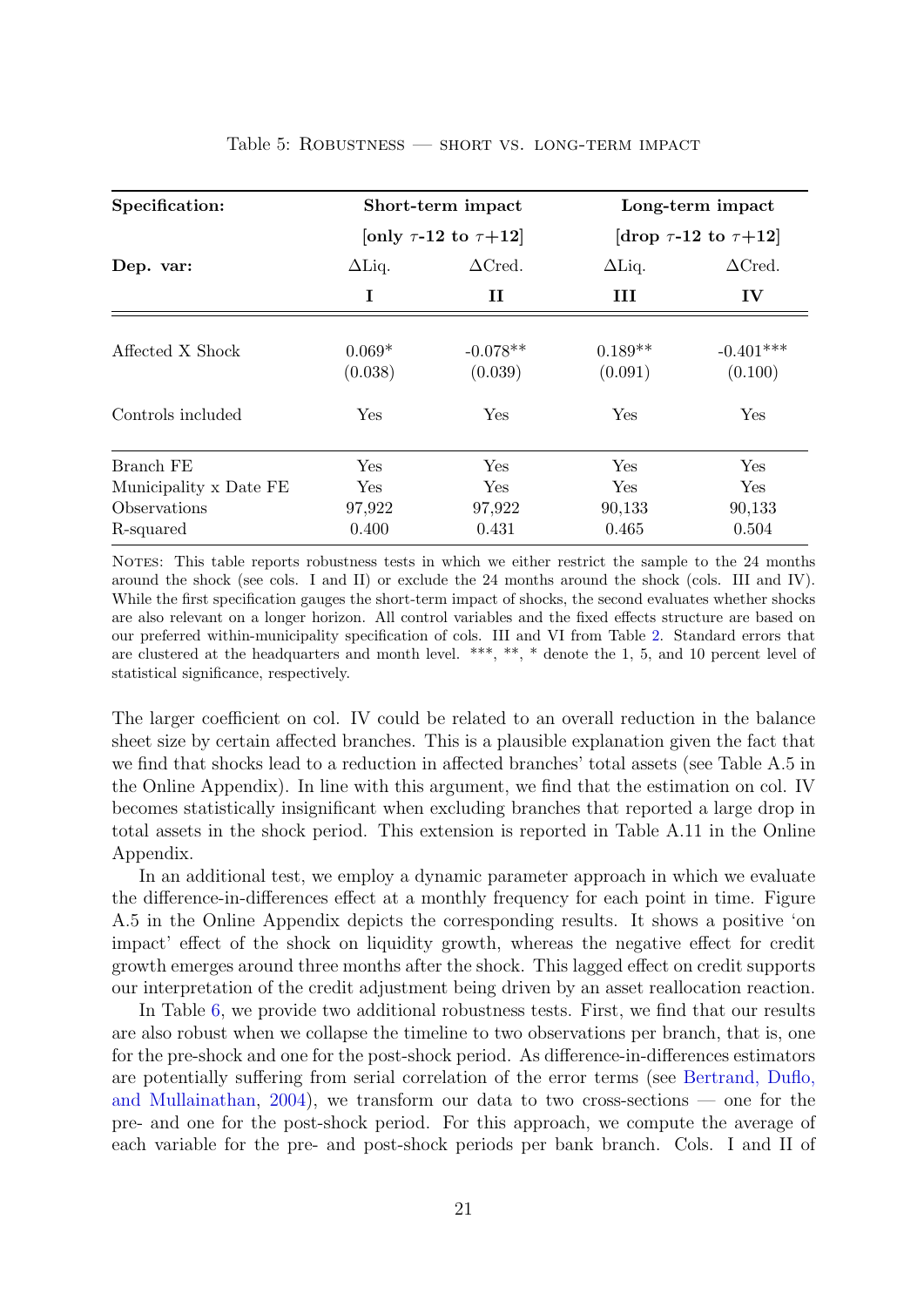<span id="page-26-0"></span>

| Specification:         |                       | Collapsed<br>time period | Excluding<br>financial centers |                       |
|------------------------|-----------------------|--------------------------|--------------------------------|-----------------------|
| Dep. var:              | $\Delta$ Liq.         | $\Delta C$ red.          | $\Delta$ Liq.                  | $\Delta C$ red.       |
|                        | Ι                     | П                        | Ш                              | IV                    |
| Affected X Shock       | $0.066***$<br>(0.024) | $-0.217***$<br>(0.044)   | $0.163***$<br>(0.053)          | $-0.245**$<br>(0.123) |
| Controls               | Yes                   | Yes                      | Yes                            | Yes                   |
| Branch FE              | Yes                   | Yes                      | Yes                            | <b>Yes</b>            |
| Municipality x Date FE | Yes                   | Yes                      | Yes                            | Yes                   |
| Observations           | 8,366                 | 8,366                    | 147,385                        | 147,385               |
| R-squared              | 0.749                 | 0.765                    | 0.405                          | 0.445                 |

#### Table 6: Robustness — sensibility analysis

NOTES: This table reports the results of two robustness tests. First, columns I and II report the results for liquidity and credit growth when collapsing the pre- and post-shock period into two single periods to address potential concerns about auto-correlated error terms (see: [Bertrand et al.,](#page-35-13) [2004\)](#page-35-13). Second, cols. III and IV replicate the benchmark results when excluding the financial centers of Sao Paulo and Rio de Janeiro. All control variables and the fixed effects structure are based on our preferred within-municipality specification of cols. III and VI from Table [2.](#page-20-0) Standard errors are clustered at the headquarters and month level. \*\*\*, \*\*, \* denote the 1, 5, and 10 percent level of statistical significance, respectively.

Table [6](#page-26-0) depict the corresponding results of this approach for liquidity and credit growth respectively. Overall, we find similar results compared to our benchmark estimation, with an improvement in the precision of the estimates.

To ensure that our results are not driven by Brazil's financial centers  $-$  i.e., Sao Paulo and Rio de Janeiro — we exclude these federal states from our analysis. This procedure does not alter our benchmark results (see cols. III and IV of Table [6\)](#page-26-0). We also perform a placebo test by randomly selecting the groups of affected and non-affected banks, reporting the corresponding results in Figure A.4 in the Online Appendix. In this exercise we first draw random numbers between 0 and 1 (with 8 decimals) from a uniform distribution, assigning each drawn number to a branch. Second we sort branches according to the random numbers and labeled the first 2365 branches as  $Affected = 1$ , mirroring the 2365 affected branches in the sample. The other 2144 branches are labeled as  $A f f ected = 0$ . We run this exercise 100 times replicating each time our benchmark estimation. Figure A.4 plots the corresponding estimated coefficients with their 5 percent confidence intervals. After 100 iterations we found that only 4 percent of the draws render positive and significant coefficients when estimating liquidity growth, while only 2 percent of the draws render the negative and significant coefficients observed in the benchmark model when estimating credit growth.

In addition to these robustness checks, Table [7](#page-27-0) reports that our results are robust to alternative clustering of standard errors and when using the change in liquidity to lagged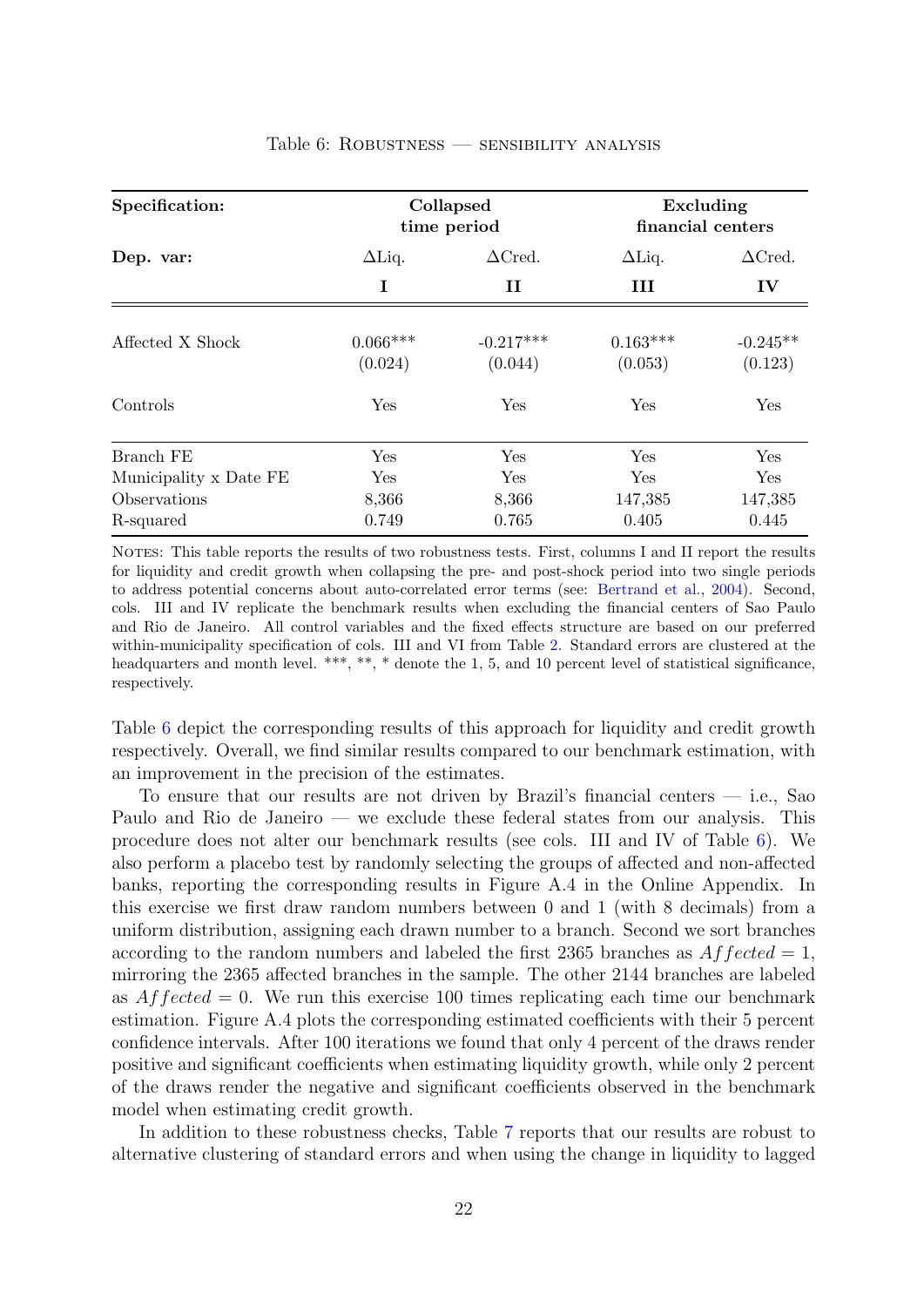<span id="page-27-0"></span>

| Specification:         | S.E. cluster<br>UF X date |                       | S.E. cluster<br>Region X date |                        | Relative growth<br>rate |                        |
|------------------------|---------------------------|-----------------------|-------------------------------|------------------------|-------------------------|------------------------|
| Dep. var:              | $\Delta$ Liq.             | $\Delta$ Cred.        | $\Delta$ Liq.                 | $\Delta$ Cred.         | $\Delta$ Liq.           | $\Delta$ Cred.         |
|                        | I                         | Н                     | Ш                             | $\bf{IV}$              | V                       | VI                     |
| Affected X Shock       | $0.130***$<br>(0.037)     | $-0.273***$<br>(0.06) | $0.130***$<br>(0.026)         | $-0.273***$<br>(0.056) | $0.001*$<br>(0.001)     | $-0.112***$<br>(0.027) |
| Controls included      | Yes                       | Yes                   | Yes                           | Yes                    | Yes                     | Yes                    |
| Branch FE              | Yes                       | Yes                   | Yes                           | <b>Yes</b>             | Yes                     | Yes                    |
| Municipality x Date FE | Yes                       | Yes                   | Yes                           | Yes                    | Yes                     | Yes                    |
| Observations           | 196,667                   | 196,667               | 196,667                       | 196,667                | 196,667                 | 196,667                |
| R-squared              | 0.397                     | 0.435                 | 0.397                         | 0.435                  | 0.41                    | 0.462                  |

#### Table 7: Robustness – S.E. clustering and relative growth

NOTES: This table reports the results of robustness analyses of our benchmark estimation. The first two columns provide evidence that our results remain robust when the standard errors are clustered by the federal unit-date level (UF stands for federal unit, the Brazilian federal states), or when clustered at the municipality-date level (columns III and IV). Columns V and VI report the results when using the change in liquid assets and commercial loans scaled by one-month-lagged total assets as the dependent variables, respectively. All control variables and the fixed effects structure are based on our preferred within-municipality specification of columns III and VI from Table [2.](#page-20-0) Standard errors in columns V and VI are clustered at the headquarters and date level and \*\*\*, \*\*, \* denote the 1, 5, and 10 percent level of statistical significance, respectively.

total assets and the change in loans to lagged total assets as an alternative definition of the dependent variables.

A further concern relates to the supply-driven interpretation of the interbank market shocks. Affected banks could have reduced their demand for interbank funds when facing a contemporaneous drop in credit demand, creating an omitted variable bias. Also, our results could be potentially explained by banks that are relevant lenders in the interbank markets and that could have been hit themselves by funding shocks associated with drops in credit demand. Even though our identification strategy controls for branches' common demand trends at the municipality level, we address these concerns by replicating our benchmark estimation excluding (i) banks that faced the largest drops in aggregate credit during the shock period, and (ii) banks that can be considered as 'market makers' in the interbank market. The results, reported in Table A.6 in the Online Appendix, confirm that our findings remain in place when these groups of banks are excluded from the analysis, supporting the supply-driven interpretation of the identified shocks.<sup>[23](#page--1-0)</sup>

The differences-in-differences effect can also be driven by other bank characteristics

 $^{23}$ In the first test, we drop banks facing an average drop in credit in the shock period above the 90th percentile of the credit growth distribution. In the second test, we exclude banks that are above the 90th percentile in the distribution of the average ratio of net interbank credit to total assets. We consider these latter banks as 'market makers'.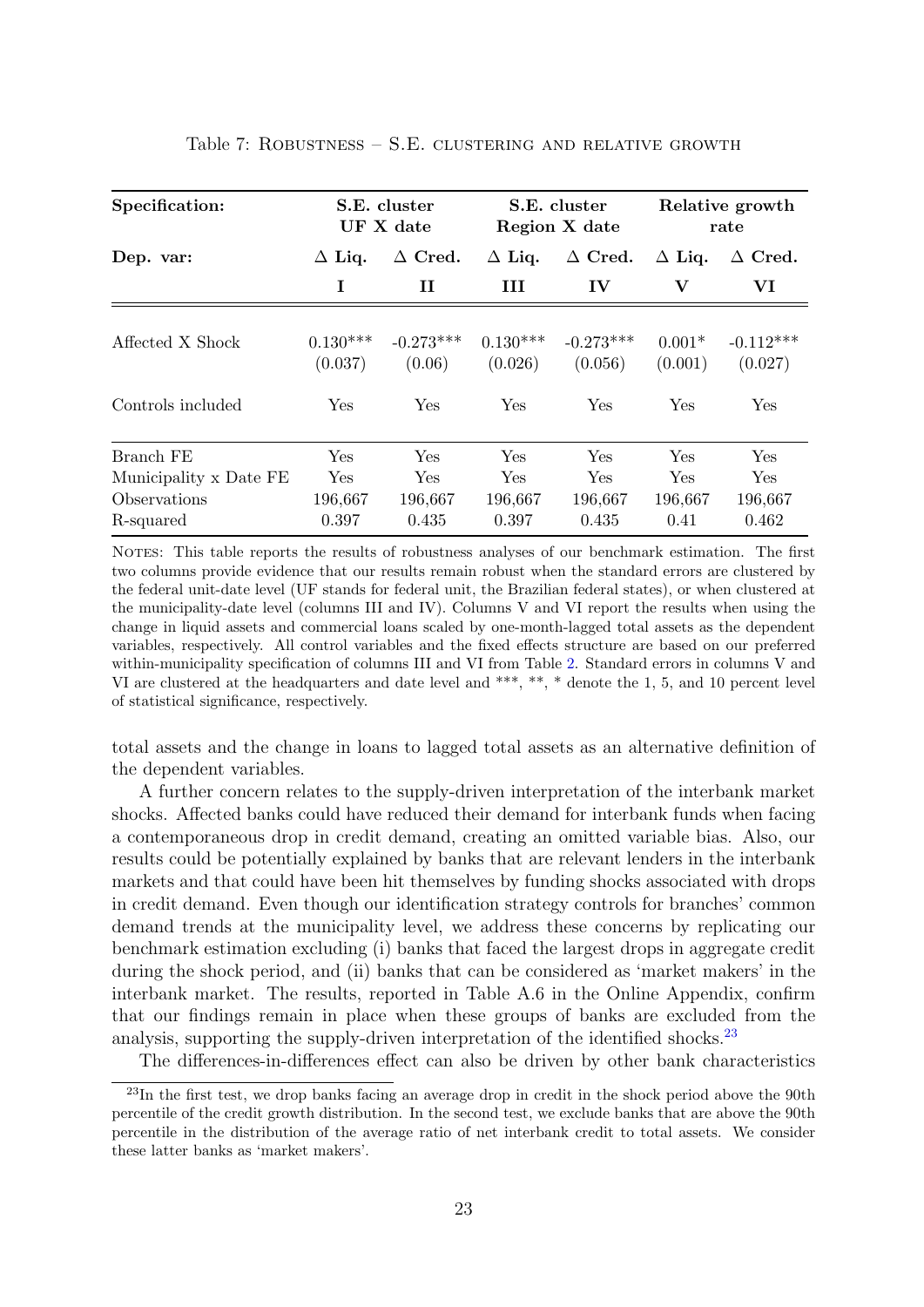| Dep. var:                    | $\Delta$ Liq.    | $\Delta C$ red.  |
|------------------------------|------------------|------------------|
| Reported parameter:          | Affected X Shock | Affected X Shock |
|                              | Ι                | $\mathbf{I}$     |
| Included competing variable: |                  |                  |
| Bank size X Shock            | $0.106**$        | $-0.307***$      |
|                              | (0.045)          | (0.106)          |
| Capital ratio X Shock        | $0.135**$        | $-0.263**$       |
|                              | (0.055)          | (0.113)          |
| Liquidity ratio X Shock      | $0.137**$        | $-0.273**$       |
|                              | (0.054)          | (0.118)          |
| (Adm. cost / Income) X Shock | $0.131**$        | $-0.273**$       |
|                              | (0.06)           | (0.109)          |
| NPL ratio X Shock            | $0.150***$       | $-0.247***$      |
|                              | (0.034)          | (0.089)          |
| State ownership X Shock      | $0.109***$       | $-0.293**$       |
|                              | (0.027)          | (0.11)           |
| Foreign ownership X Shock    | $0.208***$       | $-0.100**$       |
|                              | (0.045)          | (0.05)           |
| Foreign funding X Shock      | $0.157***$       | $-0.238**$       |
|                              | (0.054)          | (0.106)          |

#### <span id="page-28-0"></span>Table 8: Summary of results — horse-race against bank traits

NOTES: This table summarizes the results of a 'horse race' estimation including both the differencein-differences interaction  $Affected_i \times Shock_{\tau}$  and other competing interaction terms. Col. I reports results for liquidity growth, whereas col. II reports the results for credit growth. Each row reports the difference-in-differences parameter of the variable  $[Affected_i \times Shock_{\tau}]$  when including the non-linearity that is stated on the right-hand side of each row. For all interactions including the competing non-linearities, all constitutive terms of the interaction are included as individual variables. The variable Foreign Ownership is a dummy variable that equals one if the bank is at least 50 percent owned by a company headquartered abroad. Foreign Funding is the ratio between interbank funding from non-domestic sources relative to total assets. State ownership is also a dummy variable that equals one if a bank is state-owned. All control variables and the fixed effects structure are based on our preferred within-municipality specification of cols. III and VI from Table [2.](#page-20-0) Standard errors that are clustered at the headquarters and month level. \*\*\*, \*\*, \* denote the 1, 5, and 10 percent level of statistical significance, respectively.

correlated with bank risk, leading to omitted variable bias. This would be the case, for example, if (as shown in Table [1\)](#page-18-0) affected banks report ex-ante a higher credit risk exposure. Hence, we also address the ex-ante sorting of banks. We run multiple so-called "horse-races", that is, we include competing interaction terms between the post-shock dummy and bank characteristics that could be related to banks' exposure to liquidity risk. Table [8](#page-28-0) summarizes these results, reporting the coefficient for our difference-indifferences estimator —, i.e.,  $\beta_1$  $\beta_1$  and  $\beta_2$  $\beta_2$  of Eqs. 1 and 2 — when different interactions between the interbank shock and other bank characteristics listed on the left hand-side of Table [8](#page-28-0) are included in the model.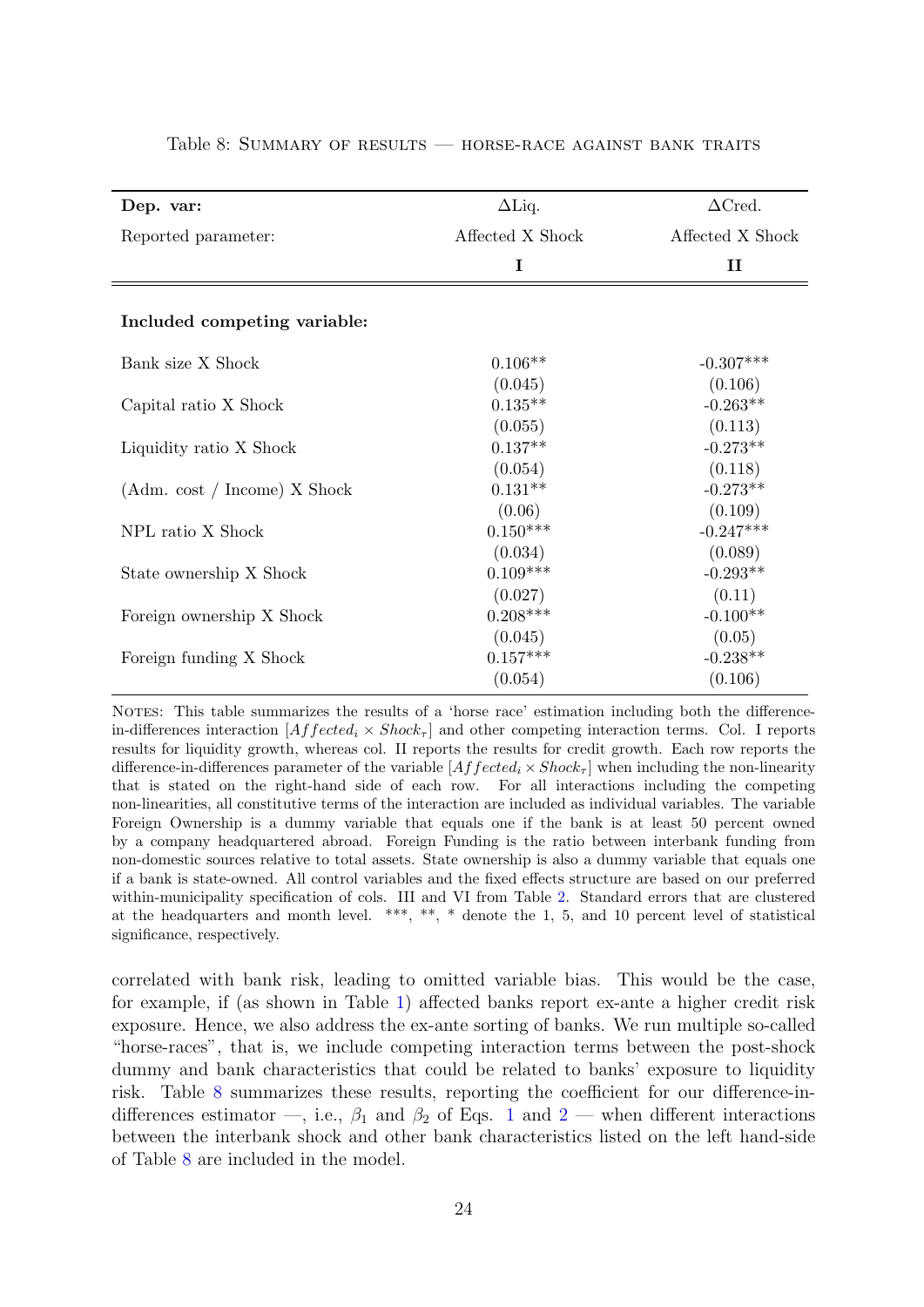We test if our results hold when including in our benchmark model interaction variables between the shock and the following variables: bank size, capital to assets ratio, headquarters' liquid assets ratio, headquarters' administrative cost to income ratio, and headquarters' non-performing loans ratio. Across these different specifications, our benchmark results are confirmed. Importantly, the variables identified in Table [1](#page-18-0) as having statistically significant differences between affected and non-affected banks do not affect our findings when entering the model interacted with  $Shock_{\tau}$ . For instance, the fact that we found affected parent banks to have a larger NPL ratio in the pre-shock period does not imply that the NPL ratio confounds the definition of  $Affected_i$ .

To address concerns of state-owned banks affecting the results, we also include a competing interaction between a state-owned dummy and the shock variable, with our results remaining in place.<sup>[24](#page--1-0)</sup>

Given that the identified interbank shocks occur in a period around the global financial crisis, a natural concern is whether banks' foreign exposures can confound the effect on liquidity and credit. The results from Table [8](#page-28-0) suggest, however, that this factor is not a major concern for the estimation, as the results are robust to including foreign ownership or headquarters' ratio of foreign interbank liabilities as competing interaction variables. Alternatively, we also performed tests in which the variable  $Affected_i$  is replaced by proxies for foreign exposure capturing banks' ties to the U.S. market in the period prior to the identified shocks.

These results, reported in Table A.8 in the Online Appendix, show no evidence of branches' liquidity or credit reacting to banks' foreign funding exposure, foreign ownership, or direct U.S. ties via the presence of related entities in the U.S. market. These results suggest that the benchmark effects are not driven by direct cross-border contagion during the global financial crisis. Finally, we confirm that our results remain unaltered when we (i) exclude banks facing a funding shock between October 2008 and March 2009 at the peak of the global financial crisis, as well as when (ii) we include a triple interaction term with a dummy identifying this period (see Table A.9 in the Online Appendix).

It should be noted that despite these latter results, banks' U.S. ties can still pay a role in the analysis. For example, the fact that the we identify supply-driven interbank shocks may imply that banks that are net-lenders in the domestic interbank market reduce their interbank credit supply as a consequence of their own U.S. exposures. We discussed above that the results remain unaltered when excluding these 'market makers' from the sample. However, we cannot rule out the possibility that these banks are being themselves affected by financial contagion originated in their U.S. exposures. While we lack the necessary bilateral interbank data to explore this hypothesis further, future research could shed light on how banks' foreign exposures can trigger domestic interbank shocks when affected banks are relevant domestic market makers.

We also test whether the results remain robust to an alternative parametric estimation of the idiosyncratic growth rates used to identify the shocks. For this purpose, we compute the interbank funding growth rate  $\Delta IB_{i\tau}$  using a multifactor residual (MFR) model (see, e.g., [Pesaran,](#page-38-10) [2006](#page-38-10) or [Buch et al.,](#page-35-12) [2009\)](#page-35-12). This approach has been previously used in the literature to retrieve idiosyncratic components of entity-specific growth rates, and

 $^{24}$ Table A.12 in the Online Appendix provides additional evidence that the difference-in-differences effect of our benchmark estimation also survives additional horse races against non-linearities that are based on the remaining branch control variables.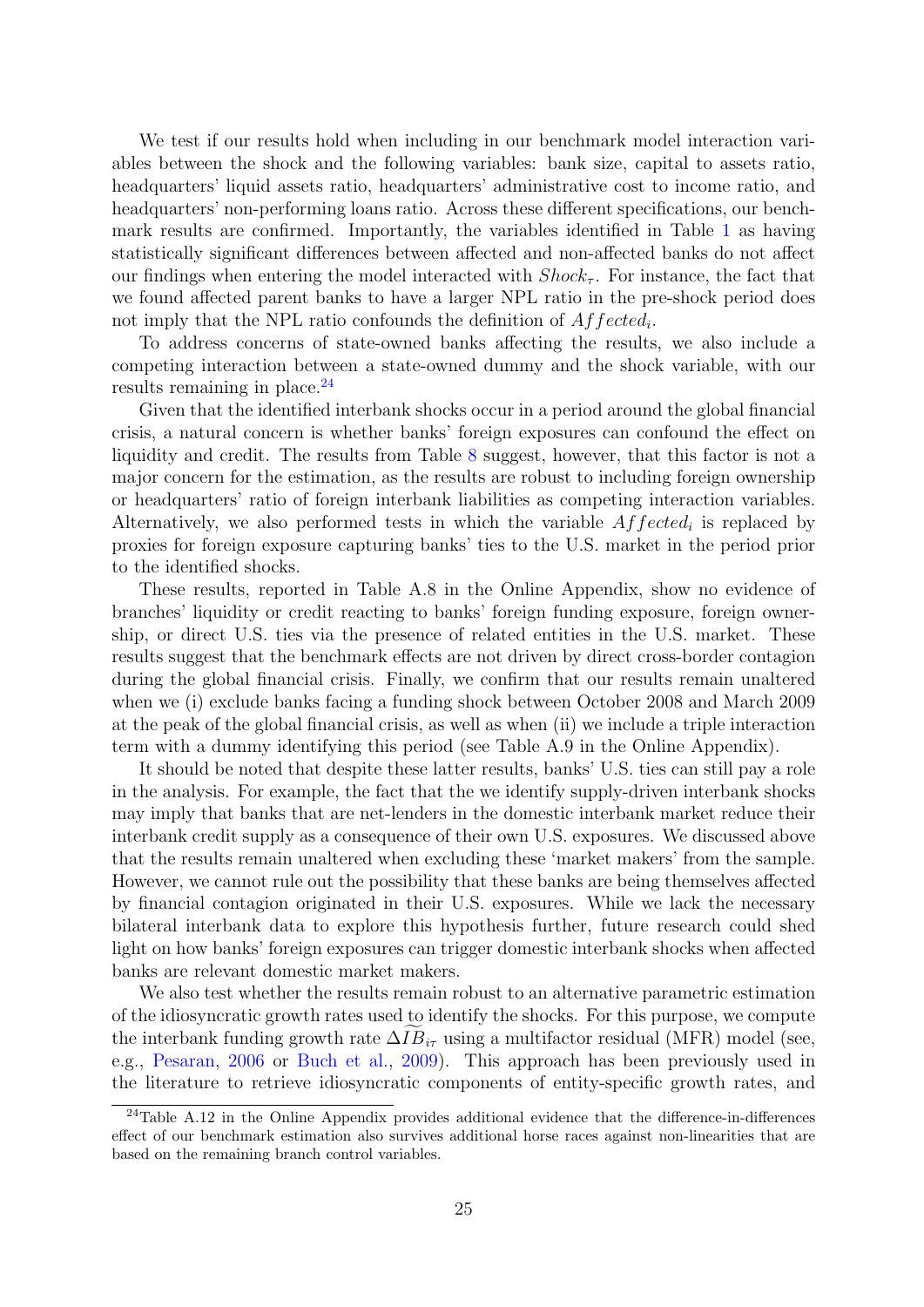| Dep. var:                                                      |                                         | $\Delta$ Liquidity                 |                             | Credit                             |  |
|----------------------------------------------------------------|-----------------------------------------|------------------------------------|-----------------------------|------------------------------------|--|
|                                                                | Ι                                       | 11                                 | Ш                           | IV                                 |  |
| Affected X Shock                                               | $0.209***$<br>(0.061)                   | $0.223***$<br>(0.048)              | $-0.187*$<br>(0.111)        | $-0.226**$<br>(0.109)              |  |
| Controls included                                              | Yes                                     | Yes                                | Yes                         | Yes                                |  |
| Branch FE<br>Time FE<br>Municipality X Date FE<br>Observations | Yes<br>Yes<br>N <sub>o</sub><br>162,512 | Yes<br>$\bullet$<br>Yes<br>155,982 | Yes<br>Yes<br>No<br>162,512 | Yes<br>$\bullet$<br>Yes<br>155,982 |  |
| R-squared                                                      | 0.129                                   | 0.387                              | 0.2                         | 0.441                              |  |

#### <span id="page-30-0"></span>Table 9: Robustness – MFR-model-based idiosyncratic growth rates

NOTES: This table reports robustness tests when calculating the idiosyncratic funding growth rate using a multifactor residual (MFR) model (see, e.g., [Pesaran,](#page-38-10) [2006](#page-38-10) or [Buch et al.,](#page-35-12) [2009\)](#page-35-12). The results are reported for liquidity growth (cols. I and II) and credit growth (cols. III and IV). While columns I and III use the same specification as columns II and V of Table [2,](#page-20-0) i.e., including all control variables and time and branch fixed effects, columns II and IV include municipality-date fixed effects (benchmark specification Table [2](#page-20-0) columns III and VI). Standard errors that are clustered at the headquarters and date level and \*\*\*, \*\*, \* denote the 1, 5, and 10 percent level of statistical significance, respectively.

it enables us to filter out observed and unobserved macroeconomic variations. Similar to [Buch et al.](#page-35-12) [\(2009\)](#page-35-12), we calculate the idiosyncratic component in the following way. First, we use the individual interbank funding growth rate as our dependent variable and regress it on a set of macroeconomic variables in bank-specific time series regressions. This time series approach filters out aggregate variation so that the residual term of the model captures the idiosyncratic growth rate of bank  $i$ . Finally, we employ this estimated growth rate to implement the [Cavallo et al.](#page-36-11) [\(2015\)](#page-36-11) algorithm.[25](#page--1-0) Table [9](#page-30-0) reports the results. While columns I and III report results with time fixed effects, regressions in cols. II and IV include municipality-date fixed effects. These results confirm our main findings.

 $^{25}$ Following [Buch et al.,](#page-35-12) [2009](#page-35-12) we use the following domestic and foreign macroeconomic control variables on a monthly basis (sources are in parenthesis): Brazil Economic Activity Index growth as a proxy for GDP growth (BCB), change in unemployment rate (Brazilian Institute of Geography and Statistics, BIGS), change in the monetary policy SELIC rate (BCB), change in the average overnight interbank rate in Brazil (BCB), change in the IMF Commodity Price Index (IMF), net exports' growth rate (Brazilian Institute of Geography and Statistics, BIGS), TED Spread (St. Louis Fed) and the US Industrial Production Index growth rate (St. Louis Fed). We also include as a proxy for unobserved macroeconomic variables the sample means of the following bank level variables: ratio of liquid to total assets, ratio of debt to equity, credit growth rate, total assets growth rate and interbank borrowing growth rate. For each bank i these latter variables are computed as the sample average of all other banks.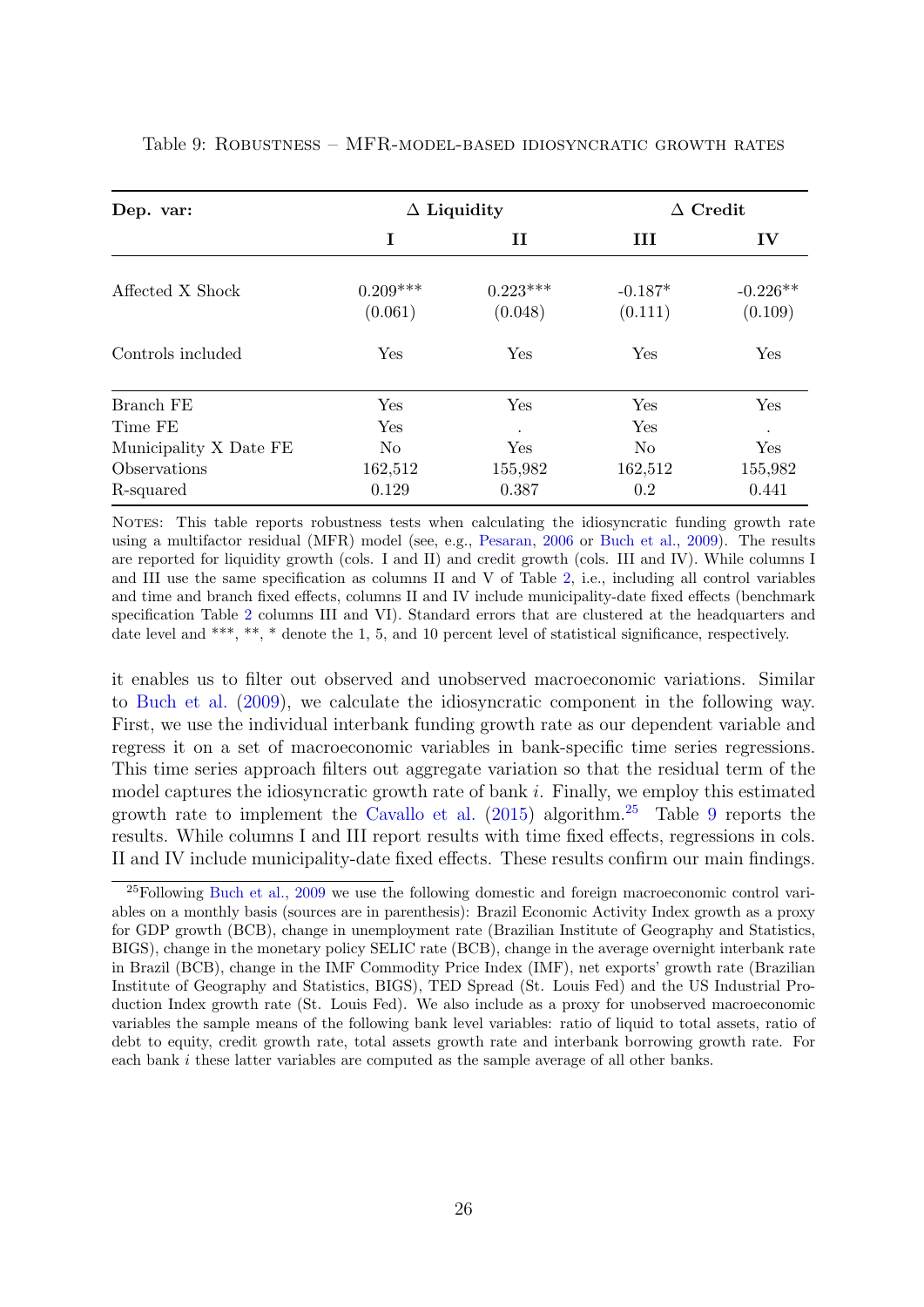## <span id="page-31-0"></span>4 Policy implications for central banks

Our findings connect to discussions on the effectiveness of lender-of-last-resort interventions. If banks have incentives to hoard a proportion of the proceeds obtained from central bank liquidity facilities, then the lending channel of these interventions could be impaired. This challenge is foremost relevant for emerging economies like Brazil with lower degrees of financial development. With limited derivative markets, bank branches depend on deposit-based funding to a larger extent (see [Loutskina and Strahan,](#page-38-12) [2009\)](#page-38-12). The fact that branches cannot freely raise deposits in other regions via channels different than internal capital markets creates incentives to precautionary hoard cash in periods of stress.

Lender-of-last-resort interventions also matter because they can provide an alternative explanation for our findings. For instance, our results can be seen as emerging from a liquidity flooding phenomenon, in which central bank liquidity floods branches' balance sheets with liquid assets that only partially translate into credit supply. If this is the case, the precautionary motive for liquidity hoarding outlined above would not be the main driver of our results. The analysis requires therefore carefully exploring the implications of central bank liquidity interventions for our findings.

We next address these implications by exploring whether a wider access to emergency liquidity affects our benchmark findings, using individual bank balances vis-à-vis liquidity facilities activated by the BCB in the period of analysis. During the global financial crisis the BCB provided extraordinary liquidity facilities to banks in Brazil. These facilities were activated soon after the collapse of Lehman Brothers (September 2008) and provided additional funding for banks to stabilize their funding structure. Figure A.6 in the Online Appendix displays the aggregated balances vis-à-vis these emergency liquidity facilities.

Using these data is not without limitations, as banks which were more dramatically hit by interbank funding shocks may have received preferential access to this facility. Also, our data does not allow us to explore the political economy of these interventions. Accounting for this drawback, we first compute the average ratio of BCB balances to total liabilities during the 6 months following the beginning of a funding shock. We then weight this ratio by the peak-to-trough log change in interbank borrowing around the shock, which proxies for the size of funding shocks. As this bank-specific and shock-weighted measure is hard to interpret economically, we normalize the final measure  $\overline{CBI}_i$  by transforming the statistic into a continuous variable distributed between 0 and  $1.^{26}$  $1.^{26}$  $1.^{26}$ 

We investigate whether the impact of the shocks is moderated by banks' access to liquidity facilities by estimating a triple interaction model of Eqs. [1](#page-11-0) and [2.](#page-12-0) The results reported in Table [10](#page-32-0) show that the effect of the shocks on liquidity growth increases with  $\widetilde{CBI}_i$ . Conversely, the negative effect on credit diminishes with  $\widetilde{CBI}_i$ . Figure [2](#page-33-0) confirms this finding by plotting the marginal effects of the shocks for the full distribution of  $\widetilde{CBI}_{i}$ . While the effect on liquidity growth is still in place for banks with an average  $\widetilde{CBI}_i$ , it increases for banks with a larger access to central bank liquidity. Similarly, the effect on credit growth is statistically significant for a large proportion of the distribution of  $\widetilde{CBI}_{i}$ , becoming insignificant for banks with a large access to central bank liquidity.

<sup>&</sup>lt;sup>26</sup>The construction of the  $\widetilde{CBI}_i$  index is discussed in greater detail in Section A.4 in the Online Appendix.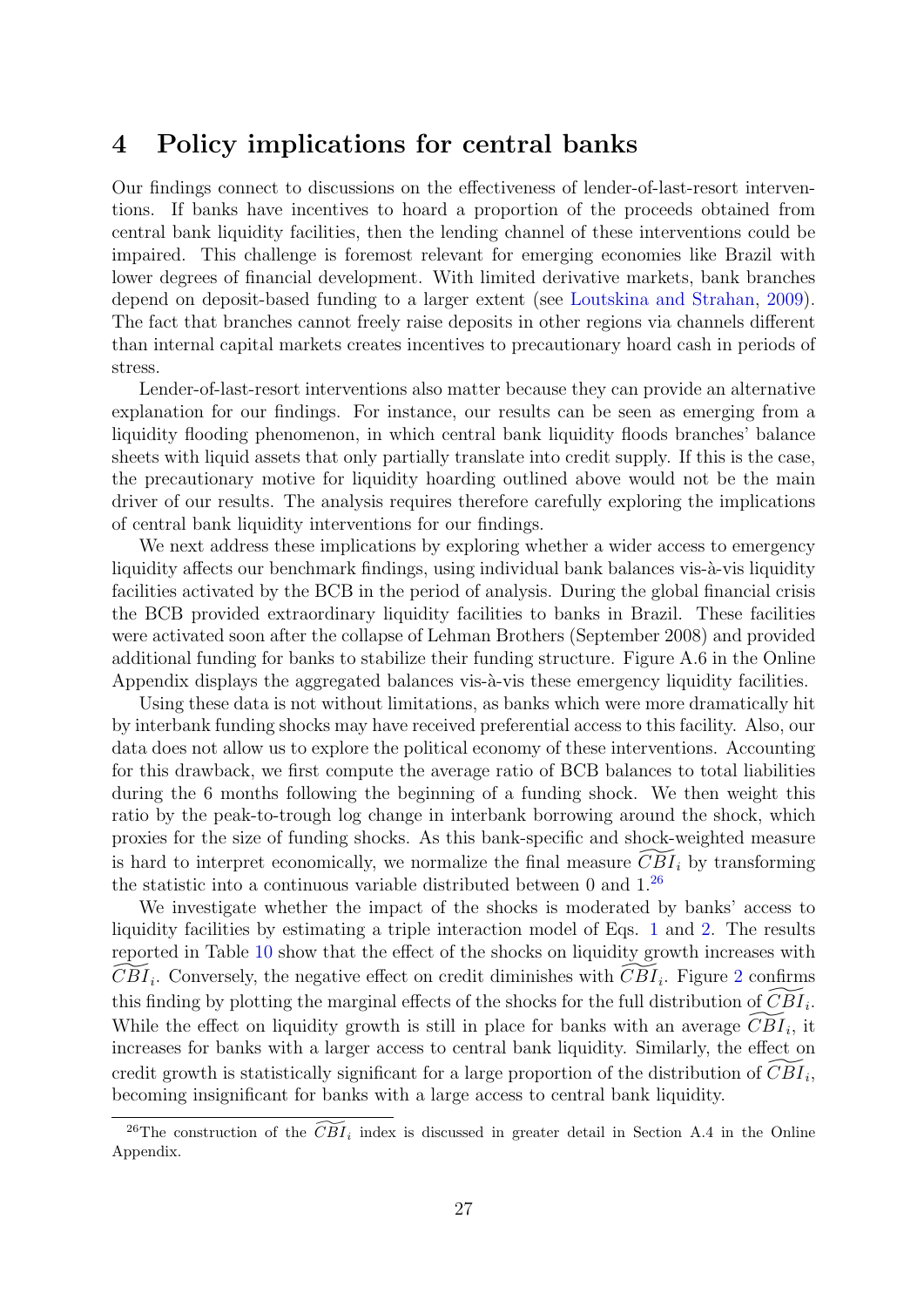| Sample:                               | Full                  |                       | low $CBI_i$   |                 | high $CBI_i$  |                 |
|---------------------------------------|-----------------------|-----------------------|---------------|-----------------|---------------|-----------------|
| Dep. var:                             | $\Delta$ Liq.         | $\Delta C$ red.       | $\Delta$ Liq. | $\Delta C$ red. | $\Delta$ Liq. | $\Delta C$ red. |
|                                       | Ι                     | Н                     | III           | $\mathbf{IV}$   | V             | VI              |
| Affected X Shock X $C\overline{B}I_i$ | $0.473***$<br>(0.087) | $0.609***$<br>(0.149) |               |                 |               |                 |
| Affected X Shock                      | $-0.068$              | $-0.607***$           | $0.164***$    | $-0.195**$      | $0.140***$    | $-0.244*$       |
|                                       | (0.046)               | (0.130)               | (0.029)       | (0.075)         | (0.006)       | (0.065)         |
| Obs.                                  | 196,667               | 196,667               | 156,841       | 156,841         | 26,852        | 26,852          |
| R-squared                             | 0.400                 | 0.439                 | 0.444         | 0.478           | 0.540         | 0.596           |

<span id="page-32-0"></span>Table 10: Liquidity hoarding and emergency liquidity facilities

NOTES: This table reports the results of estimating adjusted versions of Eq. [1](#page-11-0) and [2](#page-12-0) exploring the implications of emergency liquidity facilities activated by the BCB for the benchmark results. Cols. I and II estimate a triple interaction model in which the variable  $[Affected_i \times Shock_{\tau}]$  is further interacted with a shock-weighted measure of banks' access to emergency liquidity facilities activated by the BCB  $(\overline{CBI}_i)$ . Cols. III and IV report a replication of the benchmark model for the subsample of banks with a measure of  $\widetilde{CBI}_i$  below the 75th percentile of the respective bank-level distribution. Cols. V and VI replicate this latter exercise for banks with a measure of  $\overline{CBI}_i$  above the 75th percentile of the relevant distribution. All constitutive terms of the interaction terms and control variables are included in the regressions. Standard errors that are clustered at the headquarters and month level. \*\*\*, \*\*, \* denote the 1, 5, and 10 percent level of statistical significance, respectively.

These results imply that a 1 standard deviation increase in  $\widetilde{CBI}_i$  leads to a 18 p.p. larger effect on liquidity growth (0.38 x 0.473) and to a 23 p.p. lower effect on credit growth (0.38 x 0.609). Therefore, while the effect on credit is effectively moderated by the policy intervention, the results also suggest that branches accumulate a portion of the proceedings as cash when being affected by a funding shock. This dynamic may well reflect a situation in which central bank liquidity leads to a flooding of cash that ultimately increases credit supply by affected branches. However, the differential effect of  $\overline{CBI}_i$  seems to operate on top of the precautionary motive for liquidity hoarding, considering that the effects on liquidity and credit growth remain in place when excluding banks with large  $CBI_i$  (see cols. III and IV in Table [10\)](#page-32-0).<sup>[27](#page--1-0)</sup>

These findings complement existent evidence on the effectiveness of unconventional monetary interventions. The lending channel of such interventions has been profusely explored in recent literature (see, e.g., [Crosginani et al.,](#page-36-7) [2020\)](#page-36-7). Our analysis adds to these findings the idea that in countries with less developed financial markets the effectiveness of unconventional monetary interventions can be limited by precautionary liquidity hoarding reactions emerging from geographically fragmented deposit markets.

<sup>&</sup>lt;sup>27</sup>To verify that the measure  $\overline{CBI}_i$  does not explain our benchmark findings by itself, we run regressions replacing the variable  $Afected_i$  by a dummy equal to 1 for banks with a value of  $\overline{CBI}_i$  above the 75th percentile of the respective distribution. We find no statistically significant results in these regressions (see Table A.13 in the Online Appendix).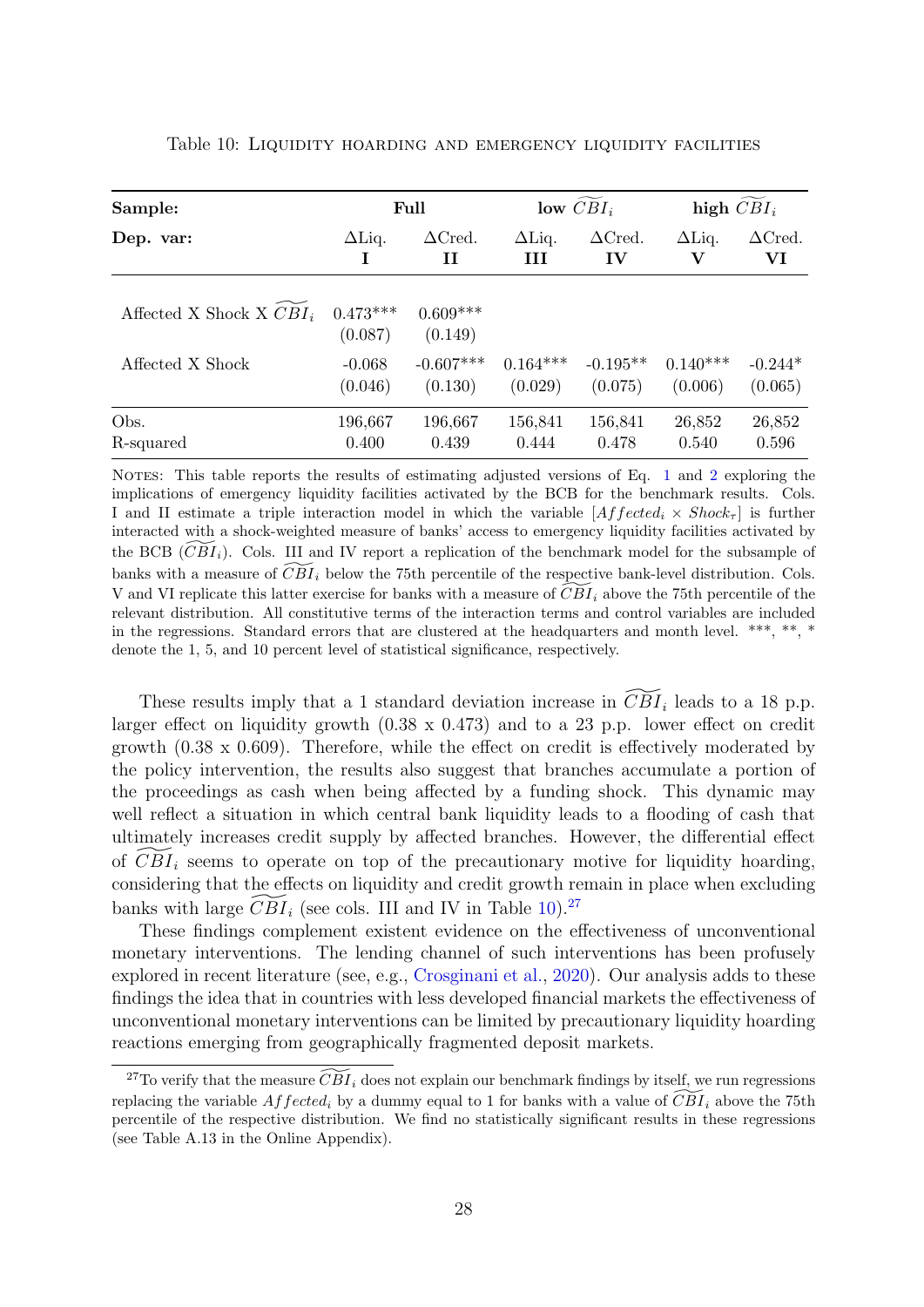<span id="page-33-0"></span>

Figure 2: Marginal Effect conditional on BCB liquidity

NOTES:: This figure illustrates the marginal effects at the 95% confidence level of a non-linear extension of Eqs. [2](#page-12-0) (Panel A) and 2 (Panel B), in the form of  $\Delta Liquidity_{i,m,\tau} = \alpha_0 + \beta_1 [Shock_{\tau} \times Affected_i \times$  $\widetilde{CBI}_i$  + ... and  $\Delta Credit_{i,m,\tau} = \alpha_0 + \beta_1 [Shock_{\tau} \times Affected_i \times \widetilde{CBI}_i] + ...$ , respectively. The solid line represents the marginal effect of the difference-in-differences for particular levels of  $\widetilde{CBI}_i$ . The whiskers represent the corresponding 95 percent confidence interval. These marginal effects are based on cols. I and II of Table [10.](#page-32-0)

# 5 Conclusion

This study explores how idiosyncratic shocks in interbank funding can prompt banks' regional branches to increase their liquid asset positions and reduce credit supply. Our key finding is that branches tend to hoard liquid assets and to subsequently cut credit after their headquarters experience a funding shock in the absence of an aggregate market freeze. We obtain these findings by exploiting a matched bank-branch sample covering all banks in Brazil.

Our results emerge as a result of frictions preventing liquidity reallocation across regions: while branches are limited to raise deposits only within their geographical business areas, internal capital market remain the main mechanism connecting liquidity-short and surplus regions. We show that when internal capital markets become disrupted by idiosyncratic shocks, branches more exposed to internal funding increase liquidity and cut back on lending the most. However, this latter result emerges only after the most relevant branches within banks are excluded from the sample, suggesting that headquarters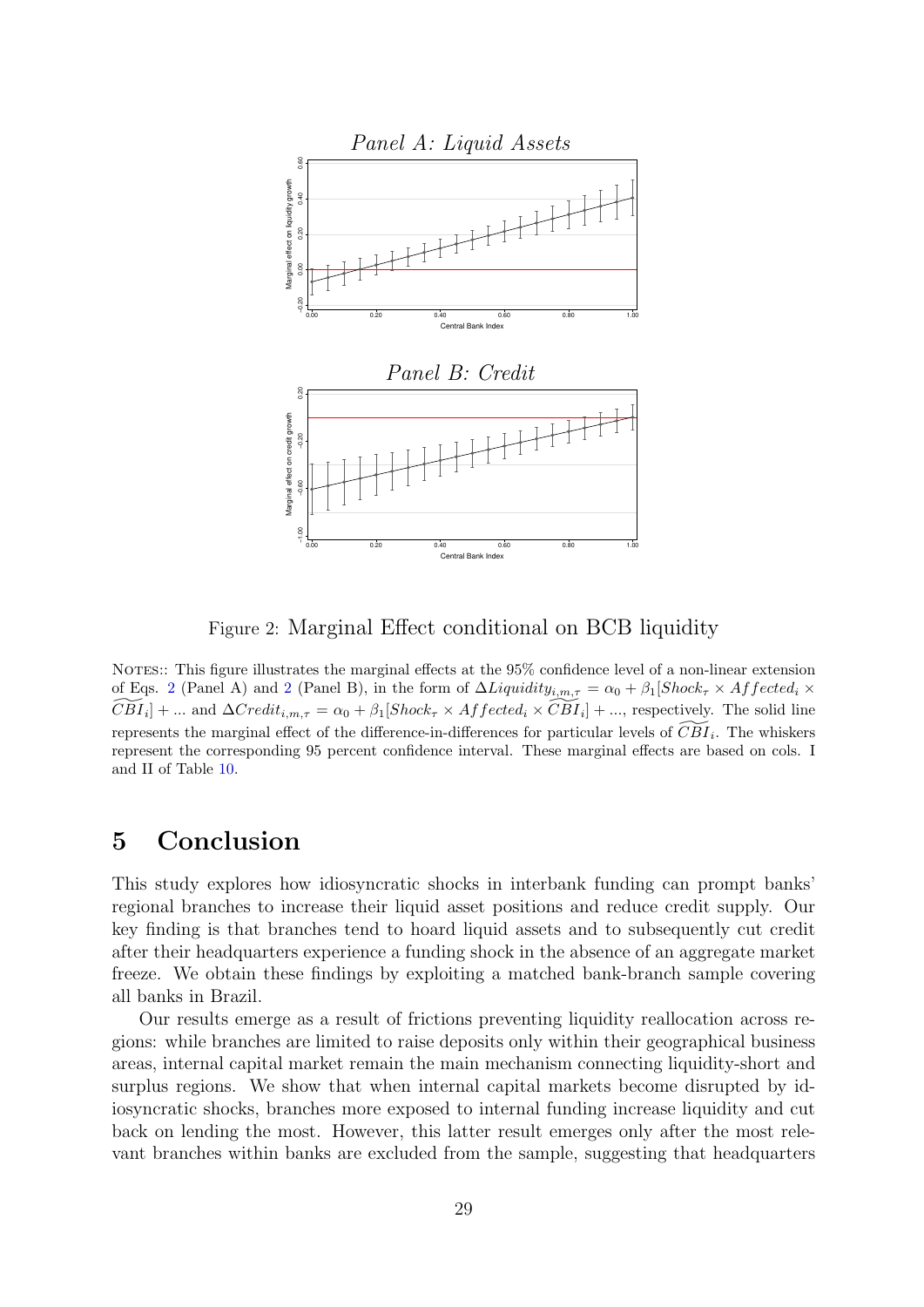actively support relevant branches in periods of stress.

Our results show that a combination of banks' changing preferences towards liquid assets and institutionally constrained regional deposit markets can explain the transmission of idiosyncratic funding shocks to lending. This finding is relevant for policymakers, as idiosyncratic shocks transmitted to concentrated regional bank markets can have severe implications for local economies in the presence of granular effects. Hence, our approach highlights particular frictions that may be relevant for future regulatory innovations. Policies fostering financial inclusion and financial development can help to widen branches' deposit base, improving regional capacities to cushion against shocks. The development of well-regulated derivatives markets can also help to break the link between internal funding access and local credit supply.

While we do find that the effect of the shocks on credit growth is mitigated by banks' access to central bank liquidity, we also find that a share of these proceedings ends up accumulated in branches' liquid assets. This finding is likely reflecting that precautionary liquidity hoarding partially limits the pass-through of liquidity interventions. Moreover, the fact that branches are heterogeneously affected can trigger unintended distributional effects of these interventions across regions and economic sectors. Future research could examine whether the mechanisms unveiled in this paper can be associated with this type of distributional effects in the real economy.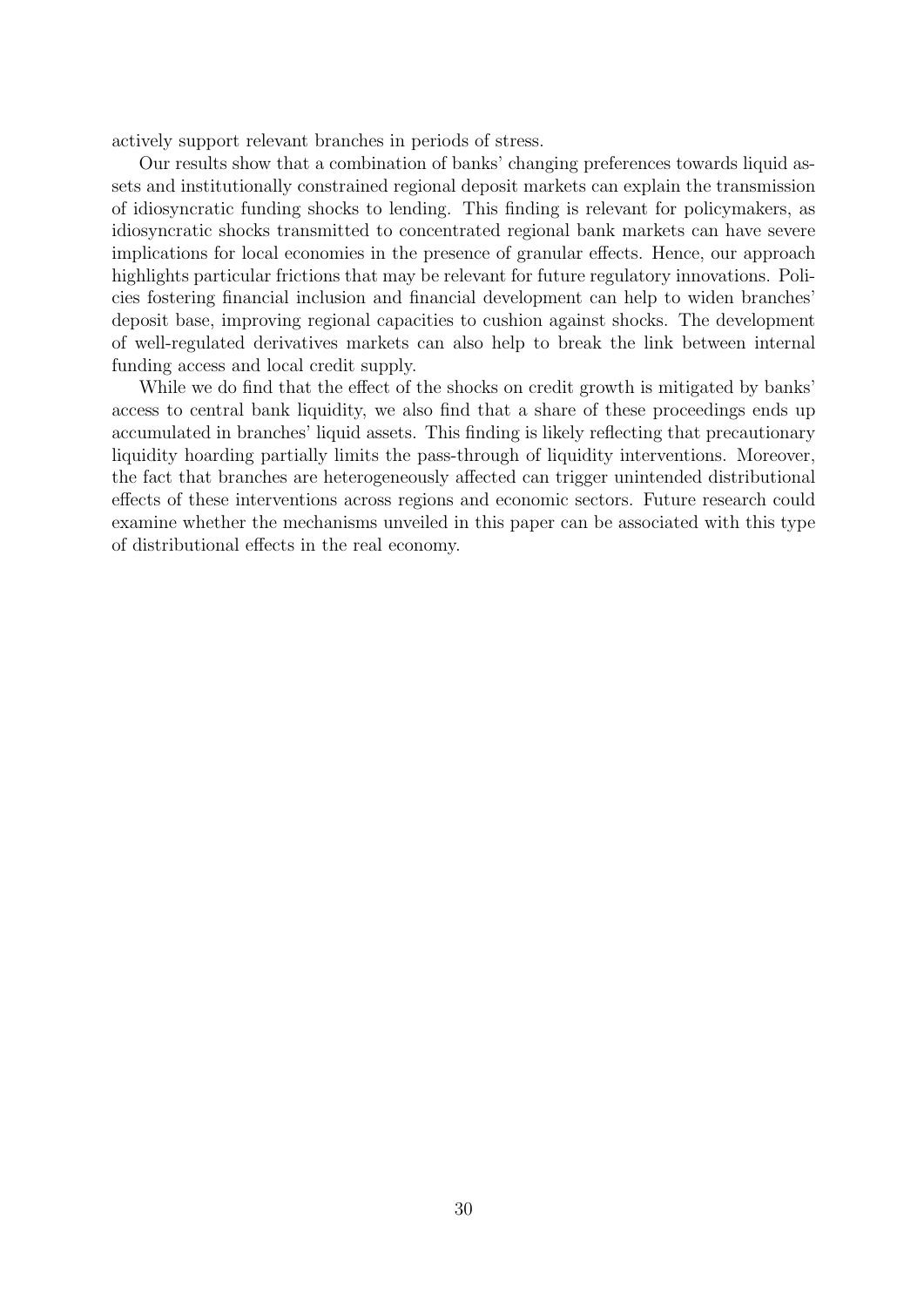# References

- <span id="page-35-2"></span>Acharya, V. V. and O. Merrouche (2013). Precautionary hoarding of liquidity and interbank markets: Evidence from the subprime crisis. Review of Finance, European Economic Association 17  $(1)$ , 107-160.
- <span id="page-35-1"></span>Acharya, V. V. and D. Skeie (2011). A model of liquidity hoarding and term premia in inter-bank markets. Journal of Monetary Economics 58 (5), 436–447.
- <span id="page-35-7"></span>Aiyar, S. (2012). From financial crisis to great recession: The role of globalized banks. American Economic Review, American Economic Association 102 (3), 225–230.
- <span id="page-35-4"></span>Allen, F. and D. Gale (2004a). Financial fragility, liquidity, and asset prices. Journal of the European Economic Association 2, 1015–1048.
- <span id="page-35-11"></span>Allen, F. and D. Gale (2004b). Financial intermediaries and market. Econometrica, Econometric Society 72, 1023–1061.
- <span id="page-35-6"></span>Allen, F., A. Hryckiewicz, O. Kowalewski, and G. Turmer-Alkanm (2014). Transmission of bank liquidity shocks in loan and deposit markets: The role of interbank borrowing and market monitoring. Journal of Financial Stability 15, 112–126.
- <span id="page-35-3"></span>Amiti, M. and D. E. Weinstein (2018). How much do idiosyncratic bank shocks affect investment? Evidence from matched bank-firm loan data. Journal of Political Economy 126(2), 525–587.
- <span id="page-35-10"></span>Andrade, P., C. Cahn, H. Fraisse, and J.-S. Mésonnier (2019). Can the provision of longterm liquidity help to avoid a credit crunch? Evidence from the eurosystem's LTROs. Journal of the European Economic Association  $17(4)$ , 1070–1106.
- <span id="page-35-0"></span>Avery, R. and A. Berger (1991). Loan commitments and bank risk exposure. Journal of Banking and Finance 15, 173–192.
- <span id="page-35-5"></span>Berrospide, J. (2013). Bank liquidity hoarding and the financial crisis: An empirical evaluation. Finance and Economics Discussion Series 03, Federal Reserve Board, Washington, D.C.
- <span id="page-35-13"></span>Bertrand, M., E. Duflo, and S. Mullainathan (2004). How much should we trust differencein-difference estimates? The Quarterly Journal of Economics 119, 249–275.
- <span id="page-35-12"></span>Buch, C., J. Doepke, and K. Stahn (2009). Great moderation at the firm level? Unconditional vs. conditional output volatility. The B.E. Journal of Economic Analysis  $\mathcal C$ Policy  $9(1)$ , 1–27.
- <span id="page-35-8"></span>Buch, C. M. and L. S. Goldberg (2015). International banking and liquidity risk transmission: Lessons from across countries. IMF Economic Review 63(3), 377-410.
- <span id="page-35-9"></span>Bustos, P., B. Caprettini, and J. Ponticelli (2016). Agricultural productivity and structural transformation: Evidence from brazil. The American Economic Review, American Economic Association 106 (6), 1320–1365.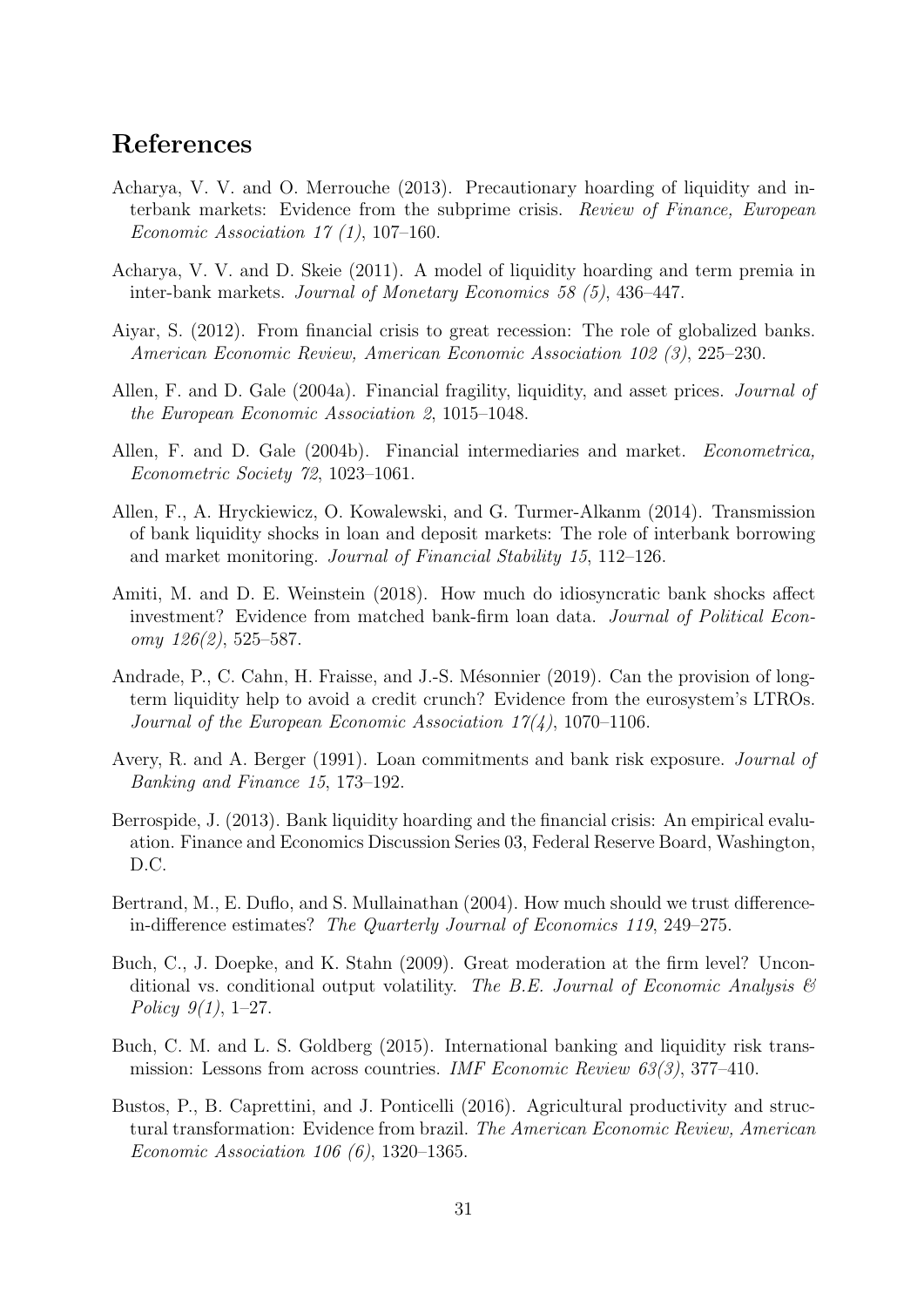- <span id="page-36-0"></span>Caballero, R. J. and A. Krishnamurthy (2008). Collective risk management in a flightto-quality episode. The Journal of Finance 63, 2195–2230.
- <span id="page-36-8"></span>Carpinelli, L. and M. Crosignani (2021). The design and transmission of central bank liquidity provisions. Journal of Financial Economics (forthcoming).
- <span id="page-36-6"></span>Casiraghi, M., E. Gaiotti, L. Rodano, and A. Secchi (2018). A "reverse Robin Hood"? the distributional implications of non-standard monetary policy for italian households. Journal of International Money and Finance 85(C), 215–235.
- <span id="page-36-11"></span>Cavallo, E., A. Powell, M. Pedemonte, and P. Tavella (2015). A new taxonomy of sudden stops: Which sudden stops should countries be most concerned about? Journal of International Money and Finance 51 (C), 47–70.
- <span id="page-36-12"></span>Cetorelli, N. and L. S. Goldberg (2012). Liquidity management of u.s. global banks: Internal capital markets in the great recession. Journal of International Economics 88, 299–311.
- <span id="page-36-5"></span>Chodorow-Reich, G. (2014). Effects of unconventional monetary policy on financial institutions. Brookings Papers on Economic Activity, Economic Studies Program, The Brookings Institution 48 (1, Spring), 155–227.
- <span id="page-36-10"></span>Coleman, N., R. Correa, L. Feler, and J. Goldrosen (2017). Internal liquidity management and local credit provision. International Finance Discussion Papers 1204, Board of Governors of the Federal Reserve System (U.S.).
- <span id="page-36-9"></span>Coleman, N. and L. Feler (2015). Bank ownership, lending, and local economic performance during the 2008–2009 financial crisis. Journal of Monetary Economics 17, 50–66.
- <span id="page-36-3"></span>Cornett, M. M., J. J. McNutt, P. E. Strahan, and T. Hasan (2011). Liquidity risk management and credit supply in the financial crisis. Journal of Financial Economics 101, 297–312.
- <span id="page-36-1"></span>Cortés, K. R. and P. E. Strahan (2017). Tracing capital flows: How financially integrated banks respond to natural disasters. Journal of Financial Economics 125(1), 182–199.
- <span id="page-36-2"></span>Cremers, K. M., R. Huang, and Z. Sautner (2011). Internal capital markets and corporate politics in a banking group. Review of Financial Studies, Society for Financial Studies 24, 358–401.
- <span id="page-36-7"></span>Crosginani, M., M. Faria-e Castro, and L. Fonseca (2020). The (unintended?) consequences of the largest liquidity injection ever. Journal of Monetary Economics 112  $(C)$ , 97–112.
- <span id="page-36-4"></span>De Haas, R. and I. van Lelyveld (2014). Multinational banks and the global financial crisis: Weathering the perfect storm? Journal of Money, Credit and Banking  $46(1)$ , 333–364.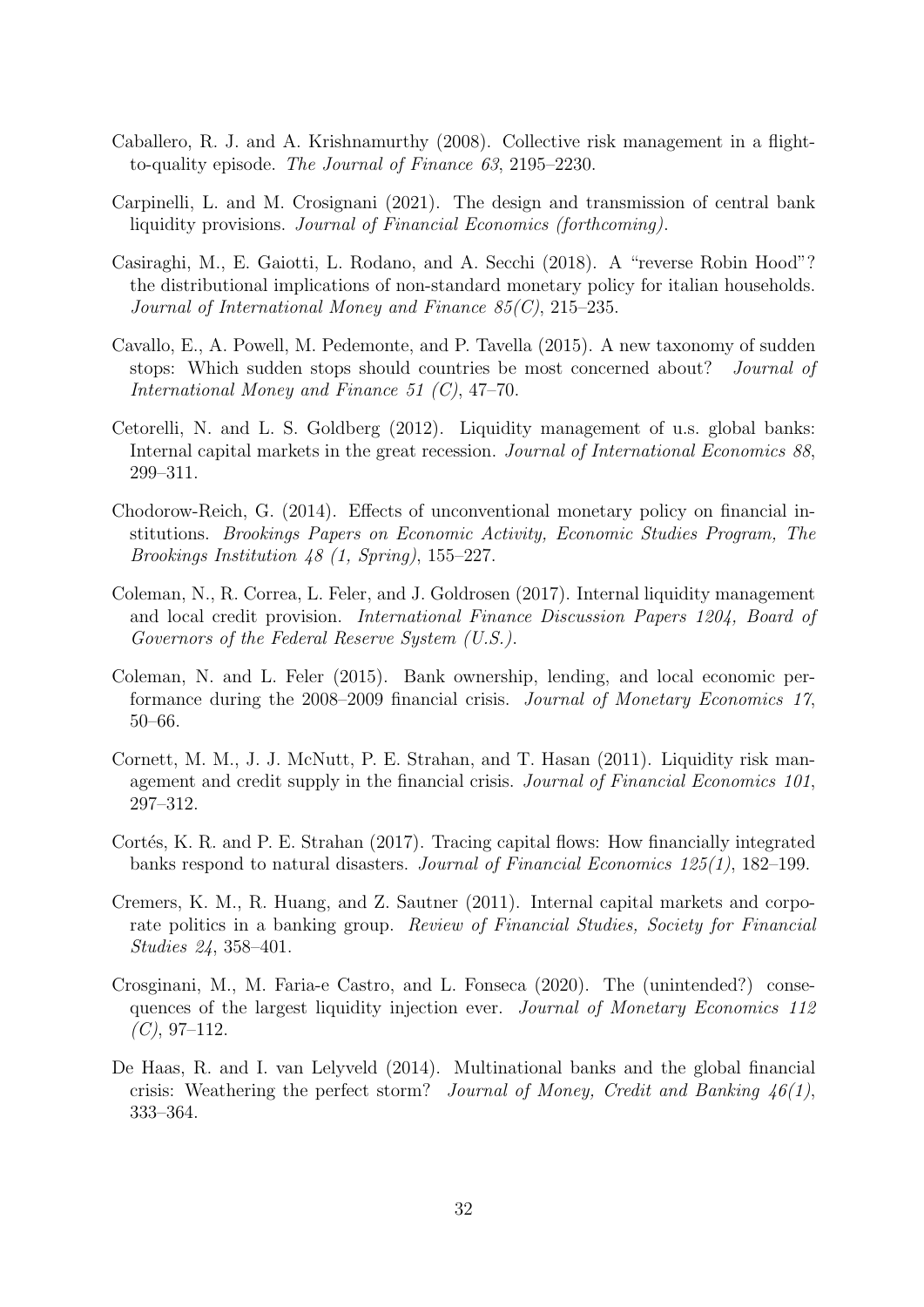- <span id="page-37-14"></span>Degryse, H., K. Matthews, and T. Zhao (2018). Smes and access to bank credit: Evidence on the regional propagation of the financial crisis in the UK. Journal of Financial Stability 38 (C), 53–70.
- <span id="page-37-9"></span>Di Maggio, M., A. Kermani, B. J. Keys, T. Piskorski, R. Ramcharan, A. Seru, and V. Yao (2017). Interest rate pass-through: Mortgage rates, household consumption, and voluntary deleveraging. The American Economic Review, American Economic Association 107(11), 3550–3588.
- <span id="page-37-0"></span>Diamond, D. W. and P. H. Dybving (1983). Bank runs, deposit insurance, and liquidity. Journal of Political Economy 91(5), 401–419.
- <span id="page-37-5"></span>Dursun-de Neef, O. (2019). The transmission of bank liquidity shocks: Evidence from house prices. *Review of Finance* 23(3), 629–658.
- <span id="page-37-7"></span>Fourel, V., J.-C. Heam, D. Salakhova, and S. Tavolaro (2013). Domino effects when banks hoard liquidity: The french network. Banque de France Working Paper No. 432, April.
- <span id="page-37-2"></span>Freixas, X., A. Martin, and D. Skeie (2011). Bank liquidity, interbank markets, and monetary policy. Review of Financial Studies, Society for Financial Studies 24(8), 2656–2692.
- <span id="page-37-4"></span>Gabaix, X. (2011). The granular origins of aggregate fluctuations. *Econometrica*, *Econo*metric Society 79(3), 733–772.
- <span id="page-37-6"></span>Gabrieli, S. and C.-P. Georg (2015). A network view on interbank market freezes. Working Papers 488, Economic Research Southern Africa.
- <span id="page-37-1"></span>Gale, D. and T. Yorulmazer (2013). Liquidity hoarding. *Theoretical Economics*, *Econo*metric Society 8(2), May.
- <span id="page-37-10"></span>García-Posada, M. and M. Marchetti (2016). The bank lending channel of unconventional monetary policy: The impact of the vltros on credit supply in spain. Economic Modelling 58, 427–441.
- <span id="page-37-8"></span>Gilje, E. P., E. Loutskina, and P. E. Strahan (2016). Exporting liquidity: Branch banking and financial integration. The Journal of Finance 71(3), 1159–1184.
- <span id="page-37-11"></span>Heider, F., C. Garcia-de Andoain, M. Hoerova, and S. Manganelli (2016). Lending-of-lastresort is as lending-of-last-resort-does: Central bank liquidity provision and interbank market functioning in the euro area. Journal of Financial Intermediation  $28(C)$ , 32-47.
- <span id="page-37-3"></span>Heider, F., M. Hoerova, and C. Holthausen (2015). Liquidity hoarding and interbank market spreads: The role of counterparty risk. Journal of Financial Economics 118, 336–354.
- <span id="page-37-13"></span>Imbens, G. (2015). Matching methods in practice: three examples. *Journal of Human* Resources 50, 373–419.
- <span id="page-37-12"></span>Imbens, G. and J. Wooldridge (2009). Recent developments in the econometrics of program evaluation. Journal of Economic Literature 47, 5–86.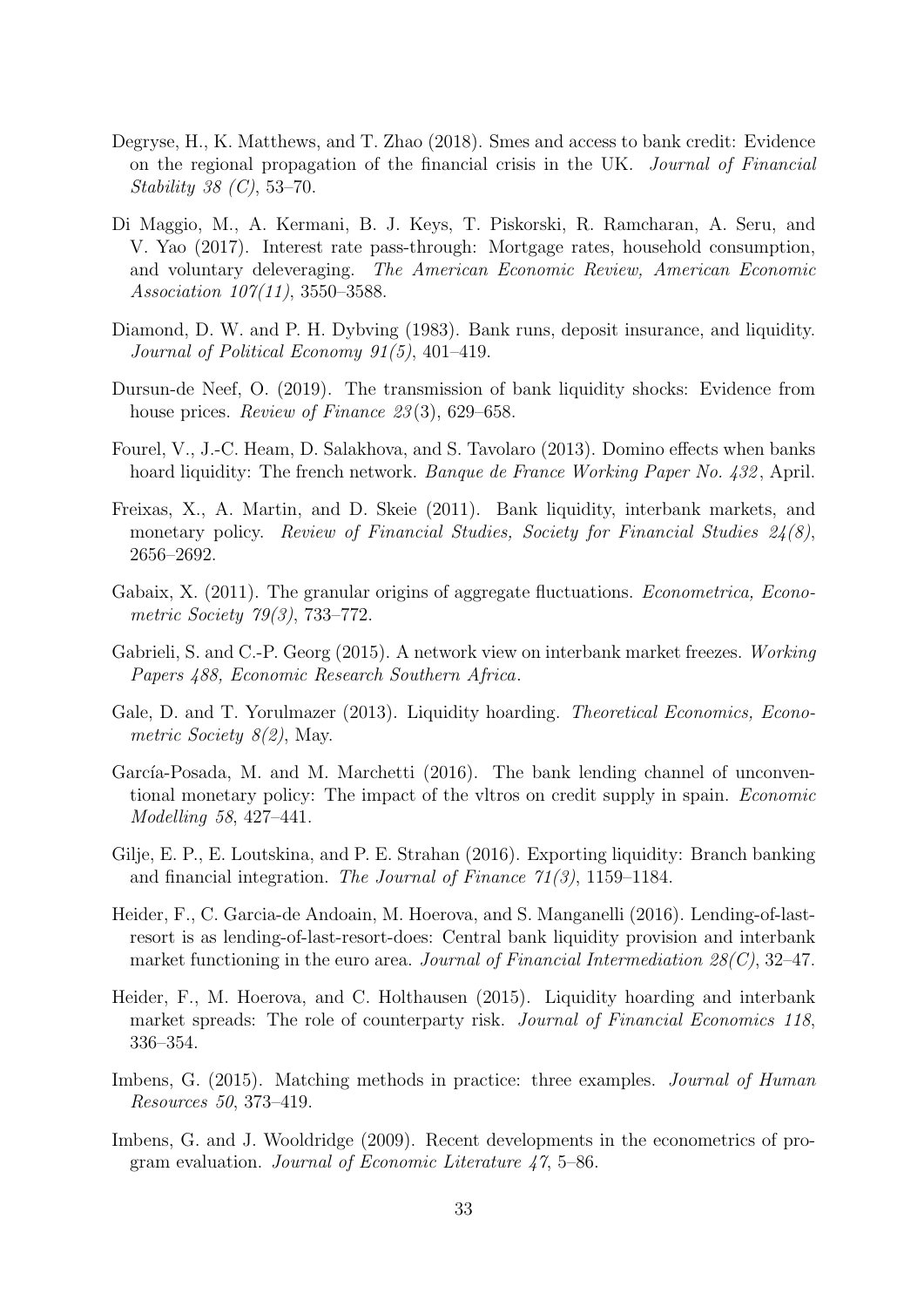- <span id="page-38-6"></span>Ioannidou, V., S. Ongena, and J. L. Peydró (2015). Monetary policy, risk-taking, and pricing: Evidence from a quasi-natural experiment. Review of Finance, European Finance Association 19(1), 95–144.
- <span id="page-38-1"></span>Iyer, R., J. L. Peydró, S. da Roche-Lopes, and A. Schoar (2014). Interbank liquidity crunch and the firm liquidity crunch: Evidence from the 2007-2009 crisis. Review of Financial Studies, Society for Financial Studies 27(1), 347–372.
- <span id="page-38-5"></span>Jiménez, G., S. Ongena, J. L. Peydró, and J. Saurina (2014). Monetary policy, risk-taking, and pricing: Evidence from a quasi-natural experiment. Econometrica, Econometric Society 82(2), 463–505.
- <span id="page-38-7"></span>Khwaja, A. I. and A. Mian (2008). Tracing the impact of bank liquidity shocks: Evidence from an emerging market. The American Economic Review, American Economic Association 98, 1413–1442.
- <span id="page-38-4"></span>Levine, R., C. Lin, Y. Wang, and W. Xie (2018). Bank liquidity, credit supply, and the environment. NBER Working Paper Series No. 24375, Cambridge, MA. National Bureau of Economic Research, Inc.
- <span id="page-38-0"></span>Liberti, J. M. and A. R. Mian (2009). Estimating the efect of hierarchies on information use. Review of Financial Studies 22, 4057–4090.
- <span id="page-38-12"></span>Loutskina, E. and P. E. Strahan (2009). Securitization and the declining impact of bank finance on loan supply: evidence from mortgage originations. The Journal of Finance 64 (2), 861–889.
- <span id="page-38-9"></span>Noth, F. and M. Ossandon Busch (2017). Banking globalization, local lending and labor market outcomes: Micro-level evidence from Brazil. *IWH Discussion Paper 07*.
- <span id="page-38-2"></span>Ongena, S., J.-L. Peydro, and N. van Horen (2015). Shocks abroad, pain at home? Bankfirm level evidence on the international transmission of financial shocks. *IMF Economic* Review  $63(4)$ , 698-750.
- <span id="page-38-3"></span>Pérignon, C., D. Thesmar, and G. Vuillemey (2018). Wholesale funding dry-ups. The Journal of Finance 73:2, 575–617.
- <span id="page-38-10"></span>Pesaran, M. H. (2006). Estimation and inference in large heterogeneous panels with a multifactor error structure. Econometrica, Econometric Society 74(4), 967–1012.
- <span id="page-38-11"></span>Scharfstein, D. S. and J. C. Stein (2000). The dark side of internal capital markets: Divisional rent–seeking and inefficient investment. The Journal of Finance 55  $(6)$ , 2537–2564.
- <span id="page-38-8"></span>Schnabl, P. (2012). The international transmission of bank liquidity shocks: Evidence from an emerging market. The Journal of Finance 67 (3), 897–932.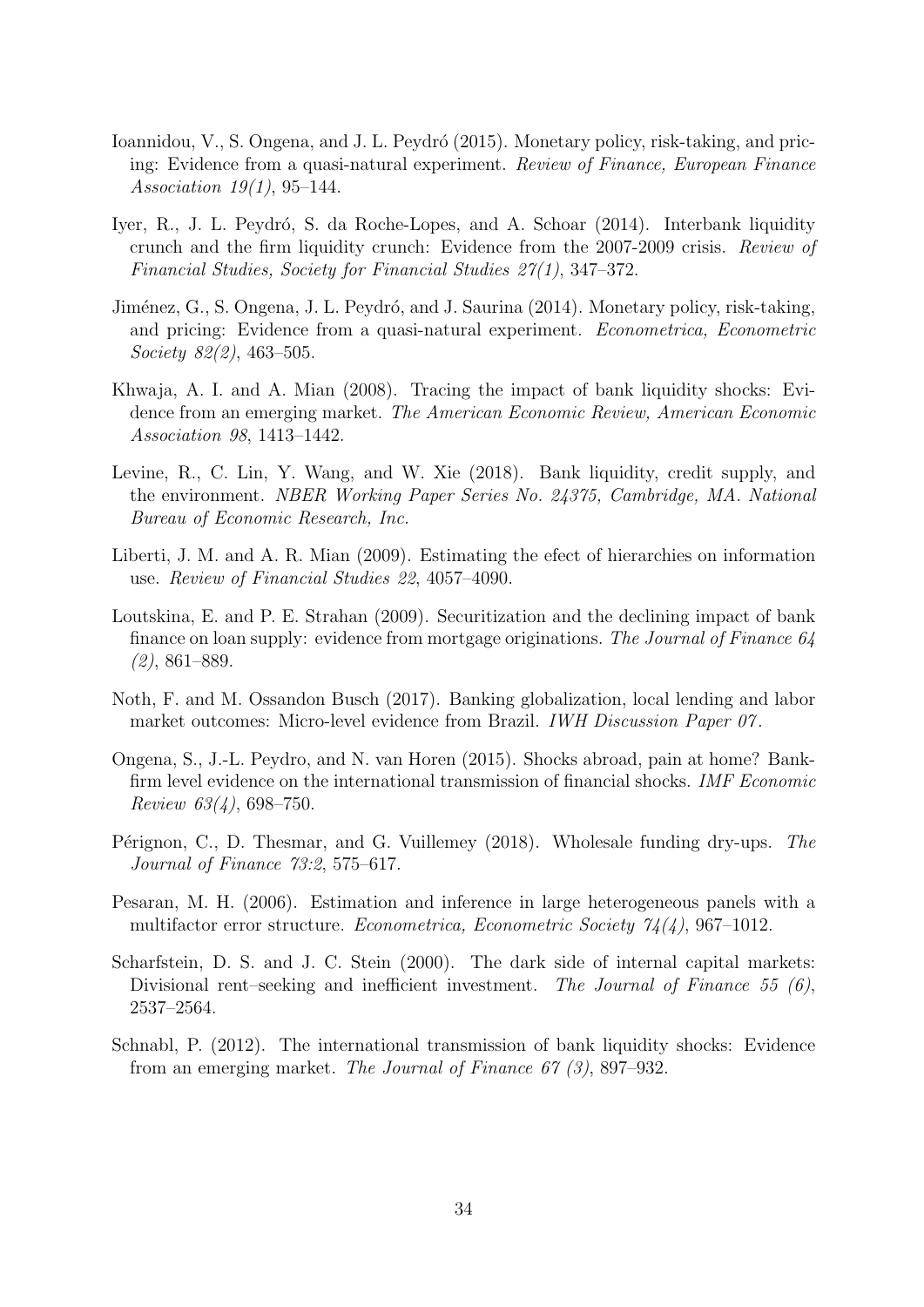# <span id="page-39-0"></span>A Appendix: Variables Definitions

| Variable                  | Definition                                                                                                                                                                                                                                                        | Unit              |
|---------------------------|-------------------------------------------------------------------------------------------------------------------------------------------------------------------------------------------------------------------------------------------------------------------|-------------------|
| Headquarters variables    |                                                                                                                                                                                                                                                                   |                   |
| Shock                     | Dummy equal to 1 during the 24 months after the oc-<br>currence of an interbank shock.                                                                                                                                                                            | $0 \text{ or } 1$ |
| Affected                  | Dummy equal to 1 if a branch's headquarters was af-<br>fected by an interbank shock in the period between Jan-<br>uary 2008 and December 2009.                                                                                                                    | $0 \text{ or } 1$ |
| Interbank borrowing       | Log of credit obligations from borrowing and onlending<br>in the interbank market computed as log of BRL mill.                                                                                                                                                    | log               |
| Borrowing rate            | Ratio of expenses from interbank borrowing to total<br>interbank borrowing.                                                                                                                                                                                       | rate              |
| Bank size (log BRL mill.) | Total size of a bank's balance sheet computed as the log<br>of total assets measured in millions of BRL.                                                                                                                                                          | log               |
| Capital / Assets          | Ratio of equity to total assets.                                                                                                                                                                                                                                  | rate              |
| NPL / Credit              | Ratio of non-performing to total outstanding credit.<br>Non-performing credits are credit reporting some de-<br>lay in its re-payment record. The ratio is computed by<br>dividing the volume of non-AA-rated credits (maximum<br>risk category) to total credit. | rate              |
| Adm. Cost / Income        | Ratio of administrative costs as reported in banks' in-<br>come statements to total income                                                                                                                                                                        | rate              |
| Liquidity / Assets        | Ratio of liquid to total assets at the headquarters level.<br>Liquid assets are defined as cash holdings.                                                                                                                                                         | rate              |
| Foreign ownership         | Dummy variable equal to 1 if a bank is owned by a<br>foreign financial institution and 0 otherwise.                                                                                                                                                               | $0$ or $1$        |
| Foreign funding / Assets  | Ratio of interbank funding originated outside Brazil and<br>total assets.                                                                                                                                                                                         | rate              |

Table A.1: Variables definition

NOTES: This table provides a description of the main variables used for the empirical analysis reported in the paper. Sources are reported in parentheses.